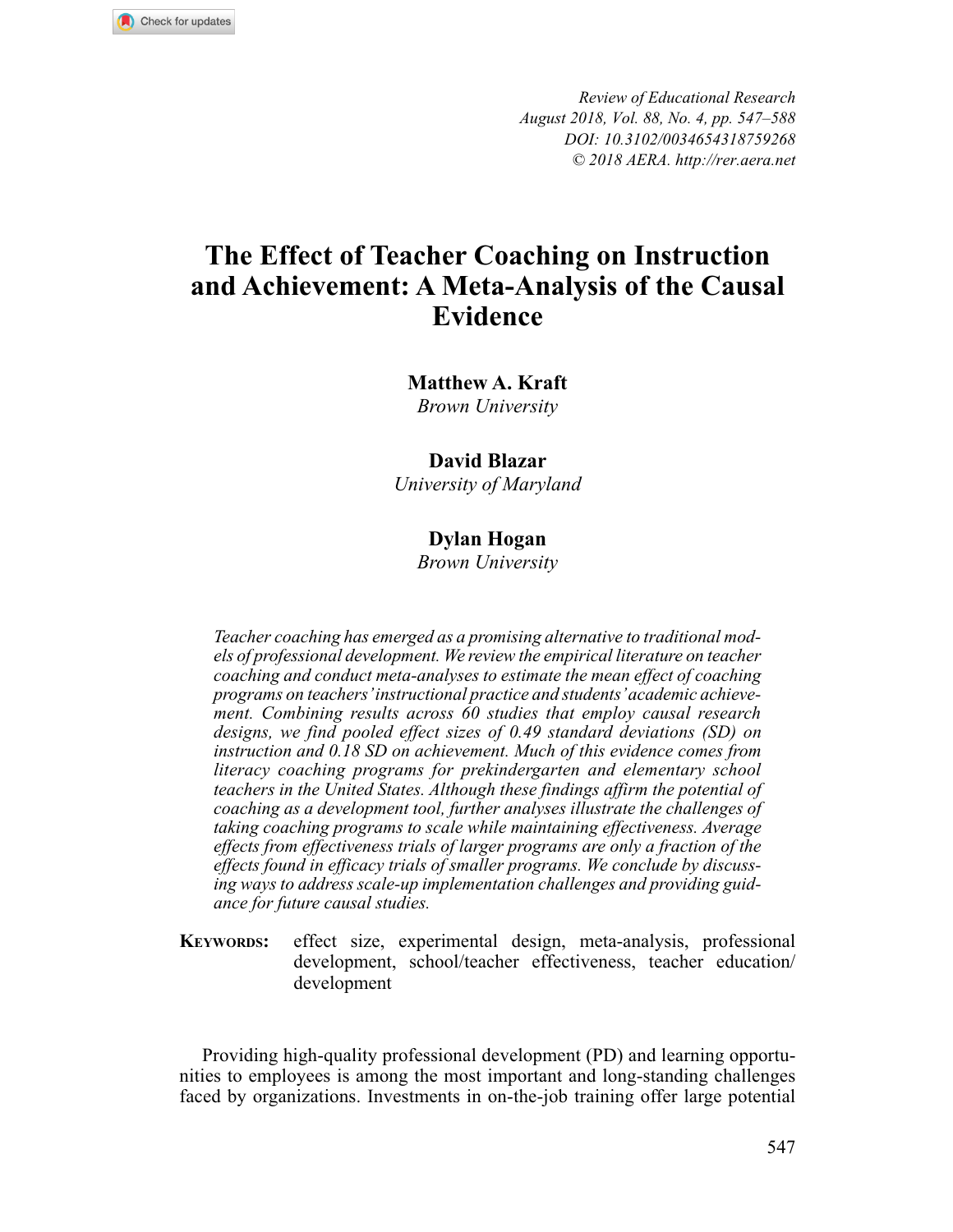returns to workforce productivity. However, high-quality programs have proven difficult to develop, scale, and sustain. These challenges are particularly acute in the public education sector, given the size of the teacher labor market and the dynamic nature of the job. Every day, more than 3.9 million teachers in the United States and millions of others around the world face unique challenges educating students who enter the classroom with a wide range of knowledge, skills, and needs.

In the United States (U.S.) and elsewhere, school systems spend tens of billions of dollars annually on PD to help teachers meet these daily challenges with limited results to show for these investments.1 Impact evaluations find that PD programs more often than not fail to produce systematic improvements in instructional practice or student achievement, especially when implemented at scale (Garet et al., 2008; Garet et al., 2011; Garet et al., 2016; Glazerman et al., 2010; Harris & Sass, 2011; Jacob & Lefgren, 2004; Randel et al., 2011). These findings are particularly troubling given the lasting impact teachers have on individual students' long-term outcomes and on the economy as a whole (Chetty, Friedman, & Rockoff, 2014; Hanushek, 2011; Jackson, 2016). The need for further training has grown in recent years as professional expectations for teachers continue to rise and states adopt new college- and career-ready standards that require teachers to integrate higher order thinking and social–emotional learning into the curriculum.

The failure of traditional PD programing to improve instruction and achievement has generated calls for research to identify specific conditions under which PD programs might produce more favorable outcomes (Desimone, 2009; Wayne, Yoon, Zhu, Cronen, & Garet, 2008). These efforts have led to a growing consensus that effective PD programs share several "critical features" including jobembedded practice, intense and sustained durations, a focus on discrete skill sets, and active learning (Darling-Hammond, Wei, Andree, Richardson, & Orphanos, 2009; Desimone, 2009; Desimone & Garet, 2015; Garet, Porter, Desimone, Birman, & Yoon, 2001; H. C. Hill, 2007). A recent meta-analysis found that mathor science-oriented PD programs with many of these features were associated with improvements in both teachers' instructional practice and students' academic achievement (Scher & O'Reilly, 2009). However, this review identified only one randomized controlled trial, and many of the quasi-experiments it included "had significant methodological weaknesses" (Scher & O'Reilly, 2009, p. 223). Kennedy's (2016) findings from a graphical analysis of popular design features in PD programs were more mixed: A focus on content knowledge, collective participation, or intensity did not appear to be associated with program effectiveness.

We extend this work by reviewing the causal evidence on one specific PD model that is centered on several of these "critical features" and that has gained increasing attention in recent years: teacher coaching. We define coaching programs broadly as all in-service PD programs where coaches or peers observe teachers' instruction and provide feedback to help them improve. Although coaching fits under the broader umbrella of PD and teacher learning, we see it as distinct from most program offerings, which still consist of short-term and generalized workshops (Darling-Hammond et al., 2009). In contrast, coaching is intended to be individualized, time-intensive, sustained over the course of a semester or year, context specific, and focused on discrete skills.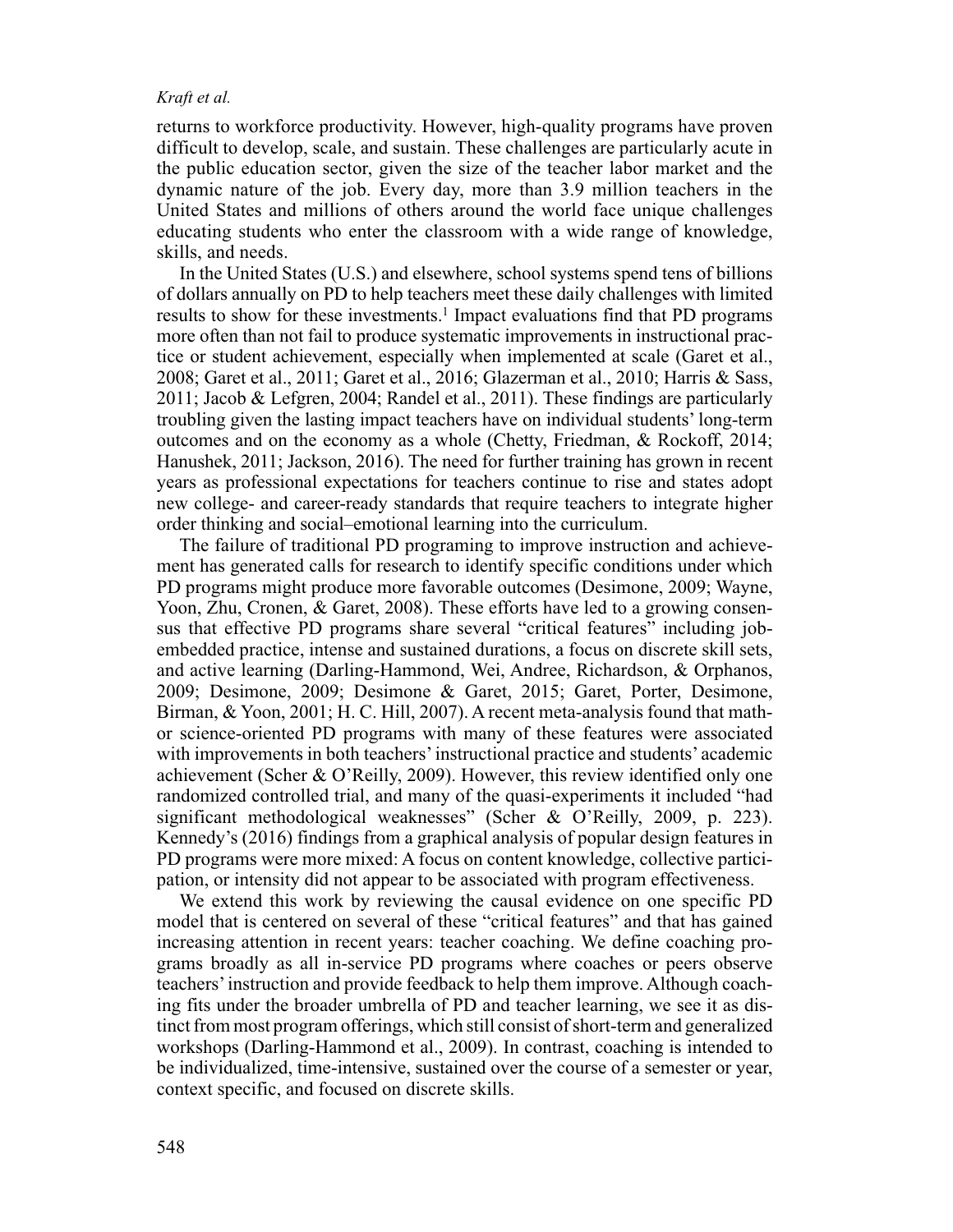# *The Effect of Teacher Coaching*

Teacher coaching has a deep history in educational practice. Pioneering work by Joyce and Showers in the 1980s helped build the theory and practice of teacher coaching as well as some of the first empirical evidence of its promise (Joyce & Showers, 1982; Showers, 1984, 1985). They conceptualized coaching as an essential feature of PD training that facilitates teachers' ability to translate knowledge and skills into actual classroom practice (Joyce & Showers, 2002). The practice of teacher coaching remained limited in the 1980s and 1990s with most programs developing out of local initiatives. Beginning in the late 1990s in the United States, federal legislation aimed at strengthening the quality of reading instruction helped formalize and fund coach positions for reading teachers in schools (Denton & Hasbrouck, 2009). These included the passage of the Reading Excellence Act in 1999, No Child Left Behind Act in 2002, and the reauthorization of the Individuals with Disabilities Education Act in 2004. The legacy of these investments is evident today in the wide range of established literacy coaching programs and the preponderance of research focused on literacy coaching models.

Existing handbooks and reviews of the teacher coaching literature have focused on describing the theory of action, creating typologies of different coaching models, and cataloging best implementation practices (Cornett & Knight, 2009; Devine, Meyers, & Houssemand, 2013; Fletcher & Mullen, 2012; Kretlow & Bartholomew, 2010; Obara, 2010; Schachter, 2015; Stormont, Reinke, Newcomer, Marchese, & Lewis, 2015). Responding to the call by H. C. Hill, Beisiegel, and Jacob (2013) in their proposal for new directions in research on teacher PD, we complement these works by conducting the first meta-analysis of studies examining the causal effect of teacher coaching on instructional practice and student achievement.

This work would not have been possible only a decade ago. In 2007, a comprehensive review of the entire canon of teacher PD literature found that only nine out of more than 1,300 studies were capable of supporting causal inferences (Yoon, Duncan, Lee, Scarloss, & Shapley, 2007). The passage of the Education Sciences Reform Act in 2002, which authorized the Institute for Education Research (IES), raised the standards for methodological rigor in education research and created new funding sources for large-scale program evaluation studies. IES-funded grants, combined with a growing movement calling for the wider adoption of causal inference methods in education research (Angrist, 2004; Cook, 2001; Murnane & Nelson, 2007; Wayne et al., 2008), served to catalyze a new wave of randomized trials evaluating coaching and other PD programs.

We identified 60 studies of teacher coaching programs in the United States and other developed countries that used both a causal research design and examined effects on instruction or achievement.2 This new body of causal research on teacher coaching suggests that IES funding and scholars advocating for wider use of causal methods were successful at pushing the field in this direction. We focus our review of the coaching literature on the United States and other developed nations because the vast majority of the theoretical and empirical research comes from these settings. Although there is an emerging body of causal research on PD and coaching in developing nations, our approach allows us to define a clear population of interest and to avoid generalizing across programs implemented in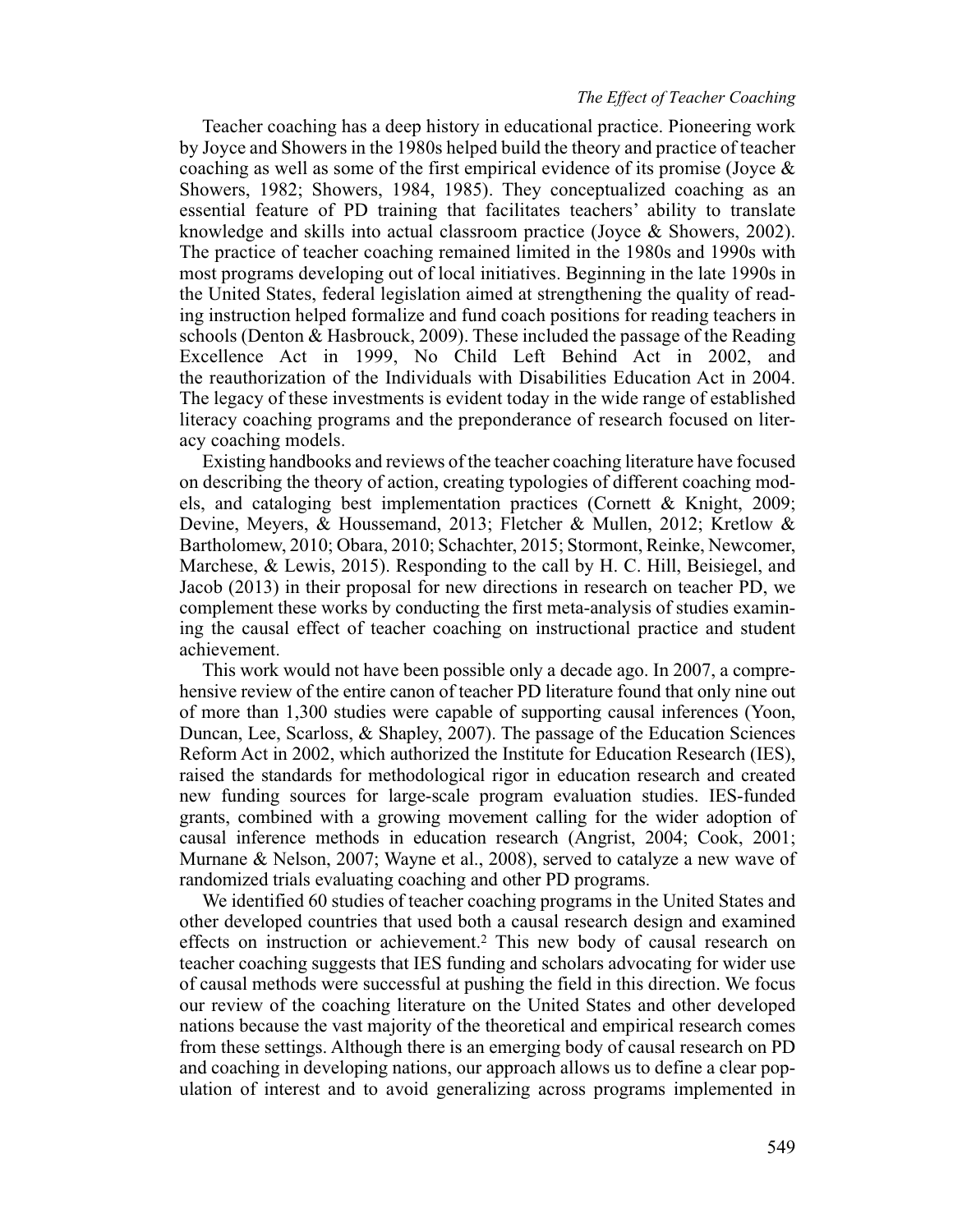substantially different contexts.3 Furthermore, research on other teacher-oriented programs such as financial incentives suggest that outcomes may differ substantially across developing and developed countries (Ganimian & Murnane, 2016; Gneezy, Meier, & Rey-Biel, 2011); yet we would be underpowered to test formally for such differences, given the small number of causal studies on teacher coaching available from developing countries.

The use of meta-analytic methods to analyze these studies affords the ability to explore questions about teacher coaching that no single experimental trial can address. First, we are able to better understand the efficacy of coaching as a general class of PD by analyzing results across a range of coaching models. Second, the large financial and logistical costs of conducting experimental evaluations of teacher coaching programs has resulted in many individual studies that are underpowered. Meta-analysis techniques leverage the increased statistical power afforded by pooling results across multiple studies. This is critical for determining whether common findings of positive effect sizes that are not statistically significant are due to limited statistical precision or chance sampling differences. Third, meta-analytic regression methods facilitate a comparison of different coaching models and a closer examination of specific design features that may drive program effects, such as the size of coaching programs, pairing coaching with other PD elements, in-person versus virtual coaching, and coaching dosage. To date, questions of the effectiveness of individual design features have been explored by only a handful of studies (e.g., Blazar & Kraft, 2015; Marsh et al., 2008; Ramey et al., 2011).

Our analyses are driven by three primary research questions:

**Research Question 1:** What is the causal effect of teacher coaching programs on classroom instruction and student achievement?

**Research Question 2:** Are specific coaching program design elements associated with larger effects?

**Research Question 3:** What is the relationship between coaching program effects on classroom instruction and student achievement?

We pair empirical evidence from these analyses with a discussion of the implementation challenges and potential opportunities for scaling up high-quality coaching programs in cost-effective ways. We then conclude with recommendations on how future studies can strengthen and extend the existing body of causal research on teacher coaching. By examining these questions, we hope to shed light on the efficacy of teacher coaching as a model of PD and inform ongoing efforts to improve the design, implementation, and studies of coaching programs.

# **Method**

# *Working Definition of Teacher Coaching Interventions*

Although the majority of teacher coaching programs share several key program features, no one set of features defines all coaching models. At its core, "coaching is characterized by an observation and feedback cycle in an ongoing instructional or clinical situation" (Joyce & Showers, 1981, p. 170). Coaches are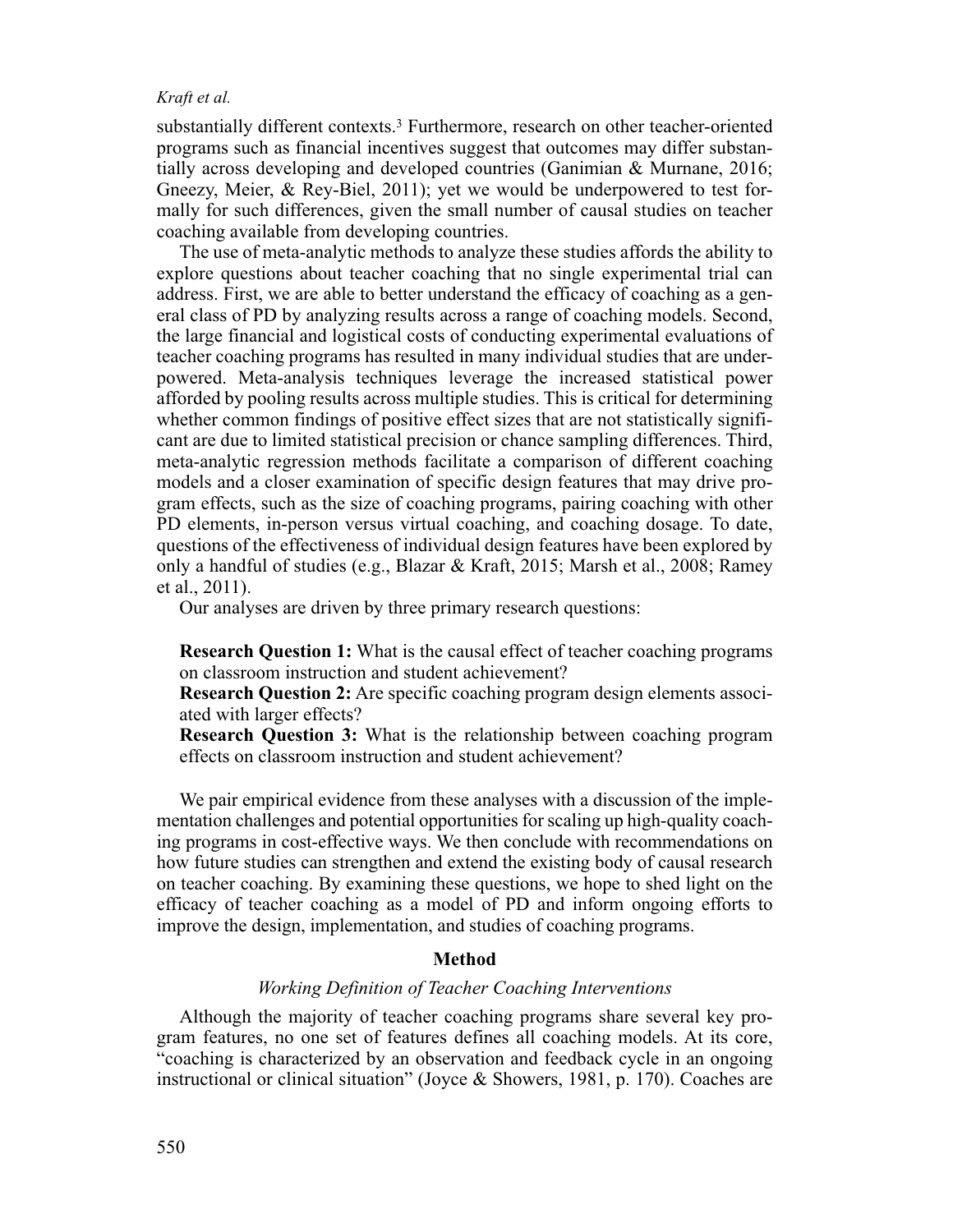# *The Effect of Teacher Coaching*

thought to be experts in their fields, who model research-based practices and work with teachers to incorporate these practices into their own classrooms (Sailors & Shanklin, 2010). However, in our review of the literature, we encountered multiple, sometimes conflicting, working definitions of teacher coaching. Some envision coaching as a form of implementation support to ensure that new teaching practices—often taught in an initial group training session—are executed with fidelity (Devine et al., 2013; Kretlow & Bartholomew, 2010). Others see coaching as a direct development tool that enables teachers to see "how and why certain strategies will make a difference for their students" (Russo, 2004, p. 1; see also Richard, 2003). Still others describe multiple types of coaching, each with their own objectives. For example, "responsive" coaching aims to help teachers reflect on their practice, while "directive" coaching is oriented around the direct feedback coaches provide to strengthen teachers' instructional practices (Ippolito, 2010). In line with these multiple perspectives, Gallucci, Van Lare, Yoon, and Boatright (2010) describe coaching as "inherently multifaceted and ambiguous" (p. 922). Coaches often take on these roles and others, including identifying appropriate interventions for teacher learning, gathering data in classrooms, and leading whole-school reform efforts.

To arrive at a working definition of coaching, we situate it within a broader theory of action around teacher PD, which we outline in Figure 1. The ultimate goal of teacher PD is to provide teachers with the tools to support student learning and development broadly defined, but often operationalized narrowly as performance on standardized achievement tests (Desimone, 2009; Devine et al., 2013; Kennedy, 2016; Schachter, 2015). Mapping backward, many argue that student achievement will not increase without changes in teacher knowledge or classroom practice (Cohen & Hill, 2000; Kennedy, 2016; Scher & O'Reilly, 2009). Training sessions, which are a standard form of PD offered to teachers (Darling-Hammond et al., 2009; H. C. Hill, 2007), are thought to be beneficial in improving teachers' knowledge and, in turn, changing teachers' skill in delivering accurate and rigorous content in class. However, workshops are often viewed as insufficient to address the inherently multifaceted nature of teachers' practice (Kennedy, 2016; Opfer & Pedder, 2011; Schachter, 2015). Teacher coaching is considered a key lever for improving teachers' classroom instruction and for translating knowledge into new classroom practices. To do so, coaches engage in a sustained "professional dialogue" with coachees focused on developing specific skills to enhance their teaching (Lofthouse, Leat, Towler, Hallet, & Cummings, 2010).

Because improvements in teacher skill and classroom practice cannot be divorced from improvements in teacher knowledge (H. C. Hill, Blazar, & Lynch, 2015), coaching is rarely implemented on its own. Often, coaching is combined with group training sessions or courses in which teachers are taught new skills or content knowledge (Kretlow & Bartholomew, 2010). It also may be used to develop teachers' abilities to work with new curricular materials or instructional resources. In a review of the literature on PD in early-childhood settings, Schachter (2015) found that 39 of the 42 programs that included coaching as one element combined it with some other form of training (e.g., a workshop or course), and many also included additional resources such as curriculum materials or websites with video libraries.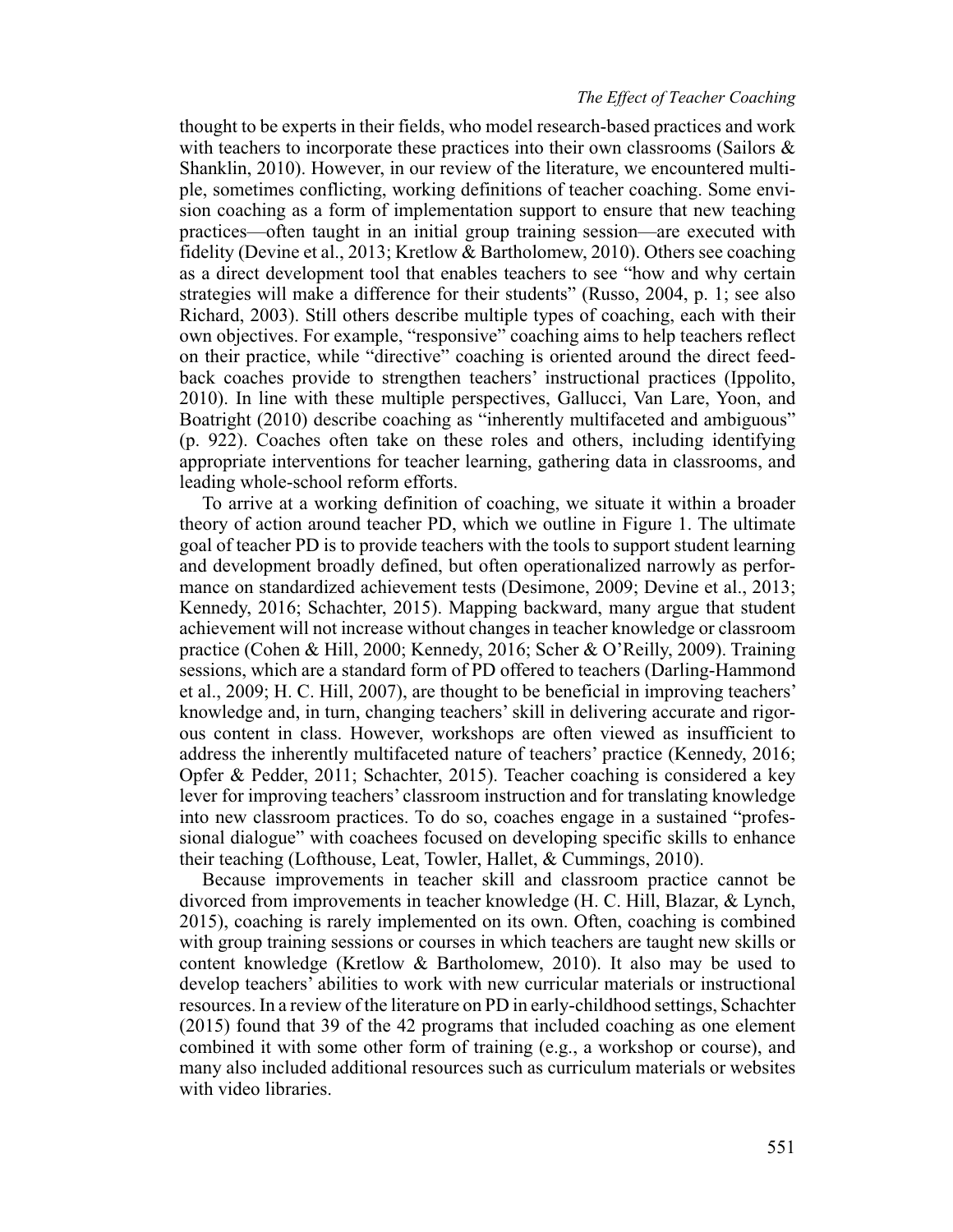

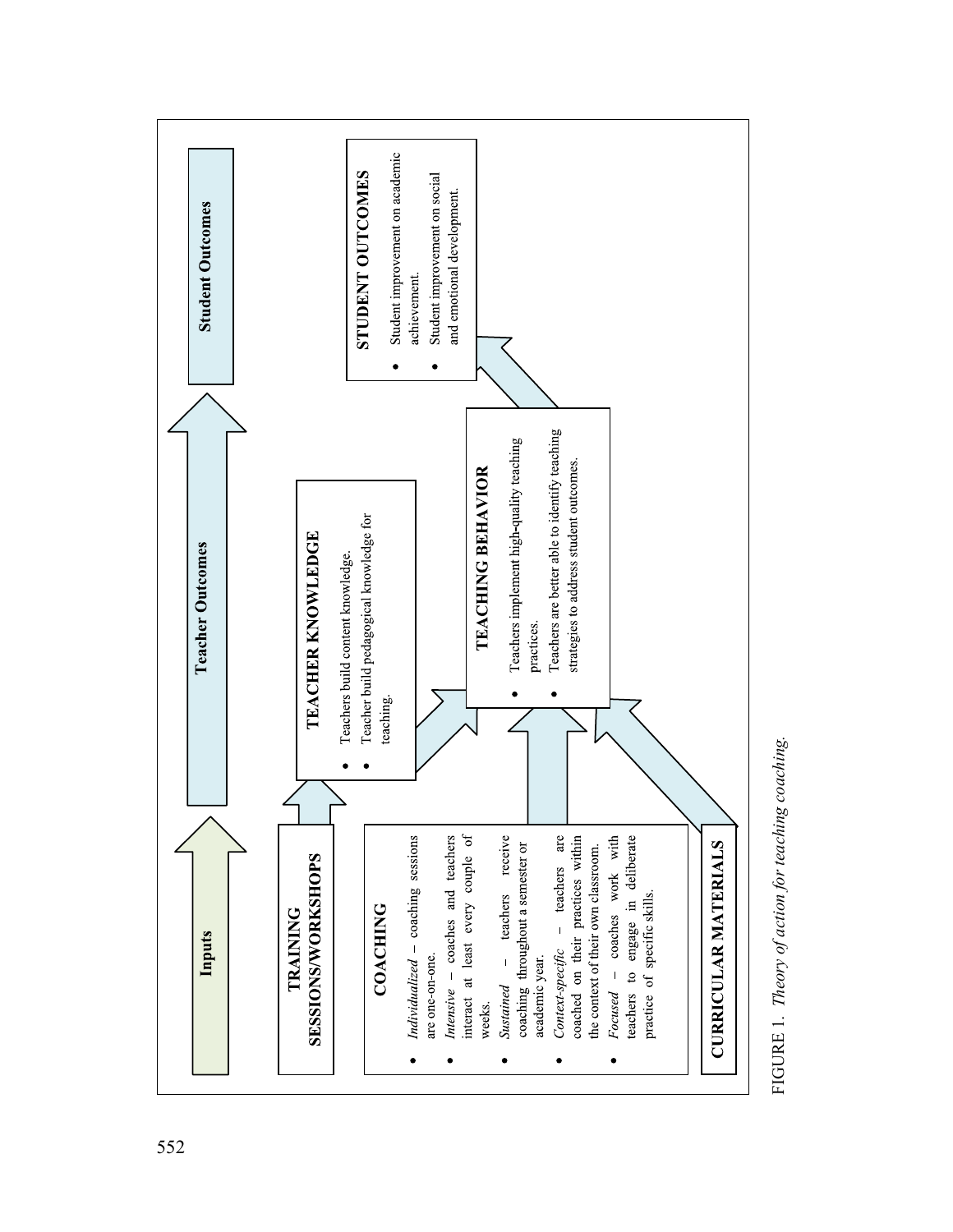# *The Effect of Teacher Coaching*

We define coaching programs broadly as all in-service PD programs that incorporate coaching as a key feature of the model. The role of the coach may be performed by a range of personnel, including administrators, master teachers, curriculum designers, external experts, and classroom teachers. We characterize the coaching process as one where instructional experts work with teachers to discuss classroom practice in a way that is (a) *individualized*—coaching sessions are one-on-one; (b) *intensive*—coaches and teachers interact at least every couple of weeks; (c) *sustained*—teachers receive coaching over an extended period of time; (d) *context specific*—teachers are coached on their practices within the context of their own classroom; and (e) *focused*—coaches work with teachers to engage in deliberate practice of specific skills. This definition is consistent with the research literature and allows us to include a broad spectrum of models in this analysis that range from those focused on supporting the implementation of curriculum or pedagogical frameworks to those where the coaching process itself is the core development tool.

For the purposes of this review, we narrow this definition in two ways that we see as consistent with the broader literature on coaching programs. First, we exclude teacher preparation and school-based teacher induction programs. Although these types of teacher training are increasingly integrating observation and feedback cycles with instructional experts into their designs, it is difficult to disentangle coaching practices from the range of supports provided to new teachers as part of comprehensive induction programs (e.g., Glazerman et al., 2010). The role and goals of a mentor are often quite distinct from those of a coach. For example, mentors may provide advice on work–life balance and how to interact with school leadership, both of which are situated outside of teachers' classrooms. Second, we exclude coaching programs where coaches also provided direct services to students (e.g., Raver et al., 2009), given that it would be difficult to determine if any effects on student achievement were due to improvements in teachers' instruction or to these direct services.

# *Literature Search Procedures*

We conducted a systematic review of the research literature through a threephase process. We first identified articles using the electronic databases Academic Search Premier, Econ Lit, Ed Abstracts, ERIC, Google Scholar, ProQuest, and PsycINFO. We searched databases using the primary terms "*teach*\* AND *coach*\*" or "*professional development*" and then refined searches by combining these with the following terms: "*in-service*," "*model\**," "*evaluation*," "*effect*\*," "*impact\**," "*random*\*," "\**experiment*\*," and "*trial*." Second, we reviewed references in prior reviews of coaching programs identified above and from the studies that met our inclusion criteria to cross-check our search process. Finally, we contacted leading scholars in the field, including many authors of the articles included in this analysis, to solicit their help in identifying additional causal analyses of teacher coaching.

# *Inclusion Criteria*

We restricted the sample of studies published during or before 2017 using four primary criteria pertaining to the sample, the intervention, the research design,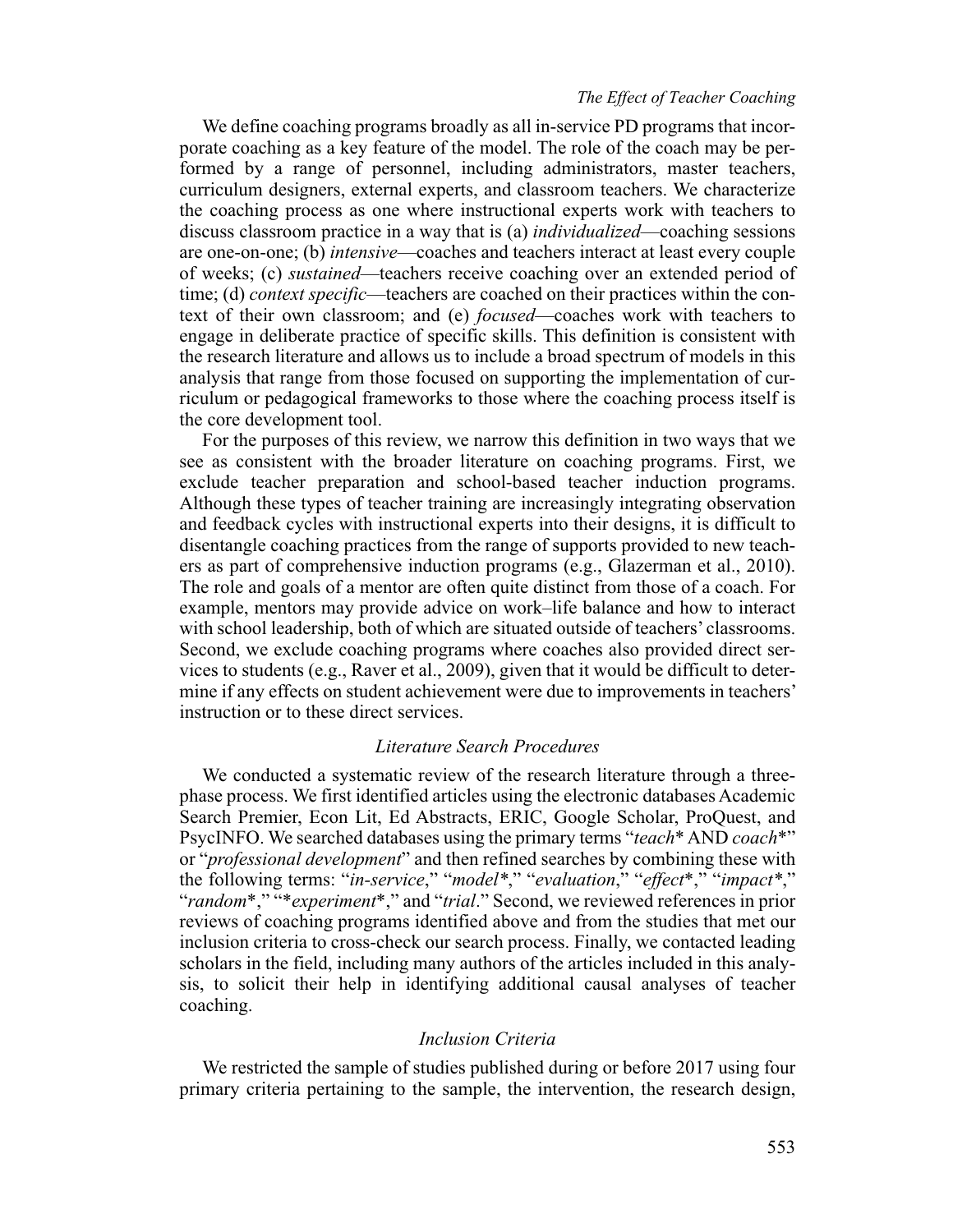and the outcomes.4 First, we required that studies evaluate a PD program that incorporated teacher coaching as defined by our working definition above. Second, we limited this review to include studies where the sample comprised early childhood to 12th grade in-service teachers in the United States or other developed nations. Third, we required that studies employed an experimental or quasi-experimental research design capable of supporting causal inferences (Murnane & Willett, 2011; Shadish, Cook, & Campbell, 2002). We judged quasiexperimental designs as meeting this standard if they employed a regression discontinuity (no qualifying studies found), an instrumental variables approach with a justifiable instrument (no qualifying studies found), or a difference-in-differences design (e.g., Biancarosa, Bryk, & Dexter, 2010; Lockwood, McCombs, & Marsh, 2010; Teemant, 2014; Vogt & Rogalla, 2009). We excluded studies that relied principally on covariate adjustment without random assignment or used a pre–post design only for treated units, given concerns that these strategies cannot adequately account for nonrandom selection. Fourth, we required that studies include at least one measure of teachers' classroom instruction as rated by an outside observer or a measure of student achievement from a standardized assessment. We focused narrowly on these two classes of measures as they are directly aligned with the intended effect of coaching in our theory of change model. They are also the only two types of outcomes that were used regularly in most studies. As causal research on teacher coaching continues to accumulate, meta-analytic work may examine effects on other important outcomes such as teacher knowledge and students' social–emotional competencies. In the next section, we describe additional constraints placed on how these outcome measures were captured.

#### *Outcomes*

### *Instruction*

Following the conceptual framework developed by Cohen, Raudenbush, and Ball (2003), we viewed instruction not simply as how teachers deliver lessons but rather as the interaction of teachers, students, and content within the context of classroom and school environments. Thus, we included scores from classroom observation instruments that captured teachers' pedagogical practices (e.g., the use of open-ended questions), as well as measures of teacher–student interactions (e.g., relationships), student–content interactions (e.g., student engagement), and the interactions among teachers, students, and content (e.g., classroom climate). We limited these measures of instruction to those that were collected by outside observers blind to treatment status.<sup>5</sup> We excluded any measures that were selfreported by teachers to protect against self-report or reference bias.

Although a growing body of research drawing on data from observation instruments identifies several unique domains of teaching practice (Blazar, Braslow, Charalambous, & Hill, 2015; Hamre et al., 2013), it was not feasible to examine these constructs separately. Studies used several different observation instruments or coding schemes that aimed to capture different elements of teachers' instructional practice; these instruments tended to align with the goals of the specific coaching program or the grade level of the students in the classroom. Observation instruments included rubrics that are well established in the research literature and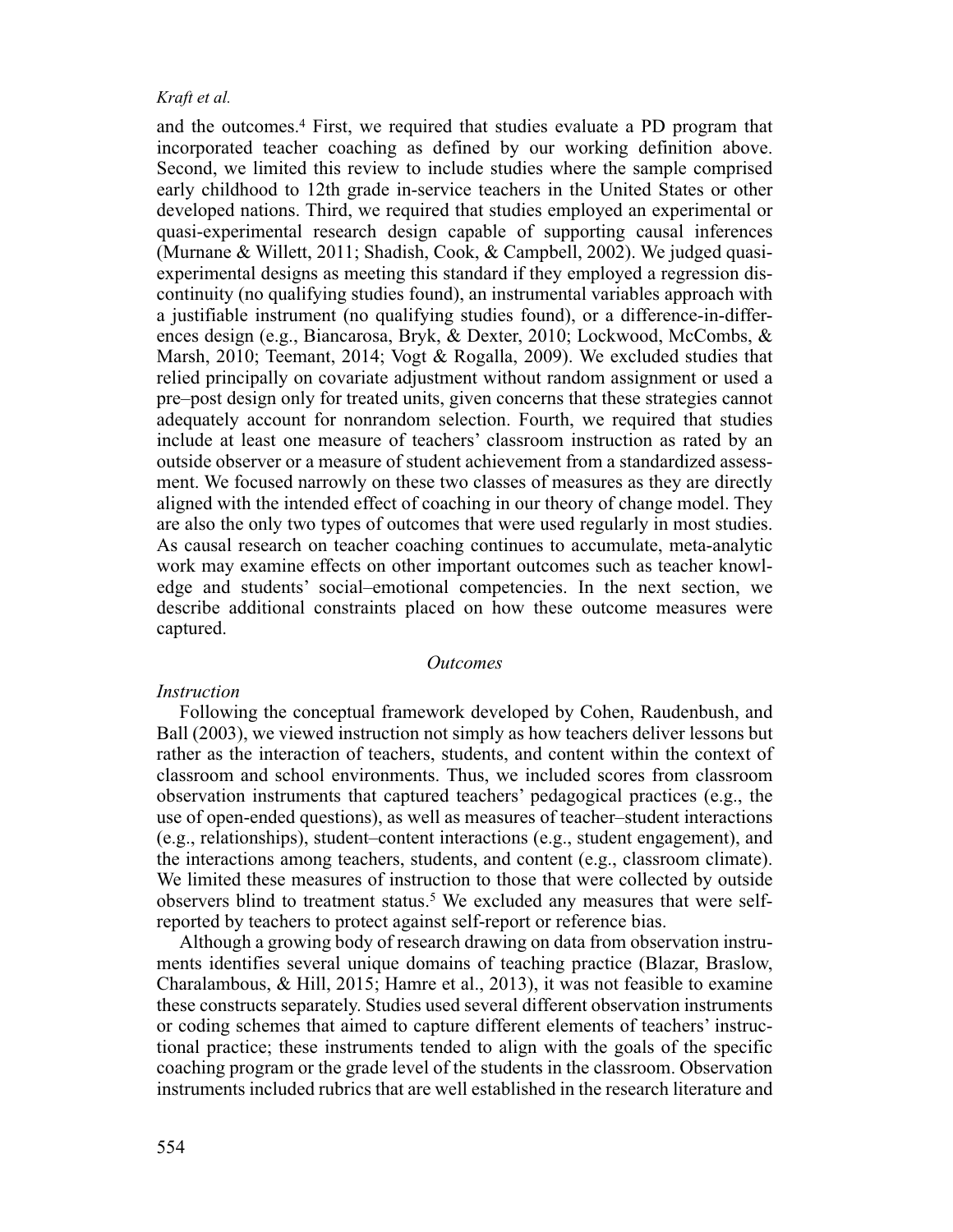widely used by districts (e.g., Classroom Assessment Scoring System [CLASS], Early Language and Literacy Classroom Observation [ELLCO]), as well as lesser known instruments that were developed by researchers or coaching programs (e.g., Blazar & Kraft, 2015; Sailors & Price, 2015; Teemant, 2014). Because studies provided varying levels of information about these instruments, we were limited in our ability to assess the degree of overlap among specific dimensions. Relatedly, without access to the primary data, it was not possible to assess the measurement properties of scores produced by each of these instruments. However, most studies either used validated scales (e.g., CLASS, ELLCO) or reported high reliabilities (e.g., 80% or higher interrater agreement rates, internal consistency reliability of .80 or higher).

# *Student Achievement*

We included in these analyses impacts on students' performance from a range of standardized achievement tests. These included both low-stakes and highstakes standardized assessments administered as part of the normal schooling process as well as those administered specifically for research purposes. The vast majority of these measures were widely used assessments with well-established psychometric properties. Low-stakes assessments included the Dynamic Indicators of Basic Early Literacy Skills, the Group Reading Assessment and Diagnostic Evaluation, and the Peabody Picture Vocabulary Test. High-stakes assessments were typically from mandatory end-of-year state tests such as the Virginia Standards of Learning assessments and the Texas Assessment of Knowledge and Skills. Several studies also administered assessments constructed using existing test items from the Northwest Evaluation Association and The Trends in International Mathematics and Science Study. We view all of these assessments as aiming to capture student learning broadly. When feasible, we disaggregate results by subject.

# *Coding Procedures*

We coded studies for information needed to convert treatment effects on instruction and achievement to Cohen's *d* (standardized effect sizes) and associated standard errors. We also developed codes for a range of study characteristics and coaching model features through an iterative process informed by theory, past meta-analytic studies, and patterns that emerged during our review of the literature. Each study was coded by at least two of the authors. Instead of conducting duplicate blind coding of each study, we sought to minimize error through a process of critical review (Dietrichson, Bøg, Filges, & Klint Jørgensen, 2017; Jacob & Parkinson, 2015). One author coded a study and a second author read the study and reviewed the codes to assess their accuracy. When discrepancies arose, all three authors conferred and worked to arrive at a consensus decision. We describe the codes used to characterize study features below.

# *Source and Year of Publication*

We categorized the source of studies into three categories: peer-reviewed journal articles, institute reports, and unpublished working papers. Institute reports include contract research reports submitted to the federal government and studies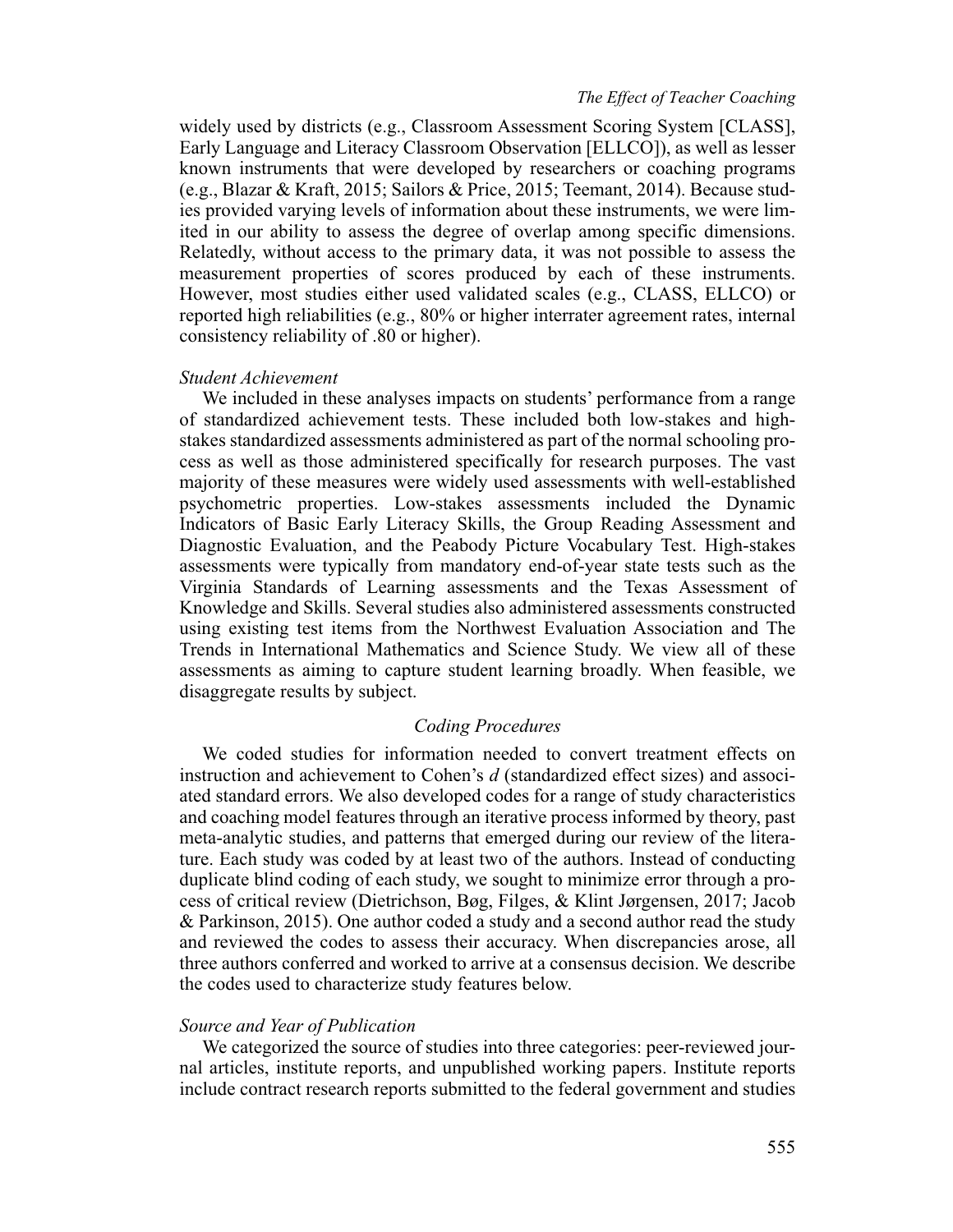conducted by large-scale contract research firms such as Mathematica Policy Research and RAND.

# *Country of Study*

Country of study is the country in which a study was conducted.

# *Research Design*

We organized studies into two categories: randomized controlled trials and quasi-experimental methods.

# *Level of Randomization*

We coded the level at which the researchers randomized entities into treatment and control conditions. These included randomization at the teacher, school, and district levels.

# *Teacher Sample Size*

We coded studies for the number of teachers included in the largest analytic sample as a proxy measure for the size of a coaching program.

### *School Level*

We created a set of four indicators for the level of schooling that was the focus of each study. These codes included pre-kindergarten, elementary (kindergarten to Grade 5), middle (Grades 6–8), and high school (Grades 9–12). Studies were coded in more than one category when they included teachers from grades that spanned multiple categories.

# *Coaching Model Type*

We developed a set of codes for categorizing coaching models that was informed by existing theory and practical considerations for defining classifications to be broad enough to include a sufficient number of studies for metaanalytic purposes. We first divided the sample into studies of coaching that were focused on general pedagogical practices (e.g., programs that focused on improving students' social and emotional skills, including their behavior in class) versus those that were content specific. We created these codes to be mutually exclusive, such that any study that included some focus on content-specific coaching was coded as such. Next, we coded content-specific studies into subgroups based on the specific subject areas that they addressed (e.g., reading, mathematics, science).

### *Complementary Treatment Elements*

Many of the studies included in the sample combined teacher coaching with additional features of PD programming. We categorized these additional features into three broad codes: Group Trainings, capturing any workshops or trainings that teachers attended in addition to receiving one-on-one coaching; Instructional Content, capturing resources that teachers received (e.g., curriculum materials) that complemented their work with a coach or where the coach was meant to help the teacher implement these resources in the classroom; and Video Libraries,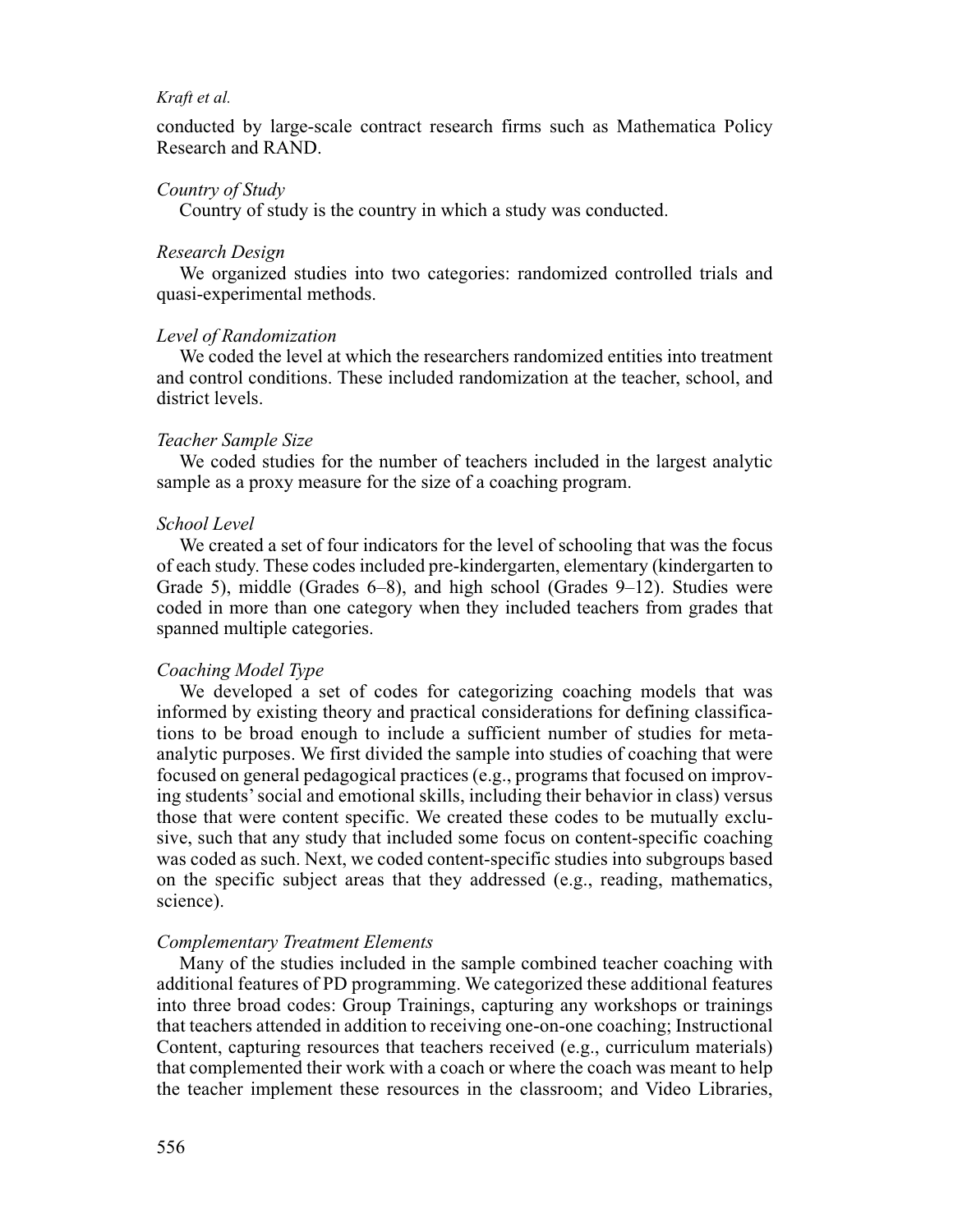capturing instances in which teachers were provided with access to video recordings of other teachers' classroom instruction that served a core function in teachers' conversations with their coach. Through an iterative process, we found that these three codes captured nearly all additional and complementary resources that teachers received.

# *Mode of Delivery*

We coded coaching models as either delivered in person or virtually through web-based platforms. In one instance where coaching was delivered as a combination of both, we coded the model as in-person coaching (Powell, Diamond, Burchinal, & Koehler, 2010) given that a one-time in-person meeting may be central to establishing productive relationships.

# *Coaching and Total PD Dosage*

To the extent possible, we coded the average number of hours teachers worked one-on-one with a coach. We view this measure as exploratory given two measurement concerns. Sufficient information to calculate an estimate of coaching dosage was not always reported. Even when data were reported, studies sometimes differed in their characterization of the number of hours spent with a coach. In some instances, this included the total number of hours spent meeting with a coach either in person or virtually. In other instances, authors included the time coaches spent observing teachers as part of their calculation of coaching dosage. Where possible, the measure of coaching dosage excludes time spent in other PD activities such as summer workshops. We include this code in our analyses, despite some reservations about its reliability, to further explore the widely cited implications from Yoon et al.'s (2007) review that PD must be high dosage to be effective.

In many instances, coaching programs were paired with other PD features. To capture the full scope of the PD teachers received, we also coded the total number of reported hours that all elements of the PD program entailed. This, of course, cannot account for the differing number of hours teachers spent on their own using support materials such as video libraries.

# *Teacher and Coach Characteristics*

We also searched articles for information about teacher and coach characteristics but found that inconsistent reporting approaches and a lack of detail limited our ability to construct formal codes. For example, authors most often reported information on teachers' years of teaching experience but varied widely on how they reported this information (e.g., mean and standard deviation [*SD*], percentages of teachers who fell into discrete experience bins, range). For coach characteristics, authors were even less consistent in what they reported. Some provided information on teaching experience, while others focused on the training provided to coaches.

# *Meta-Analytic Approach*

We arrive at pooled effect sizes using meta-analytic methods that produce precision weighted estimates and account for the clustered nature of the data (Hedges,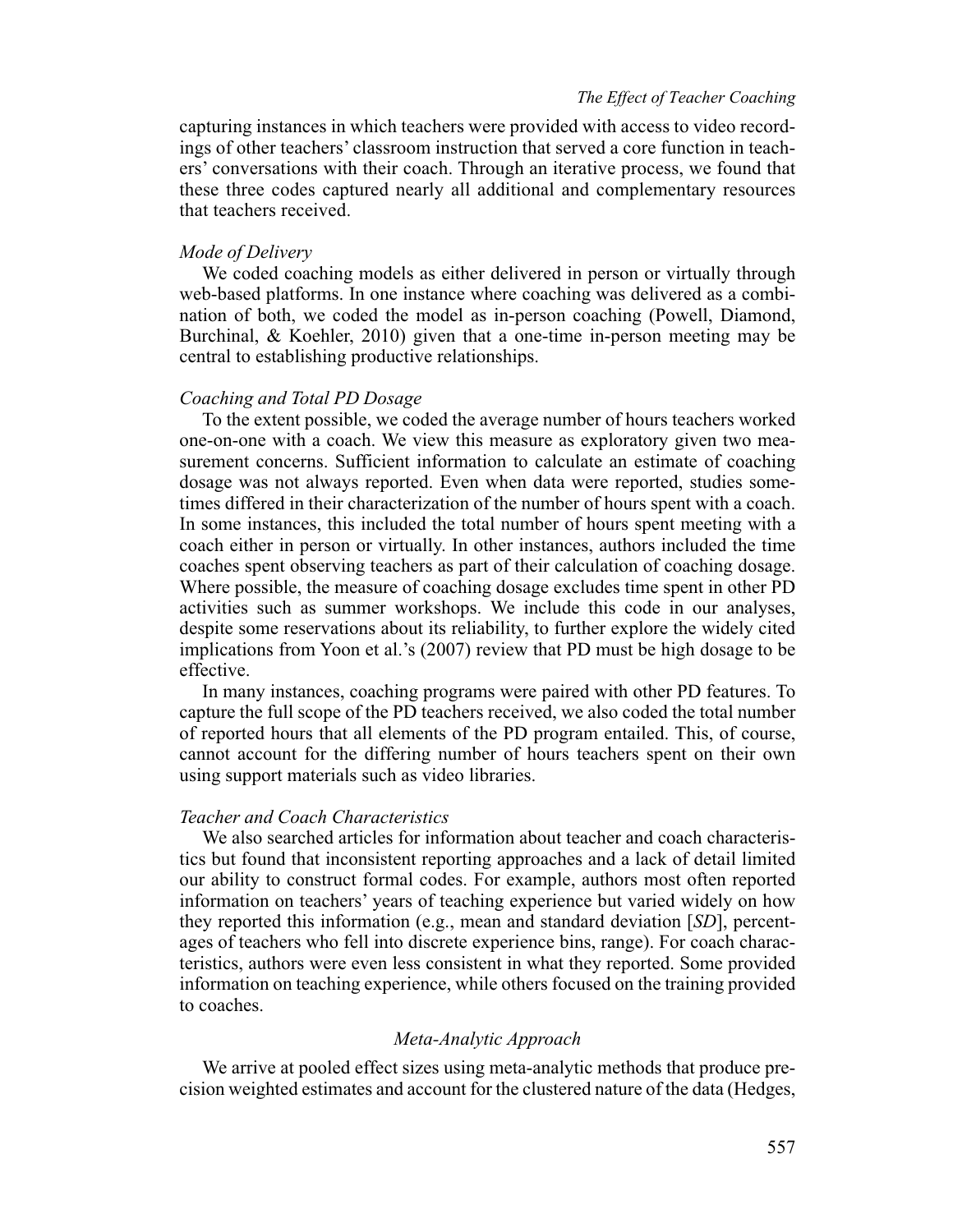Tipton, & Johnson, 2010; Tanner-Smith, Tipton, & Polanin, 2016). Our inclusion criteria and coding process produced a total of 186 effect sizes for instructional outcomes and 113 effect sizes for achievement outcomes across the 60 studies. Many studies contributed more than one effect size for a given outcome type because multiple measures were used (e.g., studies that reported dimension-level scores from an observation instrument of teachers' classroom practice), or because measures of the same type were captured at multiple points in time. Some studies also included multiple effect sizes due to multiple treatment groups (e.g., PD workshop, coaching plus PD workshop, and business-as-usual control in Garet et al., 2008). In these instances, we focused only on the treatment–control contrast that most closely matched the designs of other studies: coaching (plus any complementary activities) versus business-as-usual control.

We estimate a standard random effects meta-analytic model where effect sizes are viewed as data sampled from a distribution of true effects produced by a spectrum of coaching program models as follows:

$$
y_{ij}^k = \alpha + u_j + \varepsilon_{ij}^k \tag{1}
$$

Here,  $y_{ij}^k$  captures a given effect size *i* for outcome type *k* in study *j*, where models for different outcome types are fit separately. Alpha, α, captures the pooled effect size estimate for outcome *k*,  $u_j$  is the study level random effect, and  $\varepsilon_{ij}^k$  is the mean-zero stochastic error term.

We examine the association between components of different coaching models and effect size outcomes by expanding this model to fit a meta-analytic regression as follows:

$$
y_{ij}^k = \alpha + \beta' X_j + u_j + \varepsilon_{ij}^k
$$
 (2)

where *X* is a vector of study characteristics and  $\beta$  captures the estimates relating these characteristics and our outcomes of interest.

We estimate all models using robust variance estimation methods (Hedges et al., 2010; Tanner-Smith et al., 2016), which account for both the differing degrees of precision across studies as well as the nonindependence of effect sizes within studies through a method that is analogous to clustered standard errors.<sup>6</sup> The robust variance estimation methods upweight effect sizes that are estimated with greater precision (due to differences in sample sizes, level of randomization, predictive power of covariates, etc.) and downweight estimates from studies that contribute multiple effect size estimates. In several instances, research teams published multiple studies by analyzing different outcomes from the same research project in different articles. We test the sensitivity of our inferences by recoding all studies that use data from the same research project as a single study and find that our results are unchanged.

#### **Results**

# *Characteristics of Included Studies*

We present descriptive statistics on the 60 studies that met our inclusion criteria in Table 1 and include the full list of studies and with select codes in Appendix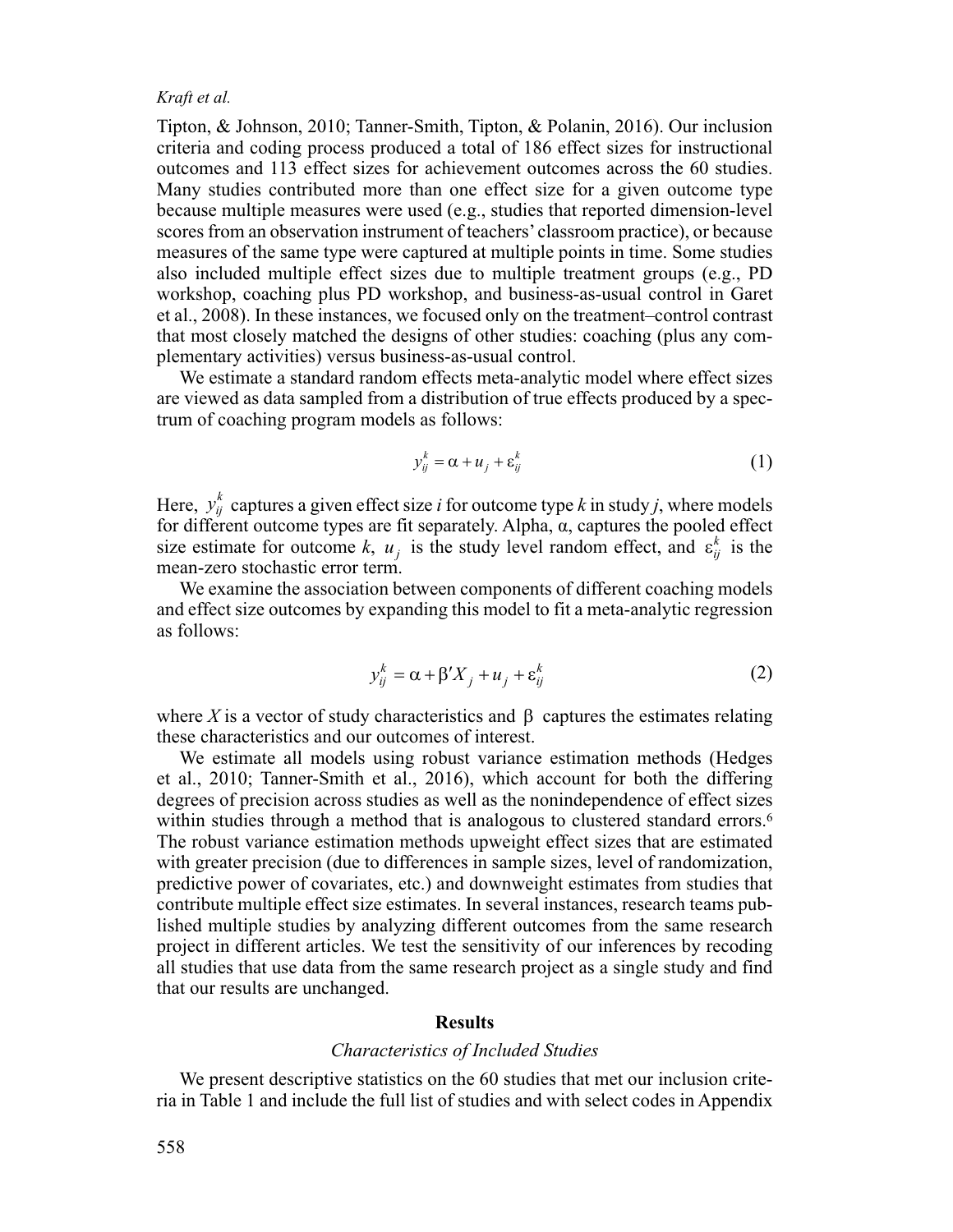| Code                                | Count            | Proportion |
|-------------------------------------|------------------|------------|
| Source                              |                  |            |
| Institute report                    | 5                | 0.08       |
| Peer-reviewed journal               | 51               | 0.85       |
| Working paper                       | $\overline{4}$   | 0.07       |
| Year of publication                 |                  |            |
| 2006                                | 1                | 0.02       |
| 2008                                | $\mathfrak{Z}$   | 0.05       |
| 2009                                | $\overline{4}$   | 0.07       |
| 2010                                | 8                | 0.13       |
| 2011                                | 10               | 0.17       |
| 2012                                | 1                | 0.02       |
| 2013                                | $\mathfrak{Z}$   | 0.05       |
| 2014                                | $\overline{7}$   | 0.12       |
| 2015                                | 9                | 0.15       |
| 2016                                | $\overline{4}$   | 0.07       |
| 2017                                | 8                | 0.13       |
| Unknown                             | $\overline{2}$   | 0.03       |
| Country of study                    |                  |            |
| The Unites States                   | 55               | 0.92       |
| Chile                               | $\overline{2}$   | 0.03       |
| Canada                              | 3                | 0.05       |
| Research design                     |                  |            |
| Randomized controlled trials (RCTs) | 56               | 0.93       |
| Quasi-experiment                    | $\overline{4}$   | 0.07       |
| Level of randomization for RCTs     |                  |            |
| Teacher                             | 29               | 0.52       |
| School                              | 25               | 0.45       |
| District                            | $\overline{2}$   | 0.04       |
| Teacher sample size                 |                  |            |
| 50 or less                          | 18               | 0.30       |
| $51 - 100$                          | 16               | 0.27       |
| $101 - 150$                         | $\boldsymbol{7}$ | 0.12       |
| $151 - 300$                         | 13               | 0.22       |
| 300 plus                            | 5                | 0.08       |
| Not reported                        | 1                | 0.02       |
| Coaching model type                 |                  |            |
| Content specific                    | 40               | 0.67       |
| Math                                | $\overline{2}$   | 0.03       |
| Reading                             | 35               | 0.58       |
| Science                             | 3                | 0.05       |
| General practices                   | 20               | 0.33       |

# **TABLE 1**

*Characteristics of studies included in meta-analysis*

 *(continued)*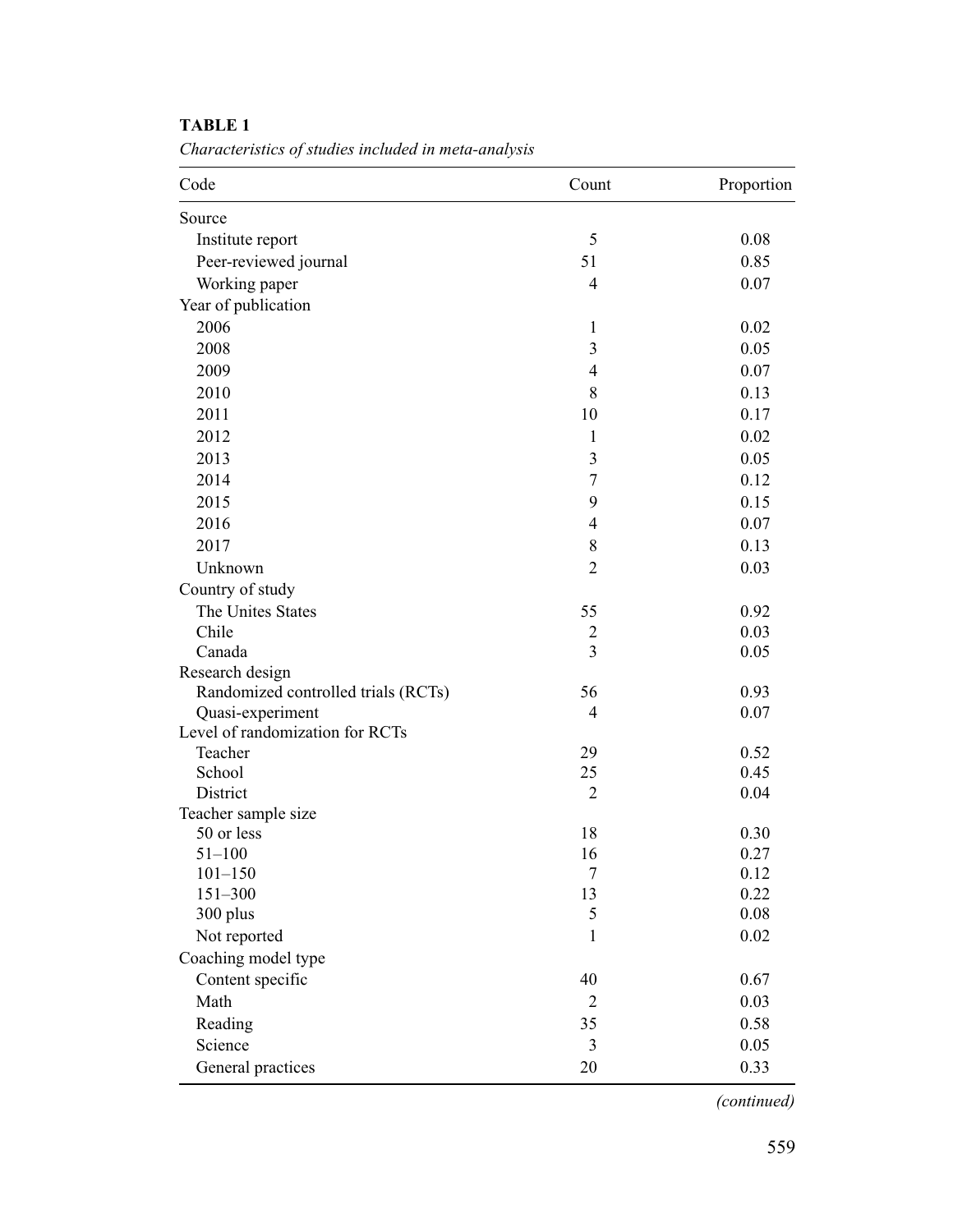| <b>TABLE 1 (continued)</b> |  |  |
|----------------------------|--|--|
|----------------------------|--|--|

| Code                                                  | Count | Proportion |
|-------------------------------------------------------|-------|------------|
| School levels included                                |       |            |
| Pre-K                                                 | 31    | 0.52       |
| Elementary                                            | 20    | 0.33       |
| Middle                                                | 15    | 0.25       |
| High                                                  | 7     | 0.12       |
| Mode of delivery                                      |       |            |
| In person                                             | 47    | 0.78       |
| Virtual                                               | 13    | 0.22       |
| Complementary treatment elements                      |       |            |
| Any complementary treatment                           | 54    | 0.90       |
| Group trainings                                       | 48    | 0.80       |
| Instructional content                                 | 22    | 0.37       |
| Video library                                         | 14    | 0.23       |
| Coaching dosage (No. of hours of one-on-one coaching) |       |            |
| 10 or less                                            | 16    | 0.27       |
| $11 - 20$                                             | 14    | 0.23       |
| $21 - 30$                                             | 6     | 0.10       |
| 30 or more                                            | 8     | 0.13       |
| Not reported                                          | 16    | 0.27       |
| Total PD dosage (No. of hours)                        |       |            |
| 20 or less                                            | 13    | 0.22       |
| $21 - 40$                                             | 16    | 0.27       |
| $41 - 60$                                             | 10    | 0.17       |
| 60 or more                                            | 10    | 0.17       |
| Not reported                                          | 11    | 0.18       |
| n                                                     | 60    |            |

*Note.* PD = professional development. School levels included and complementary treatments are not mutually exclusive.

Table SA1 (available in the online version of the journal). Every study we identified was published on or after 2006 with the vast majority of studies being published in peer-reviewed journals  $(n = 51)$ . Fifty-six of the 60 studies employed experimental research designs. Forty studies evaluated content-specific coaching programs, while 20 assessed coaching programs for general instructional pedagogy. Given the history of U.S. federal investments in literacy coaches, it should not be surprising that nearly all of the content-specific coaching models focused on reading and literacy ( $n = 34$  for reading compared with  $n = 2$  for math and  $n =$ 3 for science). Fifty-one of the 60 studies included teachers who worked in prekindergarten centers or elementary schools, another consequence of the early support for literacy coaching programs. Thirteen of the studies evaluated virtual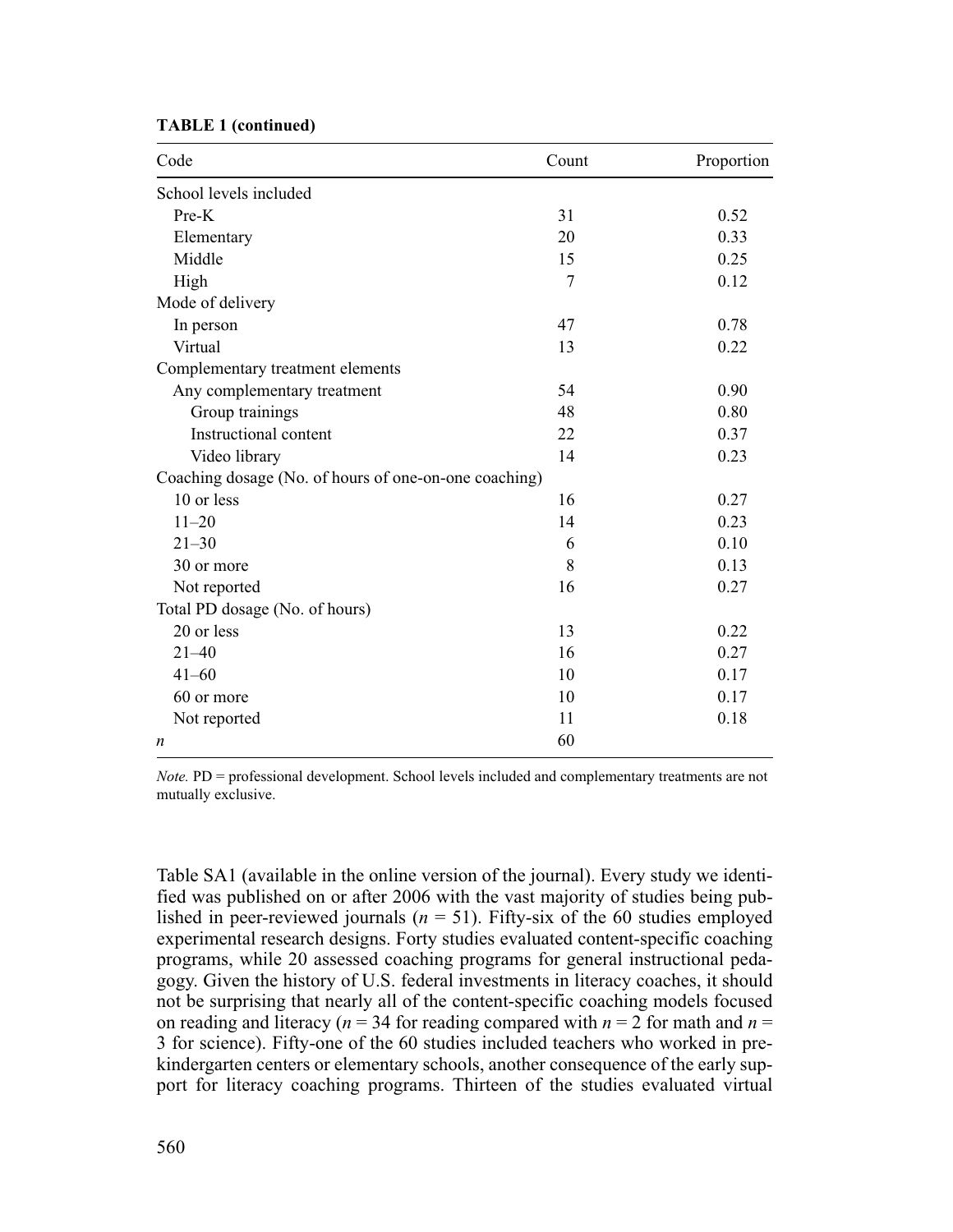coaching models where teachers recorded themselves teaching and discussed their instruction on a web-based platform with a virtual coach. Of these 13 virtual coaching studies, 10 evaluated versions of the My Teaching Partner program developed by Robert Pianta and colleagues at the University of Virginia Center for Advanced Study of Teaching and Learning.

Across the studies we examined, 90% evaluated coaching models that were combined with at least one additional PD element. This finding is nearly identical with Schachter's (2015) review of the literature on PD for pre-kindergarten educators. Coaching was combined most frequently with group trainings in the form of summer workshops and team training sessions during the academic year where coaches might demonstrate lessons or instructional practices (48 of 60). Twentytwo of the 60 studies also provided teachers with instructional content materials, such as curriculum, lesson plans, or guide books. Another 14 studies supplemented coaching with video exemplars of other teachers delivering high-quality instruction.

We found that the reported number of hours teachers worked one-on-one with a coach varied widely across coaching programs. Sixteen studies reported coaching dosages of 10 hours or less, while 14 studies reported 21 hours or more. The total PD hours for participating teachers also varied across programs with 13 interventions consisting of 20 total hours or less and 10 interventions consisting of 60 total hours or more. This wide variation in the dosage of coaching and total PD hours illustrates the substantial differences in the coaching programs included in this meta-analysis.

Because average teaching experience was not reported in a consistent metric across studies, we did not include this information in Table 1. For those studies that did report mean years of teaching experience, the average was approximately 11 years. Some studies focused specifically on early career teachers (e.g., Blazar & Kraft, 2015) while others focused on more veteran teachers (e.g., Pianta, Mashburn, Downer, Hamre, & Justice, 2008; Teemant, 2014; Vernon-Feagans, Kainz, Hedrick, Ginsberg, & Amendum, 2013; Vogt & Rogalla, 2009).

# *Effects on Instruction and Achievement*

Kernel density plots of effect sizes on teachers' instruction and students' achievement help provide visual evidence and intuition for our pooled estimates. As shown in Figure 2, the distribution of effect sizes of coaching on instruction is distributed approximately normally with a long right-hand side tail. The magnitude of effects varies considerably, with an interquartile range between 0.17 *SD* and 0.92 *SD*. Effects on achievement are also distributed approximately normally with a positive skew and an interquartile range between 0.03 *SD* and 0.24 *SD*.

Turning to our primary meta-analytic results for instruction in Table 2, Column 1, we find large positive effects of coaching on teachers' instructional practice. Across all 43 studies that included a measure of instructional practice as an outcome, we find a pooled effect size of 0.49 *SD*. The associated standard deviation of the estimated random effect—a measure of the variation in effect sizes across programs—is 0.33 *SD* suggesting that there exists substantial variability across programs. Disaggregating these results among content-specific coaching programs and those that focused on general pedagogical practices produces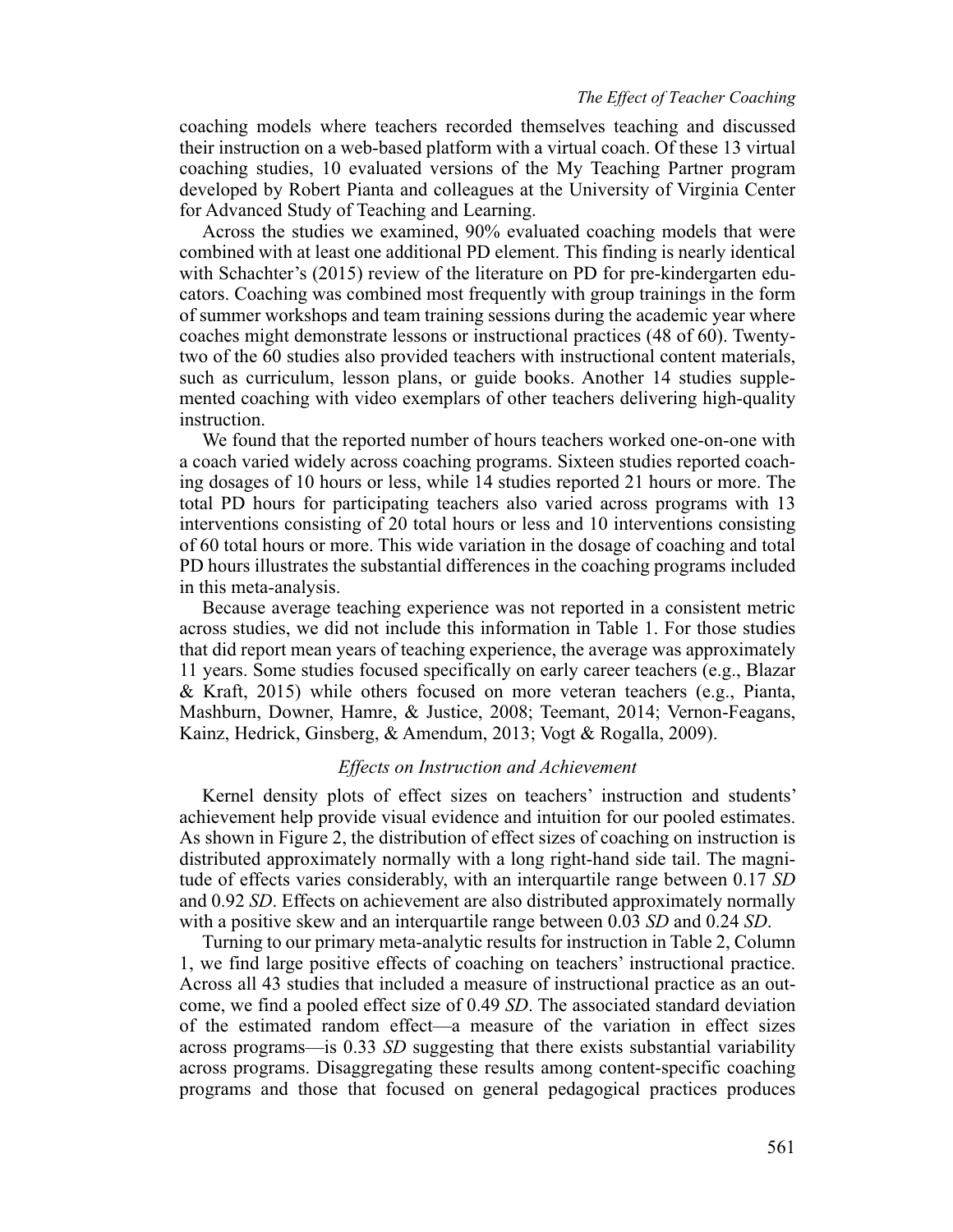

FIGURE 2. *Kernel density plots of effect sizes for instructional and achievement outcomes.*

*Note.*  $k = 186$  for instructional outcomes and 113 for achievement outcomes.

similar estimates of 0.51 *SD* and 0.47 *SD*, respectively. The content-specific coaching programs covered several different areas: reading, mathematics, and science. However, only studies in reading had a sufficient sample size to report disaggregated results, which are also quite similar (0.51 *SD*). In results available on request, we find similar point estimates for effects on instruction when comparing studies in the U.S. with the five international studies in our sample (0.50 *SD* vs. 0.42 *SD*).

On average, teacher coaching also has a positive effect on student achievement as shown in Table 2, Columns 2 to 5. Across all coaching models, we estimate that coaching raised student performance on standardized tests by 0.18 *SD* based on effect sizes reported in 31 studies that included measures of students' academic performance. The associated standard deviation of the estimated random effects is 0.18 *SD*, again suggesting that effects differ substantially across programs. Many of the achievement measures included in these analyses were selected or designed by researchers to be closely aligned with the coaching programs. Ten studies provide the opportunity to evaluate the effect of coaching on state standardized tests, which are intended to assess broad domains of knowledge and skills. In supplemental analyses, we estimate a more moderate pooled effect on student achievement on state standardized tests of 0.12 *SD* ( $p = .04$ ,  $k = 31$ ,  $n = 10$ ), although the associated 95% confidence interval includes 0.18 *SD*.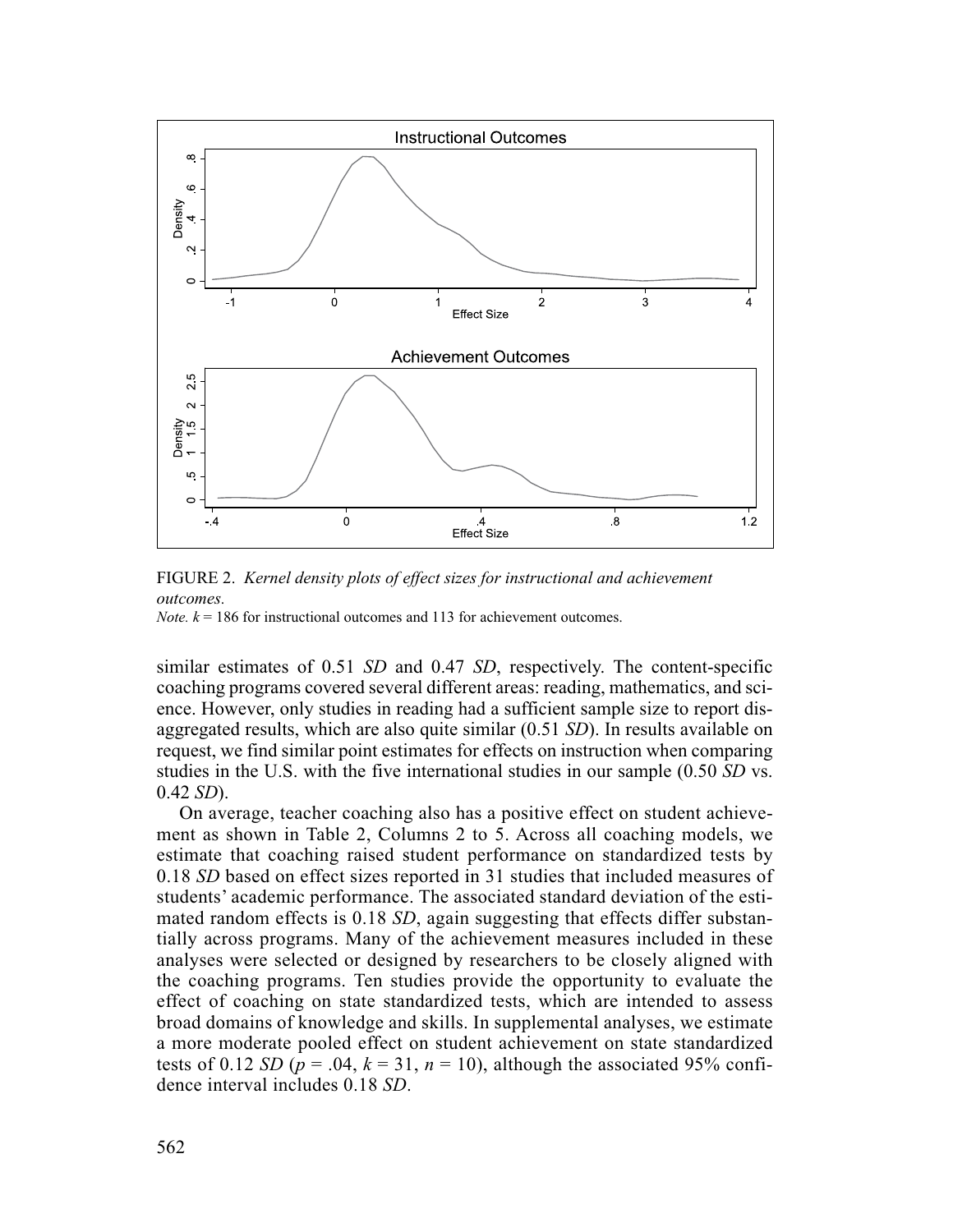|                            | Teacher instruction    |                    | Student achievement |                  |                           |
|----------------------------|------------------------|--------------------|---------------------|------------------|---------------------------|
| Coaching Model Type        | Classroom observations | All subjects       | Reading             | Math             | Science                   |
| All studies                | $0.488***$ (0.056)     | $0.178***$ (0.037) | $0.163***$ (0.032)  | 0.044 (0.042)    | 0.352 (0.242)             |
| k[n]                       | 186 [43]               | 113 [31]           | 87 [26]             | 20 [5]           | 6[3]                      |
| Content specific (all)     | $0.512***$ (0.061)     | $0.197***$ (0.041) | $0.186***$ (0.035)  | 0.050(0.041)     | 0.352 (0.242)             |
| k[n]                       | 119 [27]               | 102 [26]           | 78 [21]             | 18[3]            |                           |
| Content specific (reading) | $0.513***$ (0.064)     | $0.185***$ (0.036) | $0.186***$ (0.035)  | $\sum_{i=1}^{n}$ | $6[3]$<br>NA              |
| k[n]                       | 113 [25]               | 82 [21]            | 78 [21]             |                  |                           |
| General practices          | $0.466***(0.109)$      | 0.068(0.056)       | 0.066(0.048)        | $\mathbb{A}$     | $\mathbb{X}^{\mathsf{A}}$ |
| k[n]                       | 67[16]                 | $11\left[5\right]$ | 9[5]                |                  |                           |

|          | Pooled effect size estimates of the effect of teacher coaching on instruction and achiever |
|----------|--------------------------------------------------------------------------------------------|
| TARI E 2 |                                                                                            |

*Note*. Pooled effect size estimates with robust variance estimated standard errors reported in parentheses. For sample size, *k* is the number of effect sizes and *n* is the number of studies. Cells with "NA" are not est *Note.* Pooled effect size estimates with robust variance estimated standard errors reported in parentheses. For sample size, *k* is the number of effect sizes and *n* is the number of studies. Cells with "NA" are not estimated due to too few or no data. \**p* < .05. \*\**p* < .01. \*\*\**p* < .001.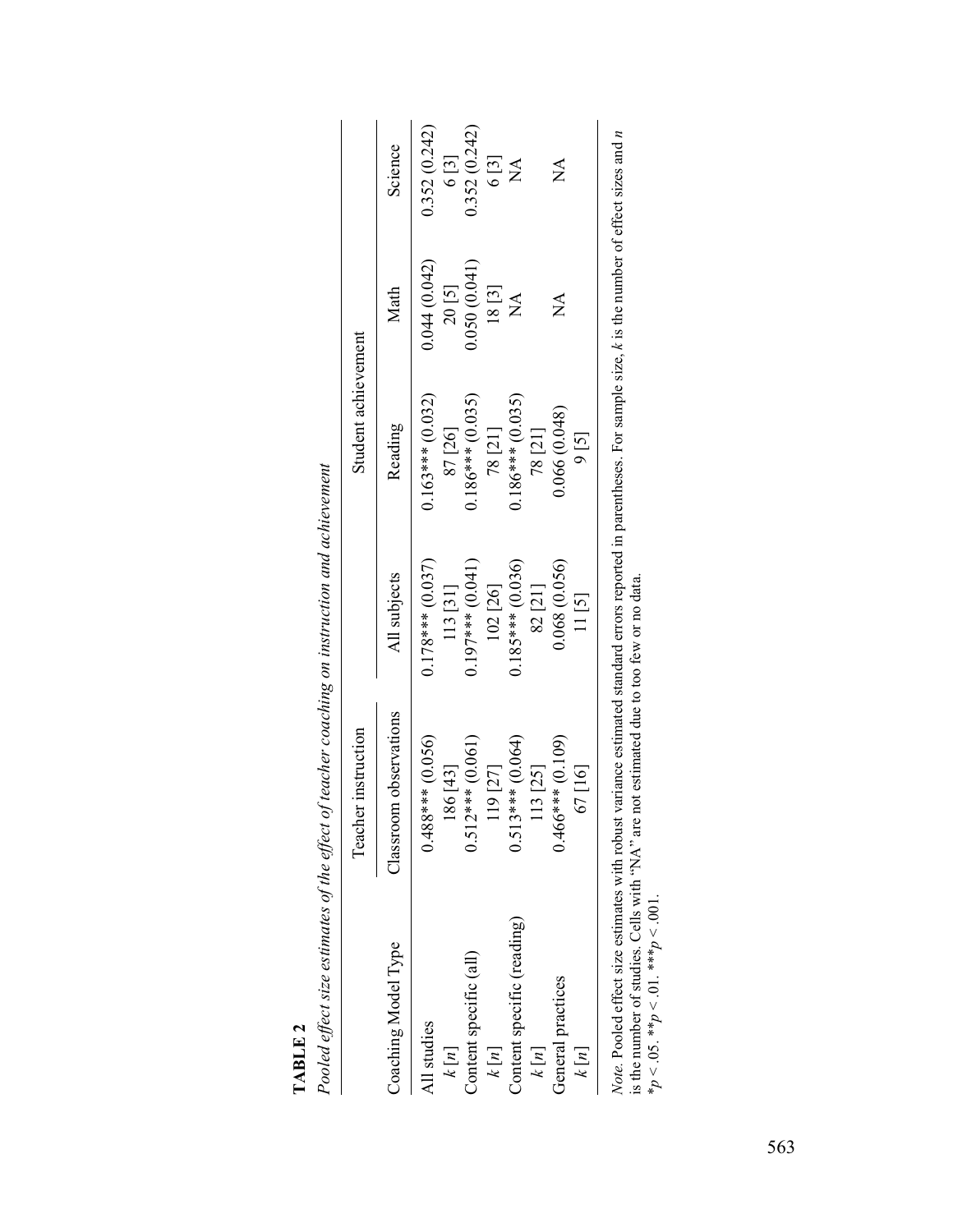These overall effect size estimates pool achievement across reading, math, and science tests to provide a broad picture of coaching effectiveness. However, our ability to make general inferences about achievement gains across subjects is limited by the fact that three quarters of the total number of achievement effect sizes use reading assessments as the outcome measure. Narrowing in on programs that target students' early reading skills, we find a nearly identical average treatment effect of 0.18 *SD* on improvements in this specific skill.<sup>7</sup>

We see smaller effects on student achievement for general coaching programs (0.07 *SD*, not significant) than content-specific programs (0.20 *SD*). This makes sense given that general coaching programs are often focused less on helping teachers improve students' test scores and more on developing teachers' abilities to support students' social and emotional development. This is also evident in the fact that only 4 of the 20 studies that evaluated general coaching programs examined effects on student achievement. However, due to small sample sizes for achievement effects of general coaching programs, we cannot statistically distinguish these estimates from each other  $(p = .24)$ .

Next, we explore potential differences in coaching program effects across school levels by estimating effects for pre-kindergarten centers, elementary schools, middle schools, and high schools separately. As shown in Table 3, no clear pattern emerges from these analyses. Although treatment effects on student achievement appear larger for K–12 schools relative to pre-kindergarten programs, none of the coefficients across schooling levels are statistically significantly different from one another; this is true both for achievement and for instructional outcomes. This suggests that coaching may be an equally effective intervention with teachers working at all school levels.

# *Features of Effective Coaching Programs*

Coaching models differ both in their focus and in their program features. We conduct exploratory analyses to examine whether certain program features are associated with larger or smaller pooled effect sizes. We emphasize that, although we restrict the analytic sample to studies that employ causal research designs, these meta-analytic regressions are descriptive in nature and do not capture the causal effect of a given program feature. Limited statistical power also prevents us from ruling out smaller relationships in many cases.

As shown in Table 4, we find that pairing coaching with group trainings is associated with 0.31 *SD* larger effect size on instruction and 0.12 *SD* larger effect size on achievement. Consistent with the theory of action outlined in Figure 1, this suggests that teachers may benefit from building baseline skills (e.g., content knowledge) prior to engaging directly with a coach. For instructional outcomes, pairing coaching with instructional resources and materials (e.g., curriculum) is also associated with greater gains (0.21 *SD* larger), while providing teachers with a video library is associated with more limited benefits (−0.27 *SD* smaller). We do not find any significant difference in effect sizes for coaching programs that were delivered in person or virtually, although our standard errors are too large to rule out even moderately sized differences.

Finally, for both measures of dosage—total hours of coaching and total hours of PD when coaching is paired with other program features—we fail to find any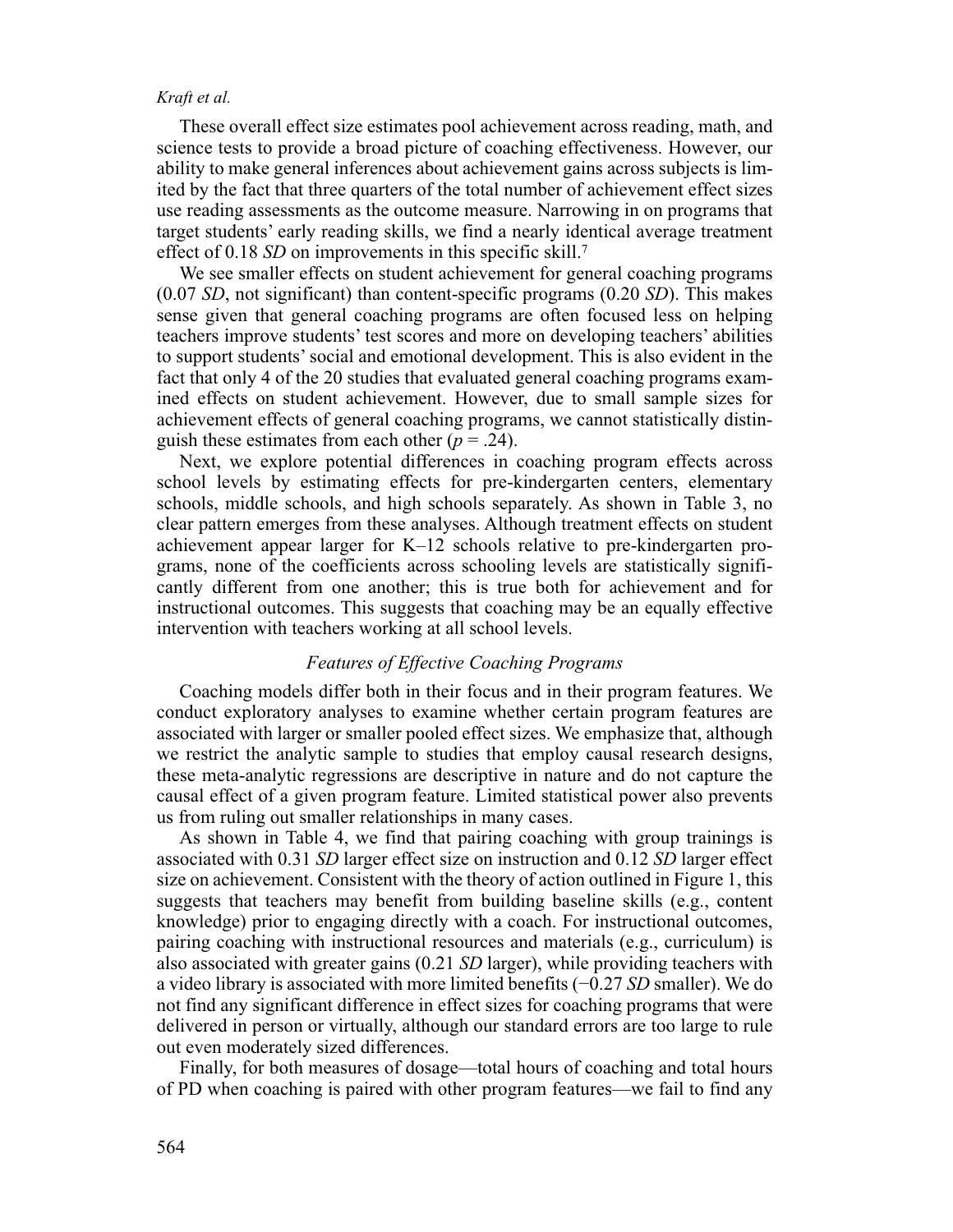# **TABLE 3**

|                   | Teacher instruction    | Student achievement |
|-------------------|------------------------|---------------------|
| School Level      | Classroom observations | All subjects        |
| Prekindergarten   | $0.480***(0.072)$      | $0.112**$ (0.036)   |
| k[n]              | 147 [27]               | 42 $[10]$           |
| Elementary school | $0.559***(0.161)$      | $0.220***(0.062)$   |
| k[n]              | 23 [10]                | 53 [14]             |
| Middle school     | $0.450***(0.063)$      | $0.175**$ (0.062)   |
| k[n]              | 24 [9]                 | $23$ [11]           |
| High school       | $0.492***(0.121)$      | $0.300*(0.120)$     |
| k[n]              | 17 <sub>[5]</sub>      | 6 [4]               |

*Pooled effect size estimates of the effect of teacher coaching on instruction and achievement by school level*

*Note.* Pooled effect size estimates with robust variance estimated standard errors reported in parentheses. Pre-kindergarten coaching programs only have achievement outcomes for reading. For sample size, *k* is the number of effect sizes and *n* is the number of studies.  $*_{p}$  < .05.  $*_{p}$  < .01.  $*_{p}$  < .001.

evidence in support of the hypothesis that coaching must be high dosage to be effective. We find very precisely estimated null effects for both instruction and achievement outcomes. In further analyses available on request, we do not find any clear evidence of potential threshold effects or other nonlinear functional forms when we model these relationships nonparametrically. These findings are generally consistent with Kennedy's (2016) graphical analysis of features of effective PD programs showing no consistent relationship between dosage and outcomes but stand in contrast to previous findings on the importance of dosage in PD programs more broadly (Yoon et al., 2007). The lack of evidence supporting dosage effects suggests that the quality and focus of coaching may be more important than the actual number of contact hours.

# *Does Better Instruction Lead to Higher Achievement?*

A fundamental assumption underlying the theory of action for coaching and many other PD models is that helping teachers improve the quality of their instructional practice will lead to improvements in student achievement (Cohen & Hill, 2000; Kennedy, 2016; Scher & O'Reilly, 2009; Weiss & Miller, 2006). Our coded meta-analysis data afford a unique opportunity to examine this critical assumption empirically using causal studies that estimate impacts on both instruction and achievement. Although we can interpret the effect of coaching on instruction and on achievement in a causal framework, we cannot do so for the relationship between instruction and achievement. Our theory of change posits that improvements in instruction cause student achievement to rise. However, it is also possible that coaching effects on achievement were mediated through avenues other than instructional improvement (e.g., preparation time out of class). As such, we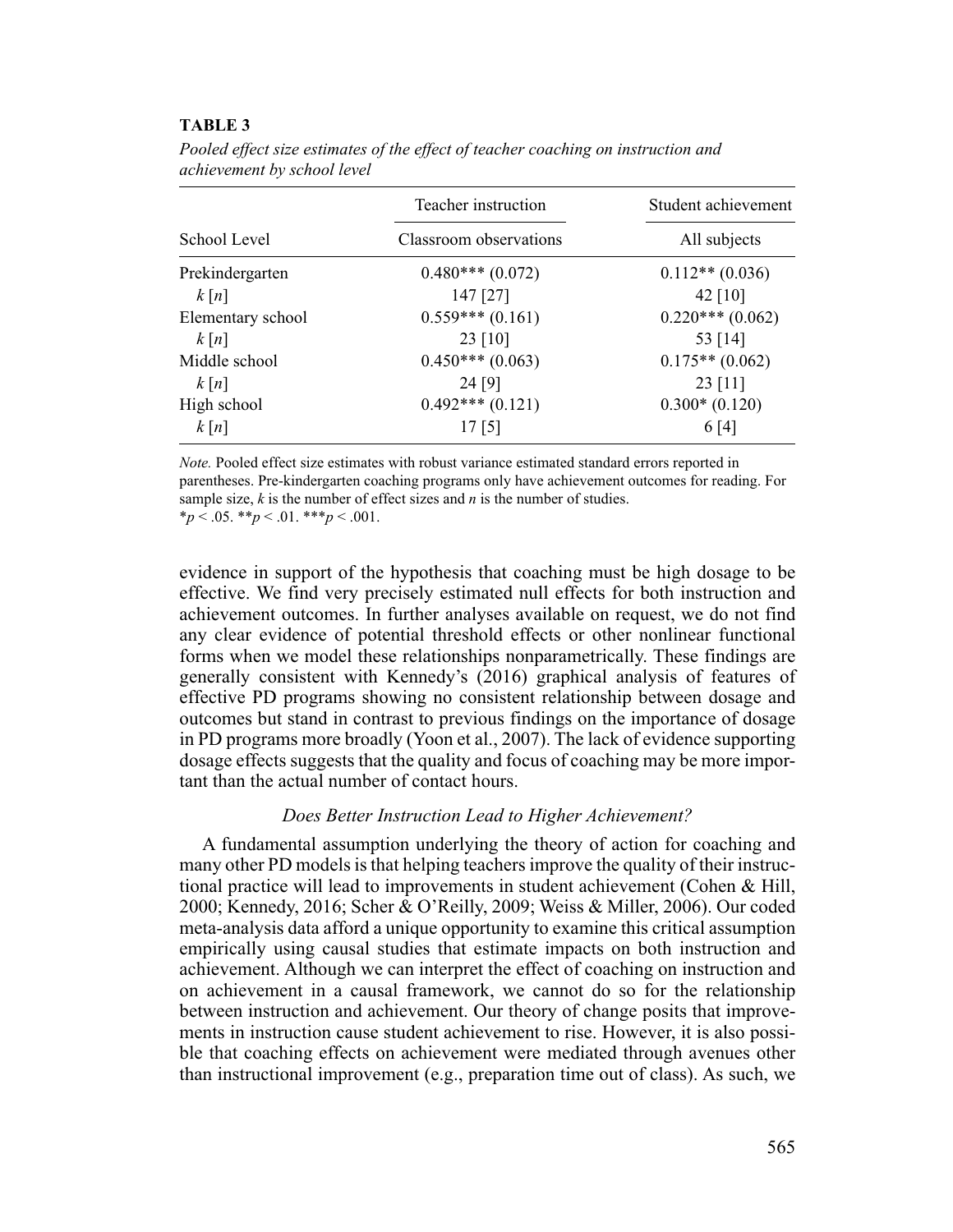| $0.108**$ (0.041) $0.188***$ (0.045) $0.193***$ (0.046)<br>$0.528***$ (0.067) $0.453***$ (0.083)<br>80 [22]<br>$-0.043(0.070)$<br>$-0.161(0.118)$<br>186 [43]<br>113 [31]<br>$0.338*(0.135)$<br>0.102(0.071)<br>0.051(0.039)<br>186 [43]<br>113 [31]<br>$0.092*(0.036)$<br>$0.201*(0.084)$<br>$0.574***$ (0.074) $0.333***$ (0.100)<br>0.088(0.054)<br>$-0.162(0.096)$<br>0.135(0.117)<br>0.061(0.083)<br>$-0.044(0.077)$<br>113 [31]<br>186 [43]<br>$0.190***$ (0.042)<br>$-0.267**$ (0.098)<br>$-0.068(0.075)$<br>186 [43]<br>113 [31]<br>$0.239**$ (0.073) 0.413*** (0.075)<br>$0.086**$ (0.028) $0.142***$ (0.033)<br>0.206(0.107)<br>0.084(0.081)<br>[43]<br>13 [31]<br>$0.313**$ (0.098)<br>$0.117*(0.053)$<br>113 [31]<br>$186\left[43\right]$<br>Panel B: Student achievement<br>Panel A: Teacher instruction<br>Instructional content<br>Instructional content<br>Total PD features<br>Coaching dosage<br>Total PD features<br>Coaching dosage<br>Virtual coaching<br>Virtual coaching<br>Total PD dosage<br>Total PD dosage<br>Group training<br>Group training<br>Video library<br>Video library<br>Intercept<br>Intercept<br>$\frac{k}{n}$<br>$\frac{k}{n}$ | Program Characteristics | $\widehat{c}$ | $\widehat{\mathbb{C}}$ | $\widehat{\mathfrak{t}}$ | $\tilde{\Omega}$ | $\widehat{\circ}$ | $\in$           | ⊗                  |
|-------------------------------------------------------------------------------------------------------------------------------------------------------------------------------------------------------------------------------------------------------------------------------------------------------------------------------------------------------------------------------------------------------------------------------------------------------------------------------------------------------------------------------------------------------------------------------------------------------------------------------------------------------------------------------------------------------------------------------------------------------------------------------------------------------------------------------------------------------------------------------------------------------------------------------------------------------------------------------------------------------------------------------------------------------------------------------------------------------------------------------------------------------------------------|-------------------------|---------------|------------------------|--------------------------|------------------|-------------------|-----------------|--------------------|
|                                                                                                                                                                                                                                                                                                                                                                                                                                                                                                                                                                                                                                                                                                                                                                                                                                                                                                                                                                                                                                                                                                                                                                         |                         |               |                        |                          |                  |                   |                 |                    |
|                                                                                                                                                                                                                                                                                                                                                                                                                                                                                                                                                                                                                                                                                                                                                                                                                                                                                                                                                                                                                                                                                                                                                                         |                         |               |                        |                          |                  |                   |                 |                    |
|                                                                                                                                                                                                                                                                                                                                                                                                                                                                                                                                                                                                                                                                                                                                                                                                                                                                                                                                                                                                                                                                                                                                                                         |                         |               |                        |                          |                  |                   |                 |                    |
|                                                                                                                                                                                                                                                                                                                                                                                                                                                                                                                                                                                                                                                                                                                                                                                                                                                                                                                                                                                                                                                                                                                                                                         |                         |               |                        |                          |                  |                   |                 |                    |
|                                                                                                                                                                                                                                                                                                                                                                                                                                                                                                                                                                                                                                                                                                                                                                                                                                                                                                                                                                                                                                                                                                                                                                         |                         |               |                        |                          |                  |                   |                 |                    |
|                                                                                                                                                                                                                                                                                                                                                                                                                                                                                                                                                                                                                                                                                                                                                                                                                                                                                                                                                                                                                                                                                                                                                                         |                         |               |                        |                          |                  |                   |                 |                    |
|                                                                                                                                                                                                                                                                                                                                                                                                                                                                                                                                                                                                                                                                                                                                                                                                                                                                                                                                                                                                                                                                                                                                                                         |                         |               |                        |                          |                  |                   | $-0.000(0.004)$ |                    |
|                                                                                                                                                                                                                                                                                                                                                                                                                                                                                                                                                                                                                                                                                                                                                                                                                                                                                                                                                                                                                                                                                                                                                                         |                         |               |                        |                          |                  |                   |                 | 0.001(0.003)       |
|                                                                                                                                                                                                                                                                                                                                                                                                                                                                                                                                                                                                                                                                                                                                                                                                                                                                                                                                                                                                                                                                                                                                                                         |                         |               |                        |                          |                  |                   |                 | $0.465***$ (0.110) |
|                                                                                                                                                                                                                                                                                                                                                                                                                                                                                                                                                                                                                                                                                                                                                                                                                                                                                                                                                                                                                                                                                                                                                                         |                         |               |                        |                          |                  |                   | 153 [34]        | 153 [34]           |
|                                                                                                                                                                                                                                                                                                                                                                                                                                                                                                                                                                                                                                                                                                                                                                                                                                                                                                                                                                                                                                                                                                                                                                         |                         |               |                        |                          |                  |                   |                 |                    |
|                                                                                                                                                                                                                                                                                                                                                                                                                                                                                                                                                                                                                                                                                                                                                                                                                                                                                                                                                                                                                                                                                                                                                                         |                         |               |                        |                          |                  |                   |                 |                    |
|                                                                                                                                                                                                                                                                                                                                                                                                                                                                                                                                                                                                                                                                                                                                                                                                                                                                                                                                                                                                                                                                                                                                                                         |                         |               |                        |                          |                  |                   |                 |                    |
|                                                                                                                                                                                                                                                                                                                                                                                                                                                                                                                                                                                                                                                                                                                                                                                                                                                                                                                                                                                                                                                                                                                                                                         |                         |               |                        |                          |                  |                   |                 |                    |
|                                                                                                                                                                                                                                                                                                                                                                                                                                                                                                                                                                                                                                                                                                                                                                                                                                                                                                                                                                                                                                                                                                                                                                         |                         |               |                        |                          |                  |                   |                 |                    |
|                                                                                                                                                                                                                                                                                                                                                                                                                                                                                                                                                                                                                                                                                                                                                                                                                                                                                                                                                                                                                                                                                                                                                                         |                         |               |                        |                          |                  |                   |                 |                    |
|                                                                                                                                                                                                                                                                                                                                                                                                                                                                                                                                                                                                                                                                                                                                                                                                                                                                                                                                                                                                                                                                                                                                                                         |                         |               |                        |                          |                  |                   | $-0.001(0.001)$ |                    |
|                                                                                                                                                                                                                                                                                                                                                                                                                                                                                                                                                                                                                                                                                                                                                                                                                                                                                                                                                                                                                                                                                                                                                                         |                         |               |                        |                          |                  |                   |                 | $-0.001(0.001)$    |
|                                                                                                                                                                                                                                                                                                                                                                                                                                                                                                                                                                                                                                                                                                                                                                                                                                                                                                                                                                                                                                                                                                                                                                         |                         |               |                        |                          |                  |                   |                 | $0.255***$ (0.073) |
|                                                                                                                                                                                                                                                                                                                                                                                                                                                                                                                                                                                                                                                                                                                                                                                                                                                                                                                                                                                                                                                                                                                                                                         |                         |               |                        |                          |                  |                   |                 | 80 [22]            |

Meta-regression estimates of the relationship between coaching program characteristics and effect sizes on teacher instruction *Meta-regression estimates of the relationship between coaching program characteristics and effect sizes on teacher instruction* *Note.* PD = professional development. Pooled effect size estimates with robust variance estimated standard errors reported in parentheses. For sample size, *k* is the number of effect ໌ *Note*. 1 D – processomal development, 1 corde entervals commates with robust variance estimated standard entors reported in paramoles sizes and *n* is the number of studies. All predictors are dichotomous except Total PD sizes and *n* is the number of studies. All predictors are dichotomous except Total PD Features (1, 2, or 3) and Coaching and Total PD Dosage (hours). \**p* < .05. \*\**p* < .01. \*\*\**p* < .001.Note.

**TABLE 4**

TABLE 4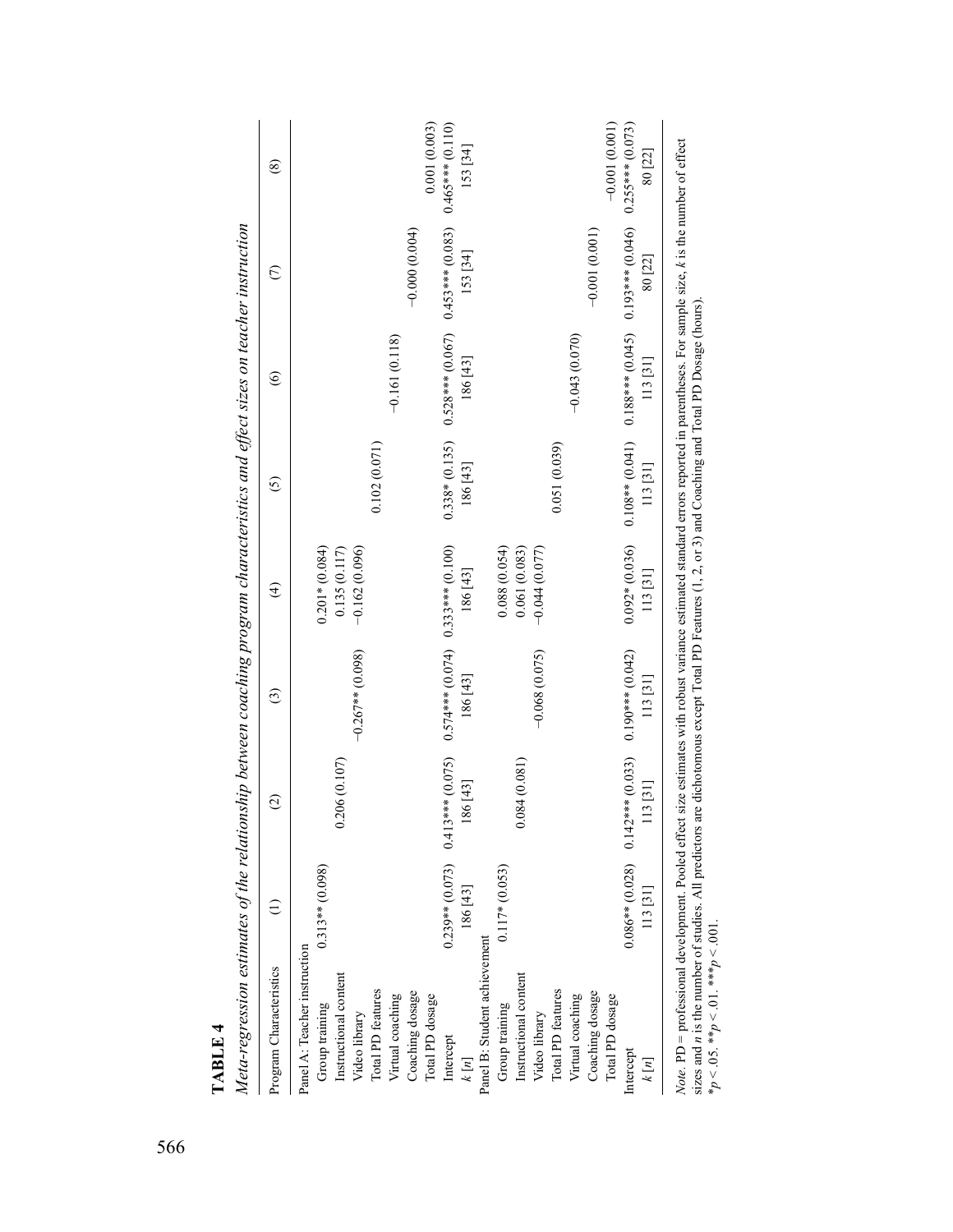



*Note.* Data points are calculated by averaging across effect sizes for a given outcome from the same research project and weighting by the average sample size.  $N = 20$  studies, 16 research projects.

view these analyses as exploratory in nature. Access to the original data from these studies would allow us to instrument for instructional measures via random assignment of coaching, and we encourage future studies to engage in this type of analysis.

We find supporting evidence for the link between instruction and achievement. Across a small sample of 20 studies from 16 research projects that included both outcome measures, the strength of the weighted correlation between averaged effect sizes on instruction and achievement is .37 ( $p = .16$ ; see also Figure 3).<sup>8</sup> To arrive at this estimate, we averaged effect size estimates for each outcome within a research project. In addition to asking how effect sizes on instruction and achievement covary, we can interpret the magnitude of this relationship by examining how large a change in achievement is associated with a given change in instruction. This analysis produces different results from the correlation above given that the combined set of effect size estimates is not standardized (see Figure 2). Here, we find that changes in student achievement appear to require relatively large improvements in instructional quality. Using a weighted linear regression framework, we estimate that a 1 *SD* change in instruction is associated with a 0.21 *SD* change in achievement ( $p = .16$ ).<sup>9</sup> This finding is consistent with a large body of literature documenting the weak relationship between educational inputs (instruction) and outputs (achievement) and helps explain why PD that results in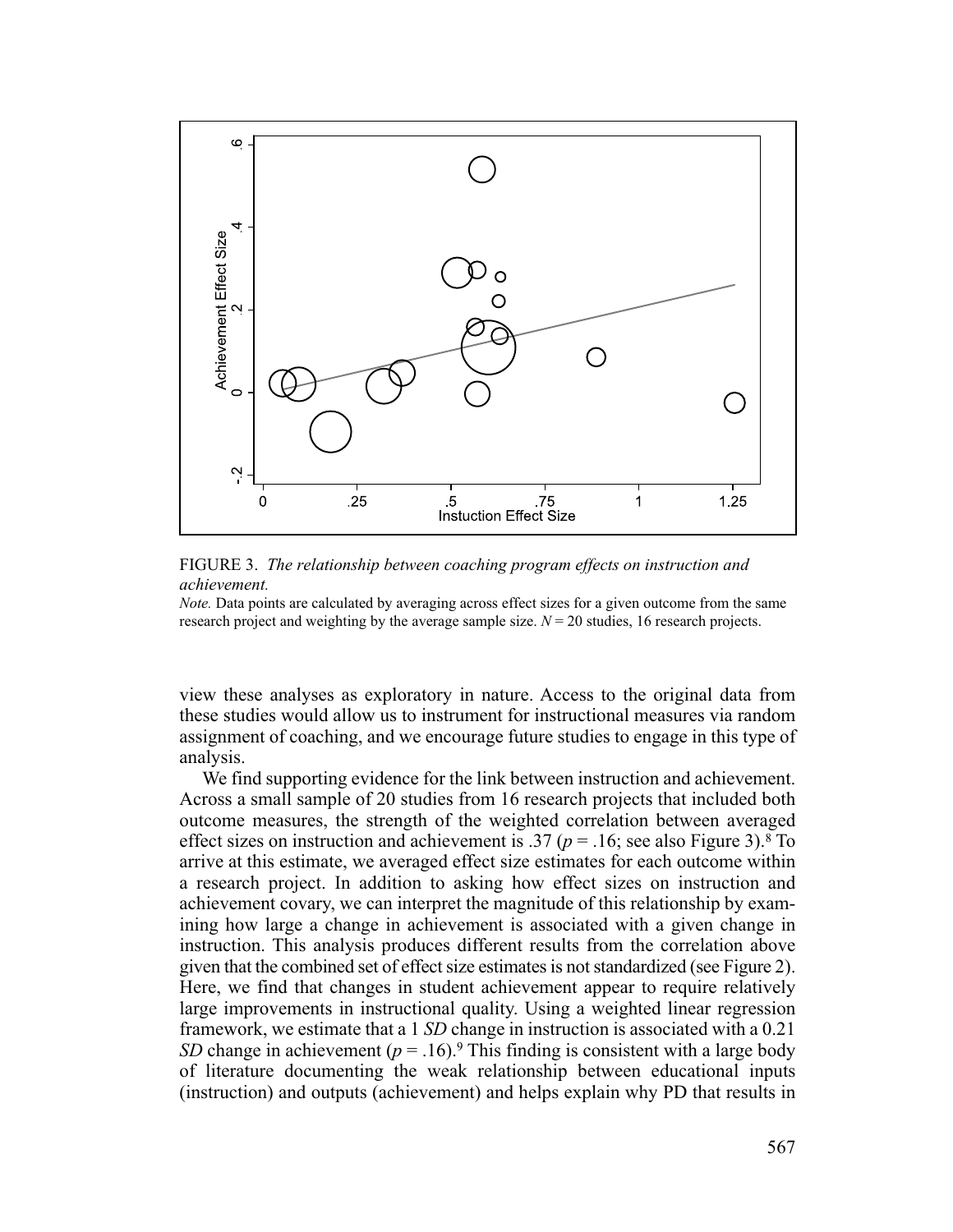more modest changes in teachers' instruction often does not lead to impacts on student achievement.

# *Sensitivity Analyses*

We examine the sensitivity of our estimates to three threats to internal validity: missing data, research design, and outliers. We begin by examining the degree to which our results may be a product of missing data caused by when studies that do not find statistically significant effects are not submitted or not accepted for publication, as well as when authors of published studies do not include the results of all available outcomes in an article. We test the sensitivity of these findings by conducting a modified version of Duval and Tweedie's (2000) trim and fill method to account for the clustered nature of the data and the diverse range of coaching models in the analytic sample. Using this rank-based data augmentation technique, we estimate the number of missing effect sizes and impute these theoretically missing data points. This involves calculating the hypothetical data points needed to balance the spread of effect sizes across a centering estimate derived from the random effects model in Equation 2. We do this first at the effect size level by imposing a nested structure on the imputed data based on the average number of effect sizes per study in the analytic sample. We also replicate this approach after collapsing the data to the study level by averaging effect sizes and variance estimates within studies for a given outcome. As reported in Table 5, the adjusted estimates are somewhat attenuated, particularly for instructional outcomes, but remain statistically significant across both approaches. Pooled effect size estimates are approximately 0.34 *SD* for instructional outcomes and 0.14 *SD* for achievement outcomes. These results suggest that our conclusions around the effectiveness of teacher coaching as a PD tool are unlikely to be driven by missing data.

A second area of possible concern focuses on the research design of included studies. The vast majority of studies are randomized controlled trials that are considered the gold standard of causal inference design. Additional studies that met our inclusion criteria but used quasi-experimental designs all employed variants of difference-in-differences strategies that rest on two critical assumptions: parallel trends between treatment and comparison groups and no simultaneous confounding of treatment effects (Murnane and Willett, 2011). Given limited information to assess these assumptions directly, we instead probe the sensitivity of our findings by restricting the sample to only include randomized controlled trials. Unsurprisingly, these results are quite similar to our main findings, with pooled effects of coaching on instruction of 0.45 *SD* and achievement of 0.18 *SD* (see Appendix Table SA2, available in the online version of the journal).

Finally, given the large variation in effect sizes (see Figure 2), it is also possible that our results are driven by outliers. Visual inspection of the data as well as boxand-whisker plots suggests that there exist few clear outliers in our data. Rather than make a subjective decision about what data points constitute outliers, we test the sensitivity of our results by removing the lowest and the highest 5% of the effect sizes for each outcome. As shown in Appendix Table SA3 (available in the online version of the journal), our results are not driven by extreme values and remain largely unchanged after trimming the bottom and top 5% of estimates. We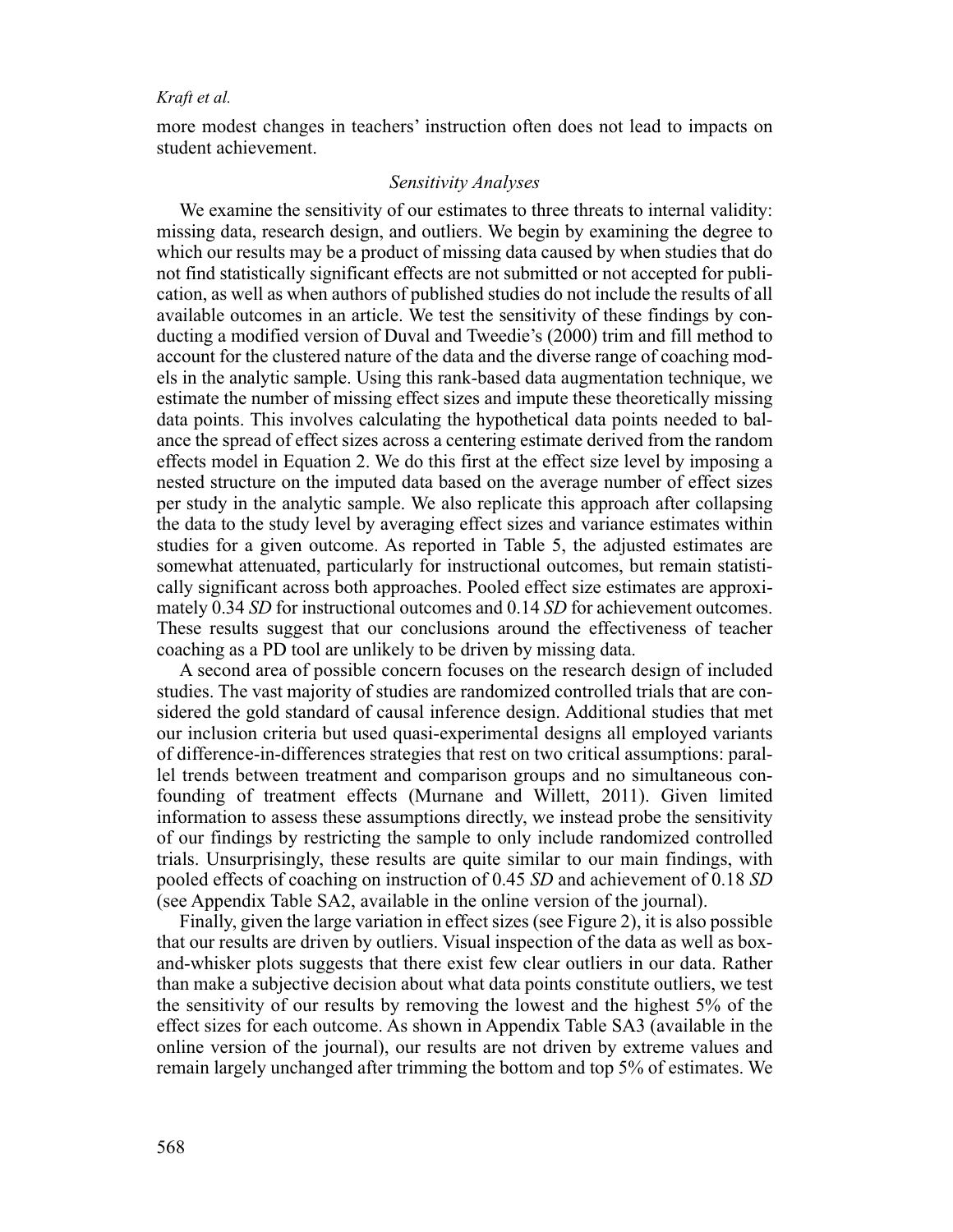### **TABLE 5**

|                                                 | Effect size level         |                        | Study level               |                        |
|-------------------------------------------------|---------------------------|------------------------|---------------------------|------------------------|
|                                                 | Teacher<br>instruction    | Student<br>achievement | Teacher<br>instruction    | Student<br>achievement |
| Method of<br>Estimation                         | Classroom<br>observations | All subjects           | Classroom<br>observations | All subjects           |
| Panel A: Unadjusted estimates                   |                           |                        |                           |                        |
| All studies                                     | $0.488***$                | $0.178***$             | $0.444***$                | $0.131***$             |
|                                                 | (0.056)                   | (0.037)                | (0.052)                   | (0.026)                |
| k[n]                                            | 186 [43]                  | 113 [31]               | [43]                      | $\lceil 26 \rceil$     |
| Panel B: Estimates with imputed missing studies |                           |                        |                           |                        |
| All studies                                     | $0.343***$                | $0.142**$              | $0.325***$                | $0.131***$             |
|                                                 | (0.071)                   | (0.039)                | (0.058)                   | (0.026)                |
| k[n]                                            | 226 [52]                  | 135 [35]               | $[57]$                    | $\lceil 26 \rceil$     |

*Sensitivity analyses of the effect of teacher coaching using a modified trim and fill method*

*Note.* Pooled effect size estimates with robust variance estimated standard errors reported in parentheses. For sample size, *k* is the number of effect sizes and *n* is the number of studies. For effect size level imputation, we cluster effect sizes within studies according to the average number of effect sizes per study in our primary samples. No missing studies were identified for student achievement outcomes at the study level.

 $**p* < .05.$   $**p* < .01.$   $**p* < .001.$ 

find pooled effects across all studies of 0.45 *SD* for instruction and 0.16 *SD* for achievement.

#### **Discussion**

To interpret the substantive significance of our findings, we consider several benchmarks described by C. J. Hill, Bloom, Black, and Lipsey (2008) and Lipsey et al. (2012): the observed effect of similar interventions, policy-relevant performance gaps, normative expectations for students' academic growth, and costs. Our estimates of the effect of coaching on teachers' instructional practice (0.49 *SD*) are larger than differences in measures of instructional quality between novice and veteran teachers (0.2 *SD* to 0.4 *SD*; H. C. Hill et al., 2015). Effects on students' academic performance (0.18 *SD*) are of similar or larger magnitude than estimates of the degree to which teachers improve their ability to raise student achievement during the first 5 to 10 years of their careers, with estimates ranging from 0.05 *SD* to 0.15 *SD* (Atteberry, Loeb, & Wyckoff, 2015; Papay & Kraft, 2015). Effects on achievement are also larger than pooled estimates from causal studies of almost all other school-based interventions reviewed by Fryer (2017), including student incentives, teacher preservice training, merit-based pay, general PD, data-driven instruction, and extended learning time. Interventions of comparable effect sizes on achievement include comprehensive school reform (0.1 *SD* to 0.2 *SD*, depending on the school reform model; Borman, Hewes, Overman, &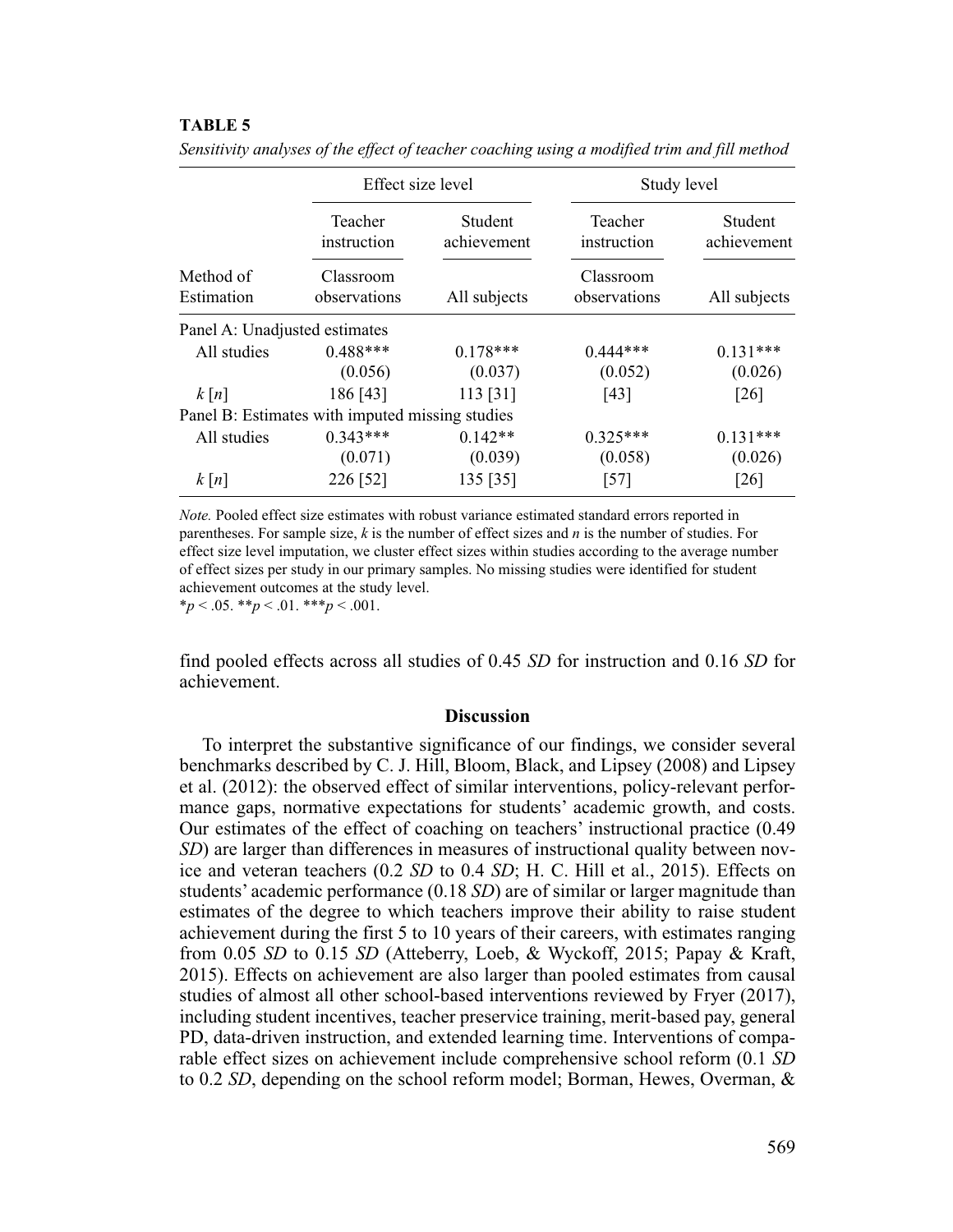Brown, 2003), oversubscribed charter schools (0.04 *SD* to 0.08 *SD* per year of attendance; Chabrier, Cohodes, & Oreopoulos, 2016), large reductions in class size (roughly 0.2 *SD*; Krueger, 1999), high-dosage tutoring (0.15 *SD* to 0.25 *SD*; Blachman et al., 2004; Kraft, 2015), and changes in curriculum (0.05 *SD* to 0.3 *SD* depending on the grade level and curriculum under investigation; Agodini et al., 2009; Koedel, Li, Springer, & Tan, 2017).

From a policy perspective, the effects of teacher coaching must be considered relative to program costs. Traditional on-site coaching programs are a resourceintensive intervention simply due to the high personnel costs of staffing a skilled coaching corps. One cost analysis of coaching across three schools found that per-teacher costs ranged from \$3,300 to upward of \$5,200 (Knight, 2012). Unfortunately, the existing literature lacks the necessary information about program costs to conduct a reliable cost–benefit or cost-effectiveness analysis. As researchers and practitioners continue to innovate, they should explore ways to minimize costs while maintaining the efficacy of coaching. We highlight some of these possibilities, including virtual coaching, in the remaining part of our discussion and in the conclusion. However, if an instructional expert working one-onone with teachers in person over a sustained amount of time remains at the core of effective coaching models, then this approach will always require fairly sizable financial and human capital investments. Given the billions of dollars U.S. districts and others around the world currently spend on PD, coaching should not be seen as prohibitively expensive from a policy perspective. Instead, policymakers and administrators must judge whether their current expenditures on PD could be utilized more effectively. One approach would be to allocate resources to highcost but effective PD programs for teachers most in need of support, such as coaching, rather than to lower cost but less-effective programs for all teachers.

# *Taking Teacher Coaching to Scale*

For decades, researchers have documented the significant challenges of taking education programs and reform initiatives to scale (Honig, 2006). Given the fundamental importance of implementation quality, major questions still remain about the feasibility of expanding teacher coaching across schools and districts. For example, researchers found that when a literacy PD program was modified for scalability by reducing coaching frequency, using trained research assistants as coaches, and providing written rather than in-person feedback, it had no effect (Cabell et al., 2011). We explore this question in our data by examining the relationship between the scale of a coaching program and its effect size. We illustrate this relationship graphically in Figure 4 using teacher sample size as a simple proxy measure for program size. This figure depicts a scatterplot of the average effect size by deciles of teacher sample size with the linear relationship from an ordinary least squares regression overlaid on top. Graphs for both instruction (Panel A) and achievement (Panel B) depict a clear negative relationship between program size and program effects, consistent with a theory of diminishing effects as programs are taken to scale.

We more formally test for evidence of potential scale-up implementation challenges by dividing the sample of studies into two groups following Wayne et al. (2008): *efficacy* trials that examine small programs under conditions that are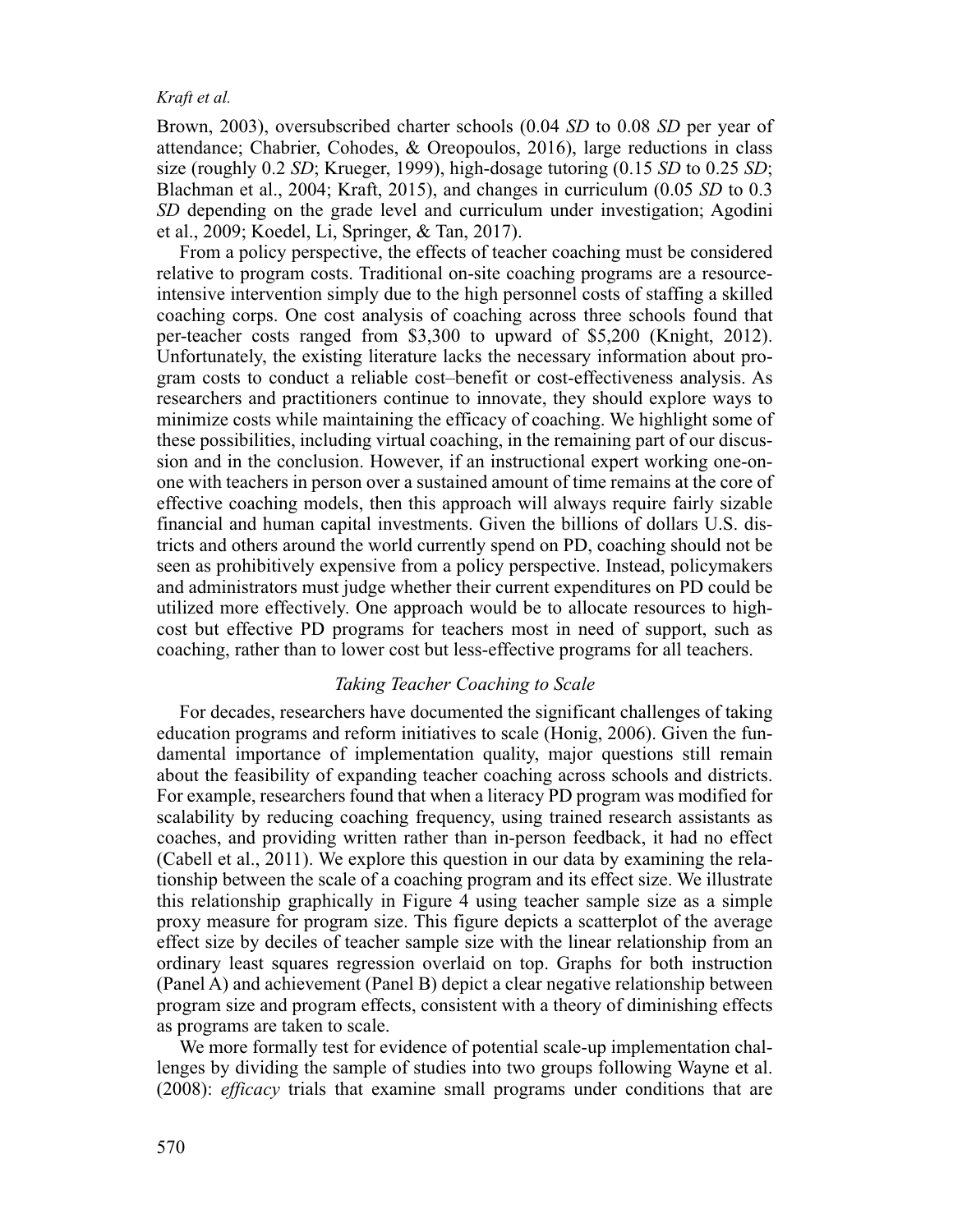

FIGURE 4. *The relationship between effect sizes and the number of teachers participating in a study: (Panel A) Instructional outcomes; (Panel B) Achievement outcomes.*

*Note.* To construct these figures, we bin test scores into deciles and plot the mean effect size within each bin. The solid line shows the best linear fit estimated on the underlying data using ordinary least squares. Panel B excludes two outliers: Campbell and Malkus (2011), which reports a total teacher sample size of 1,593, and Lockwood et al. (2010), which does not report sample sizes for teachers. Panel A  $n = 186$ , Panel B  $n = 93$ .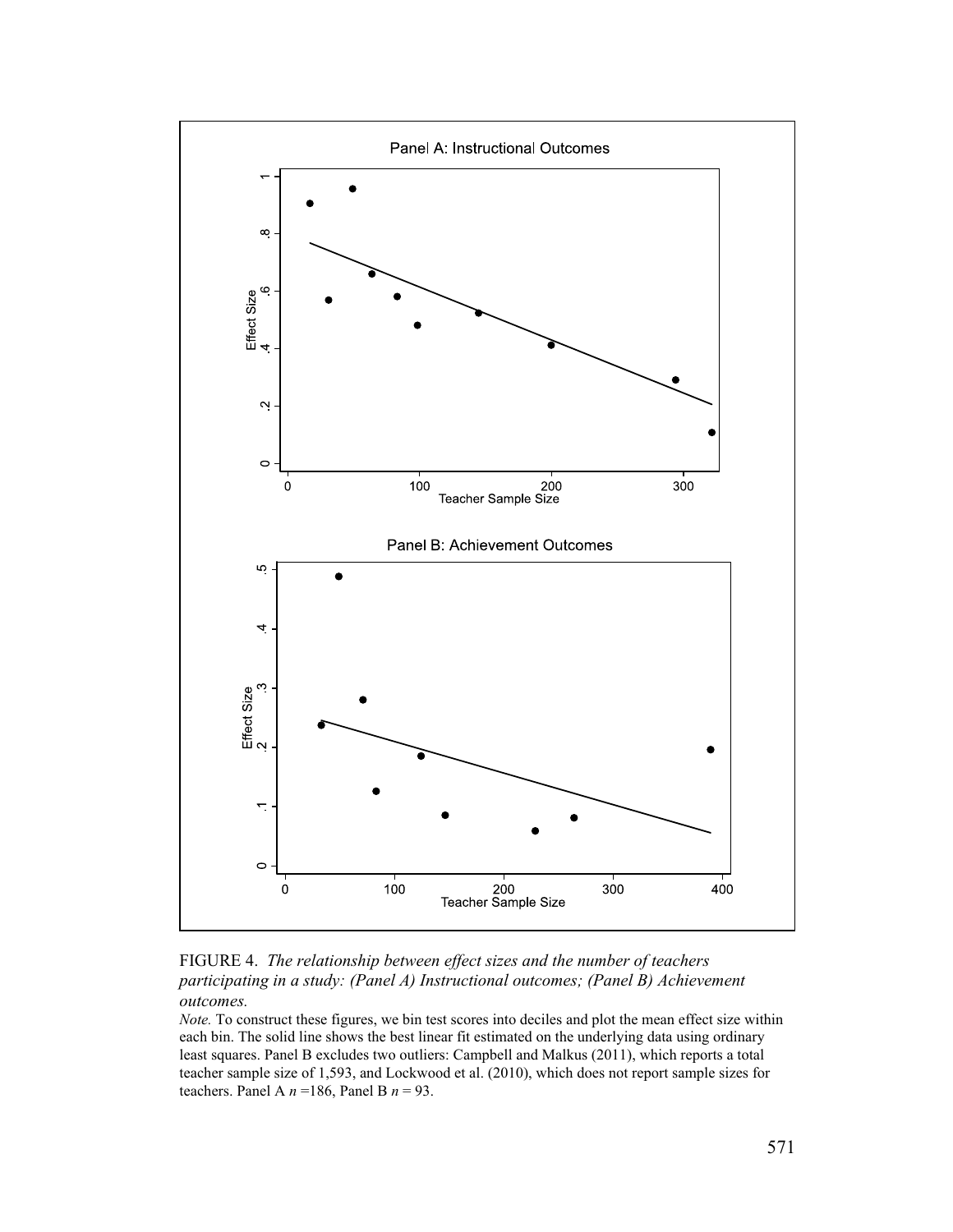### **TABLE 6**

|                                         | Teacher instruction    | Student achievement |
|-----------------------------------------|------------------------|---------------------|
| Coaching Program Size                   | Classroom observations | All subjects        |
| All studies                             | $0.488***(0.056)$      | $0.178***(0.037)$   |
| k[n]                                    | 186 [43]               | 113 [31]            |
| Efficacy trials of smaller programs     | $0.631***(0.083)$      | $0.281***(0.061)$   |
| k[n]                                    | $107$ [26]             | 43 $[15]$           |
| Effectiveness trials of larger programs | $0.342***(0.067)$      | $0.099***(0.030)$   |
| k[n]                                    | 79 [17]                | 70 [16]             |

*Pooled effect size estimates of the effect of teacher coaching by coaching program size*

*Note.* Pooled effect size estimates with robust variance estimated standard errors reported in parentheses. Efficacy trials of smaller programs define by *n*(Teachers) < 100, whereas effectiveness trials of larger programs are for  $n$ (Teachers)  $\geq 100$ . For sample size, *k* is the number of effect sizes and *n* is the number of studies.

 $*_{p}$  < .05.  $*_{p}$  < .01.  $*_{p}$  < .001.

intended to be as conducive as possible to maximizing effects versus *effectiveness* trials that test larger scale programs often implemented across a range of settings with more limited support. We approximate this distinction in our sample by comparing effects from studies with samples of fewer than 100 teachers with studies with more than 100 teachers. Although this categorization approach is imperfect, it provides a simple and objective way to examine differences in outcomes between smaller versus larger programs. In the sample, the smaller scale programs generally evaluated coaching programs with no more than 50 teachers and a handful of coaches (e.g., Allen, Hafen, Gregory, Mikami, & Pianta, 2015; Matsumara, Garnier, & Spybrook, 2012; McCollum, Hemmeter, & Hsieh, 2013). These programs were often tailored specifically for teachers who volunteered to participate and the school contexts in which they worked, suggesting that they were implemented under best-case conditions. In contrast, the larger programs with 100 or more teachers generally required recruiting and training a sizable coaching corps to deliver a more standardized program across a broader range of contexts where teachers likely had mixed levels of interest in the program (e.g., Garet et al., 2008; Garet et al., 2011; Lockwood et al., 2010).

Comparing pooled effect sizes estimates for efficacy versus effectiveness trials suggests that coaching can have an impact at scale but that scale-up implementation challenges likely attenuate this effect. As reported in Table 6, we estimate that smaller coaching programs improved classroom instruction by 0.63 *SD* and raised student achievement by 0.28 *SD*. These pooled effect sizes are approximately twice the size of effects on instruction for larger programs (0.34 *SD*) and three times the size of effects on achievement for larger programs (0.10 *SD*), with both differences statistically significant at the .05 level. Publication bias may explain some of this difference if efficacy trials of smaller programs are less likely to be published due to a lack of statistical significance. Many of the effectiveness trials of larger programs are institute reports funded by IES that are published online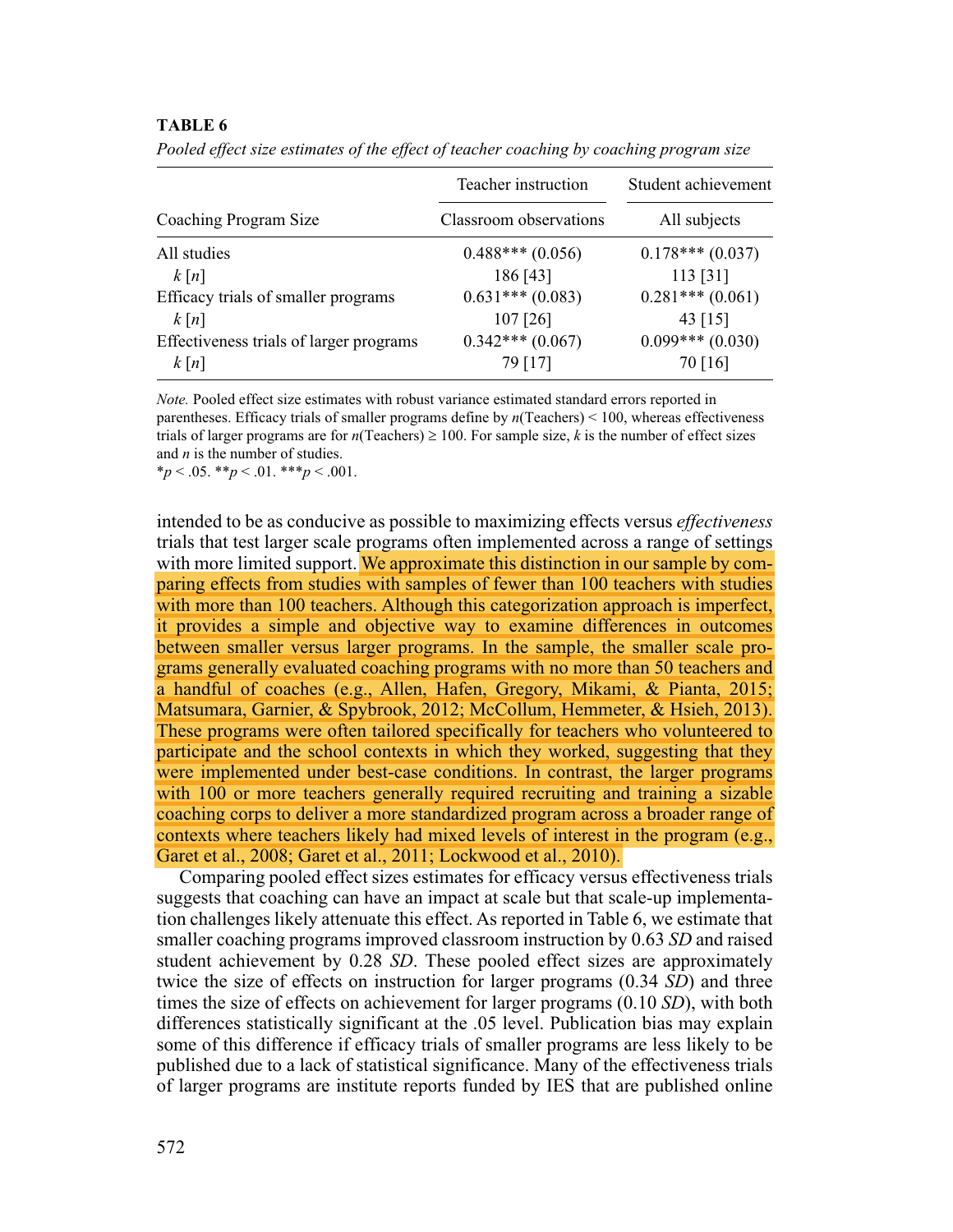whether or not findings are statistically significant. At the same time, this difference is qualitatively large enough to conclude that scaling-up coaching programs introduces additional challenges compared to those confronted by smaller scale demonstration models.

We next consider likely factors that contribute to the smaller effects of larger scale coaching programs and ways that practitioners and policymakers might address them. One primary implementation challenge is building a corps of capable coaches whose expertise is well matched to the diverse needs of teachers in a school or district. Blazar and Kraft (2015) show that this is a challenge even for smaller coaching programs. Leveraging turnover of coaches across two cohorts of an experimental evaluation, they found that coaches varied significantly in their effectiveness at improving teachers' instructional practice. A common approach to filling the demand for high-quality coaches is to tap expert local teachers. However, this strategy comes with the trade-off of potentially removing highly effective teachers from the classroom but could be partially addressed with teachers taking on coaching responsibilities only part-time. A recent study found that pairing teachers with different strengths and weaknesses and encouraging them to coach each other is a promising strategy (Papay, Taylor, Tyler, & Laski, 2016). Another approach taken by many districts has been to fold coaching into the observation component of new teacher evaluation systems. However, both theory (Herman & Baker, 2009) and case-study analyses (Kraft & Gilmour, 2016) suggest that having the same person serve as both coach and evaluator can undercut the trusting relationships needed between coaches and teachers and may result in superficial and infrequent feedback. Simply adding coaching to administrators' existing responsibilities with little training or support is unlikely to result in highquality or sustained coaching.

Web-based virtual coaching might provide one model for addressing the need for high-quality coaches amid resource constraints. Leveraging video-based technology can increase the number of teachers with whom an individual coach can work and provide access to high-quality coaches for schools or districts without local expertise. This approach may also help reduce teachers' concerns about having their coach also be their evaluator, as virtual coaches are both physically separate from and unaffiliated with teachers' schools. Furthermore, virtual coaching could lower coaching costs by eliminating commute time. The lack of any statistically significant differences in effect sizes between in-person and virtual coaching suggests that virtual coaching models may be able to maintain quality while increasing scalability. This finding is consistent with Powell et al. (2010), who did not find any meaningful differences in outcomes across teachers randomly assigned to an in-person coach versus a coach who met with teachers virtually.

The need for teacher buy-in presents a second major challenge for scaling-up coaching programs. No matter the expertise or enthusiasm of a coach, coaching is unlikely to impact instructional practice if the teachers themselves are not invested in the coaching process. The programs included in this review likely benefit from the nonrandom sample of teachers and schools that volunteered to participate in most studies. The largest study in our sample points to the challenges of taking coaching to scale and potentially making participation mandatory. Lockwood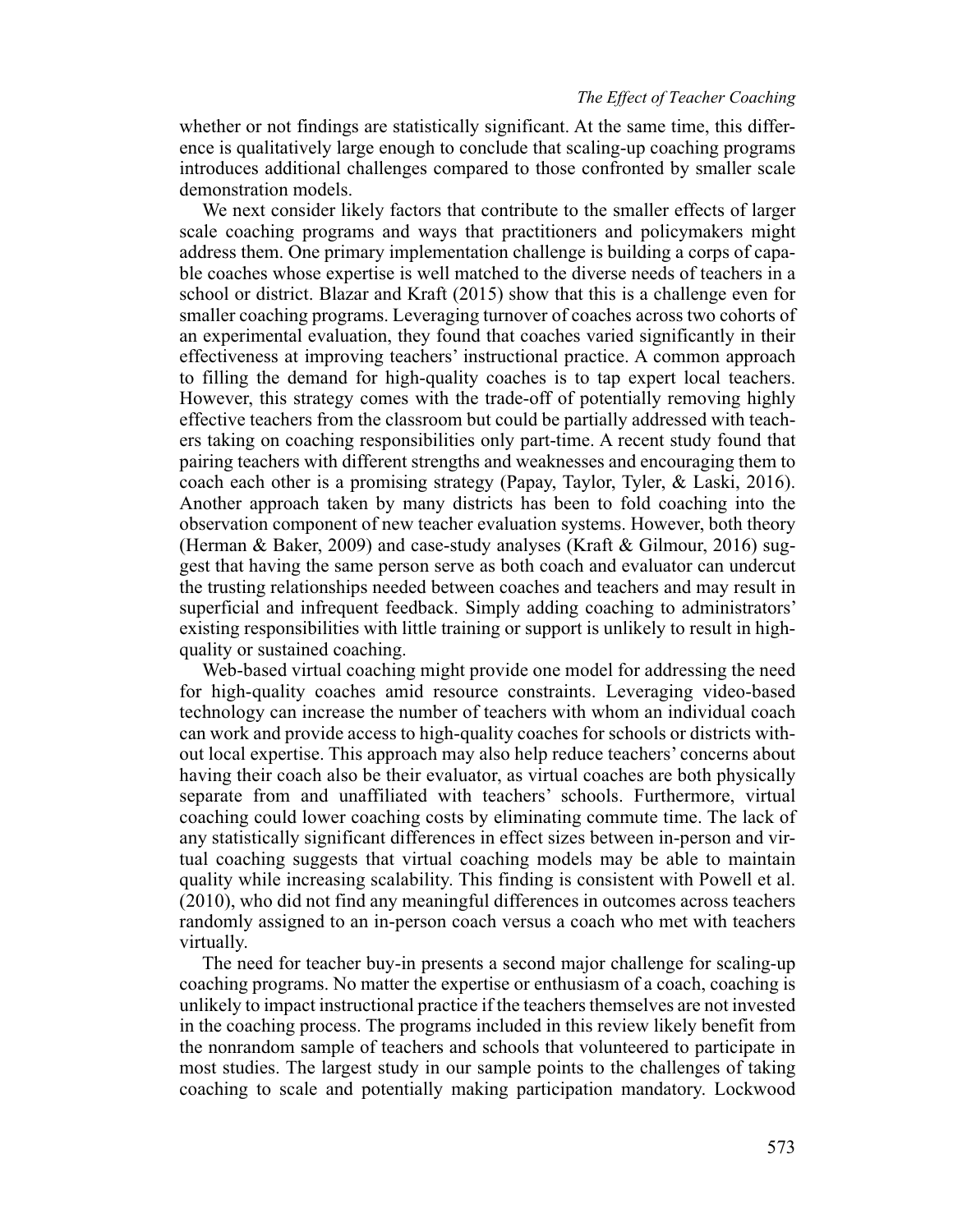et al. (2010) evaluate a statewide program in Florida where more than 2,300 reading coaches worked with teachers across content areas to enhance literacy instruction. Across the 4 years they studied, effects on reading achievement were statistically significant in only two and effects on math achievement were statistically significant in only one. Across all years, average effect sizes were extremely small, between 0.01 *SD* and 0.03 *SD*. It is not possible to determine whether these results are due to the mandatory nature of the program, the challenge of staffing such a large corps of coaches, or other factors. However, this study points to the challenges of building effective coaching programs at scale for all teachers, including some who may not be interested in actively participating in coaching.

The literature on schools as organizations provides some insights about how best to address the likely challenges of gaining teacher buy-in. Coaching requires teachers to be willing to open themselves to critique and recognize personal weaknesses. This openness on the part of teachers is facilitated both by a school culture committed to continuous improvement and by strong relational trust among administrators and staff members (Bryk & Schneider, 2002; Kraft & Papay, 2014). Teachers who perceive the observation and feedback cycles associated with coaching as a process intended to document shortcomings toward efforts to exit teachers may be unwilling to acknowledge a coach's critiques or take risks by experimenting with new instructional techniques (Herman & Baker, 2009; Kraft & Gilmour, 2016). This suggests that building environments where providing and receiving constructive feedback is a regular part of teachers' professional work may be a key condition for the success of scale-up efforts.

Taking coaching programs to scale will require building an effective coaching corps as well as working with teachers with mixed levels of interest across schools with varying degrees of supportive school climates. There is no guarantee these challenges can be fully resolved. It may be that coaching is best utilized as a targeted program with a small corps of expert coaches working with willing participants and committed schools rather than as a district-wide PD program.

# *Directions for Future Research*

This systematic review of the teacher coaching literature reveals several ways in which scholars can improve the quality of this type of research and highlights important directions for future work. Given the methodological inclusion criteria, the studies included in this review were overwhelmingly of high overall quality. However, there were several design and analysis practices that researchers could improve on in future studies. Many of the studies we reviewed were substantially underpowered to detect plausible effect sizes on distal outcomes such as student achievement. Studies often would have benefitted from randomizing at the teacher level instead of the school or district level. Although this approach has disadvantages such as increasing the likelihood of spillover effects and limiting the opportunities for peer learning and support, we see the benefits of increased power as far outweighing these drawbacks (Rhoads, 2011). Studies also could have been more consistent in collecting baseline measures of outcomes and other covariates that can serve to increase the precision of estimates. We also found examples of studies that did not properly account for the clustered nature of the data or the level of randomization when estimating standard errors. Finally, rates of attrition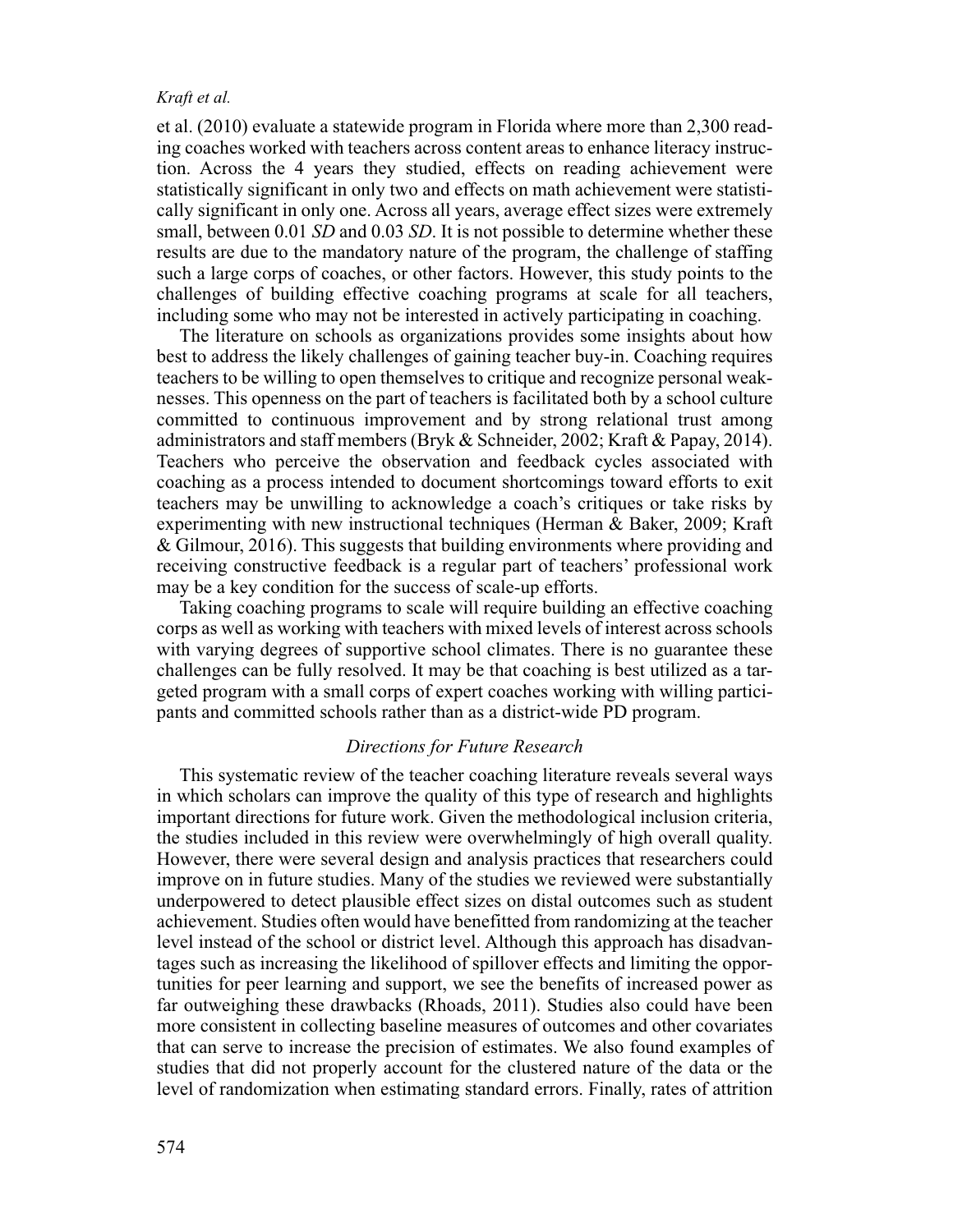differed across studies in meaningful ways, while not all researchers tested for differential attrition or subjected their results to robustness checks for this attrition. Future reviews may consider coding studies based on these elements of research quality as well.

Inconsistencies in the reporting, design, and analysis of the existing literature of teacher coaching point to ways in which researchers can strengthen the quality of future studies. Our ability to analyze specific features of coaching programs was limited by the information available in many studies. This was particularly true for teacher and coach characteristics, which are important for understanding who benefits from coaching and the background and training of effective coaches. Among the studies we reviewed that provided information about coaches, we found that coaches had varied backgrounds, including retired or master teachers affiliated with participating schools, university professors or graduate students with relevant teaching experience, and full-time coaches external to the district brought in by researchers.

We recommend that researchers make it standard practice to collect and report the following information in as much detail as possible:

- The theory of action underpinning the coaching program
- The target population of teachers, including novice versus more veteran teachers
- The fidelity of implementation of the coaching model
- The length, frequency, and total amount of coaching sessions
- The length and features of other complementary PD elements of a coaching model
- Information on how teachers and schools were recruited and compare with those that did not volunteer for a study
- The number of coaches as well as any training and support they receive
- Coach background characteristics (e.g., teaching and coaching experience, subject expertise, role in school or district)
- Estimates of the per-teacher cost of delivering the coaching program
- A clear explanation of the type of PD available to teachers and schools in the control condition
- Information about the reliability of outcome measures, including observation instruments, achievement tests, and self-report surveys

This information will help to inform the research design process as well as provide essential information to researchers and practitioners interested in replicating or adopting these models.

Futures studies would also benefit from examining outcomes in the year after the coaching program ends. Among the 60 studies we reviewed, only five reported outcomes from a follow-up year after coaching had ended (Allen, Pianta, Gregory, Mikami, & Lun, 2011; Blazar & Kraft, 2015; Garet et al., 2008; Pianta et al., 2017; Teemant, 2014). These studies present very mixed evidence about the degree to which effects are enhanced, sustained, or fade out over time. Understanding the degree to which teachers continue to implement the practices they learned with the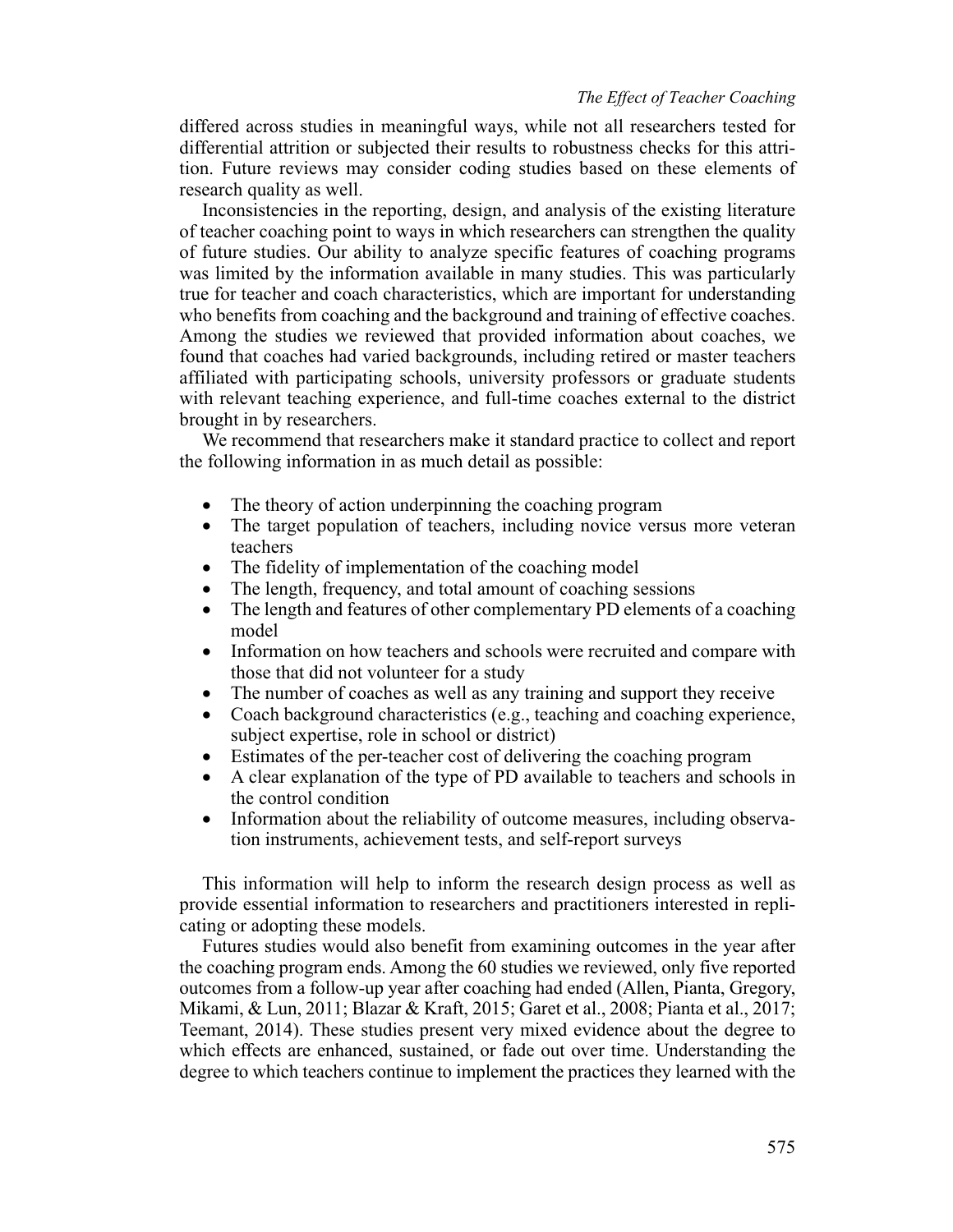support of a coach is essential to considering the overall costs of rolling out coaching programs at scale. Admittedly, this is not always easy to do. Maintaining the internal validity of an experimental study over time can be challenging given high rates of teacher turnover, especially in large urban districts. Analytic methods, such as computing bounds on estimates (e.g., Lee, 2009) and tracking reasons for exiting a study, can help address this challenge.

In addition to improving the quality of research, the teacher coaching literature would benefit from new studies that addressed several outstanding questions. Most basically, we still know very little about the presence and scope of teacher coaching programs as they currently are being implemented across the U.S. or elsewhere around the world. We encourage researchers to advocate for the inclusion of questions about coaching activities on nationally representative data sets in the U.S., such as the National Teacher and Principal Study and the American Teacher Panel. Understanding how teacher coaching affects teacher behaviors and student outcomes outside of the U.S., including in developing contexts, is another area in need of continued exploration. Our review also points to the relative lack of causal evidence on content-based coaching programs for subjects other than reading and literacy. The effect of coaching may differ across subject areas or for teachers with different levels of experience. Ongoing innovation in coaching practices is likely to produce new models which will present fertile areas for future research. One such example is "bug-in ear" coaching where peers or coaches provide guidance to teachers in real-time via an earpiece (Ihlo et al., 2017; Scheeler, Congdon, & Stansbery, 2010; Ottley, Coogle, Rahn, & Spear, 2017).

It also will be important to examine more closely which specific instructional practices are affected by coaching and which student outcomes improve as a result of these changes. Studies included in this analysis that measured instructional practice as an outcome tended to focus either on teachers' literacy skills or teacher–student interactions as measured by instruments such as the CLASS. Sample size constraints for each type of teaching skill meant that we had to collapse all measures of teachers' instructional practice into a single category. However, coaching may have differential impacts on different areas of teachers' classroom practice, potentially driven by the theory of action of the coaching program itself or the skills of the coaches. In turn, different teaching skills have differential impacts on a range of student outcomes (e.g., academic achievement, behavior, self-efficacy; Blazar & Kraft, 2017). Understanding whether and how coaching can develop a broad range of teaching skills will be crucial in addressing the varied needs of teachers and students.

Finally, we see a critical need for studies to move beyond efficacy trials to evaluate specific program design features, particularly those features that may be necessary to take programs to scale. Studies that randomize teachers or schools to coaching programs that differ by the number of coaching sessions or in-person versus virtual coaching would be particularly informative. In cases where efficacy trials have demonstrated the potential of coaching models, such as with literacy coaching, researchers should turn toward evaluating these models in large-scale effectiveness trials where the evaluators are not primarily responsible for program implementation. Identifying the features of effective coaching programs and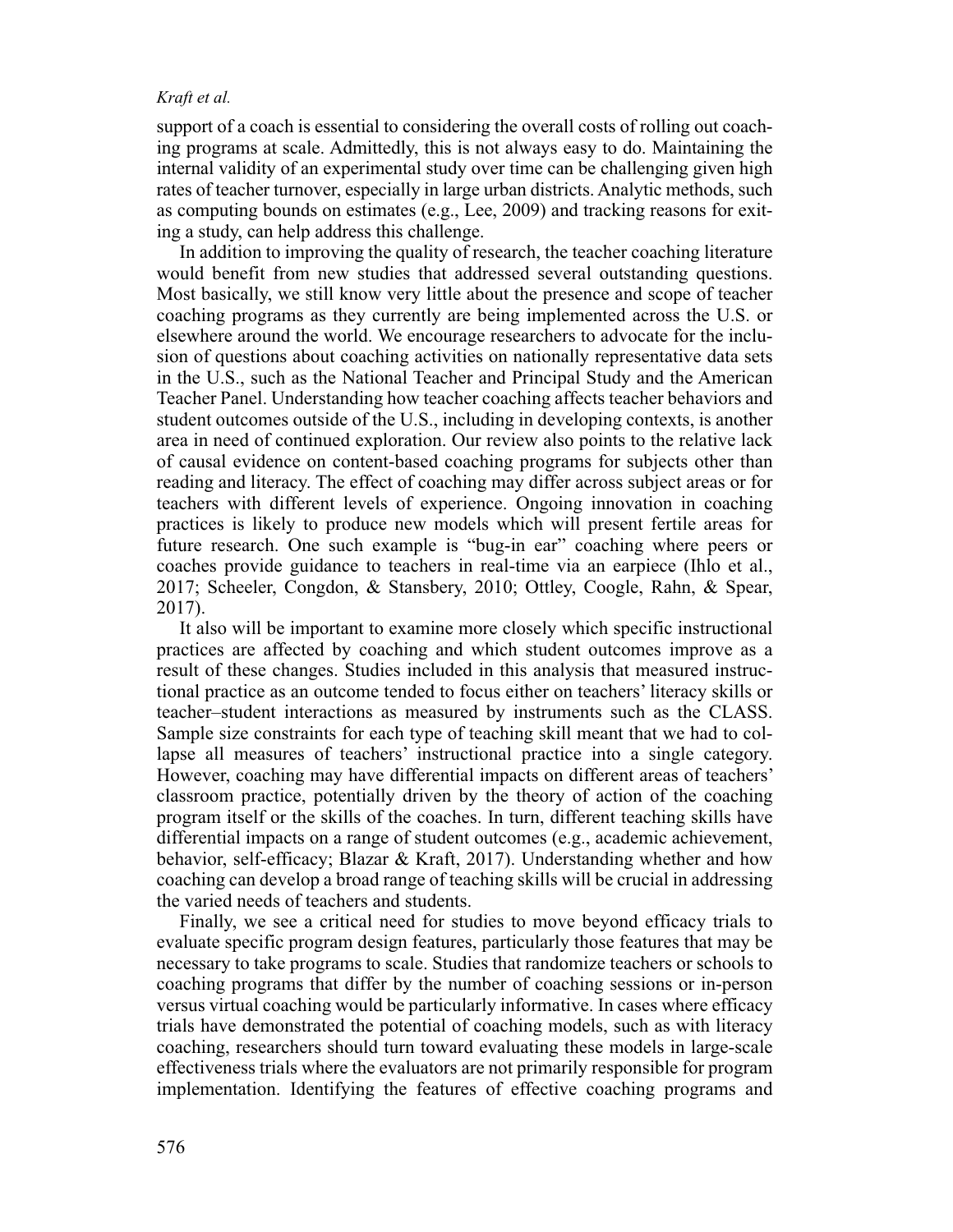building the knowledge base about whether and how these programs can be scaled up are, in our view, the most important areas for future research.

# **Conclusion**

By pooling results from across 60 causal studies of teacher coaching programs, we find large positive effects on instruction and smaller positive effects on achievement. Effects on instruction and achievement compare favorably when contrasted with the larger body of literature on teacher PD (Yoon et al., 2007), as well as most other school-based interventions (Fryer, 2017). The growing literature on teacher coaching provides a much needed evidentiary base for future directions in teacher development policy, practice, and research. Ultimately, improving the teacher workforce will require continued innovation in in-service PD programs. Teacher coaching models can provide a flexible blueprint for these efforts, but many questions remain about whether coaching is best implemented as a smaller scale targeted program tailored to local contexts or if it can be taken to scale in a high-quality and cost-effective way.

# **Notes**

We thank Robin Jacob, Sara Rimm-Kaufman, Kiel McQueen, Robert Pianta, and Beth Tipton for their feedback at various stages of the research. We also thank the many authors who responded to our queries. Adam Merier provided excellent research assistance. All mistakes are our own.

1Arriving at an exact estimate of total expenditures on PD is complicated by the fact that U.S. federal requirements have districts report expenditures on PD as part of an "Instructional staff services" category, which also includes expenditures for curriculum development, libraries, and media and computer centers. Most studies find that districts allocate 3% to 5% of their total budget to support teacher development (Odden, Archibald, Fermanich, & Gallagher, 2002; Miles, Odden, Fermanich, Archibald, & Gallagher, 2004). Given that total expenditures for U.S. K–12 public schools were \$620 billion in 2012–2013, even a conservative estimate puts this number in the tens of billions (Jacob & McGovern, 2015).

<sup>2</sup>Studies included in the meta-analysis are marked with an "\*" in the reference list.

3We identified five causal studies on coaching in developing contexts: Albornoz et al. (2017), Cilliers and Taylor (2017), Harvey (1999), Piper and Zuilkowski (2015), and Sailors et al. (2014). For a synthesis of the evidence on in-service teacher training programs in the international context, see Timperley, Wilson, Barrar, and Fung (2008) and Popova, Evans, and Arancibia (2016).

4When multiple articles were published using the same set of data, we included articles when they reported results from different outcomes (Abry et al., 2013; Rimm-Kaufman et al., 2014), different cohorts (Blazar & Kraft, 2015; Kraft & Blazar, 2017), or different years (Matsumura et al., 2012, 2013) but chose only one of the studies when the samples, outcomes, and periods of measurement were overlapping (Vernon-Feagans et al., 2013, instead of Amendum, Vernon-Feagans, & Ginsberg, 2011).

5The number of observations per teacher varies considerably across studies. We do not impose a minimum number of observations per teacher as an inclusion criteria.

<sup>6</sup>Weights are constructed such that  $w_{ij}^k = 1/(n_j^k(v_{.j} + \tau^2))$ , where  $v_{.j}$  is the mean of the individual *i* variances for the  $n_j$  effect sizes in study *j* for outcome *k*, and  $\tau^2$  is the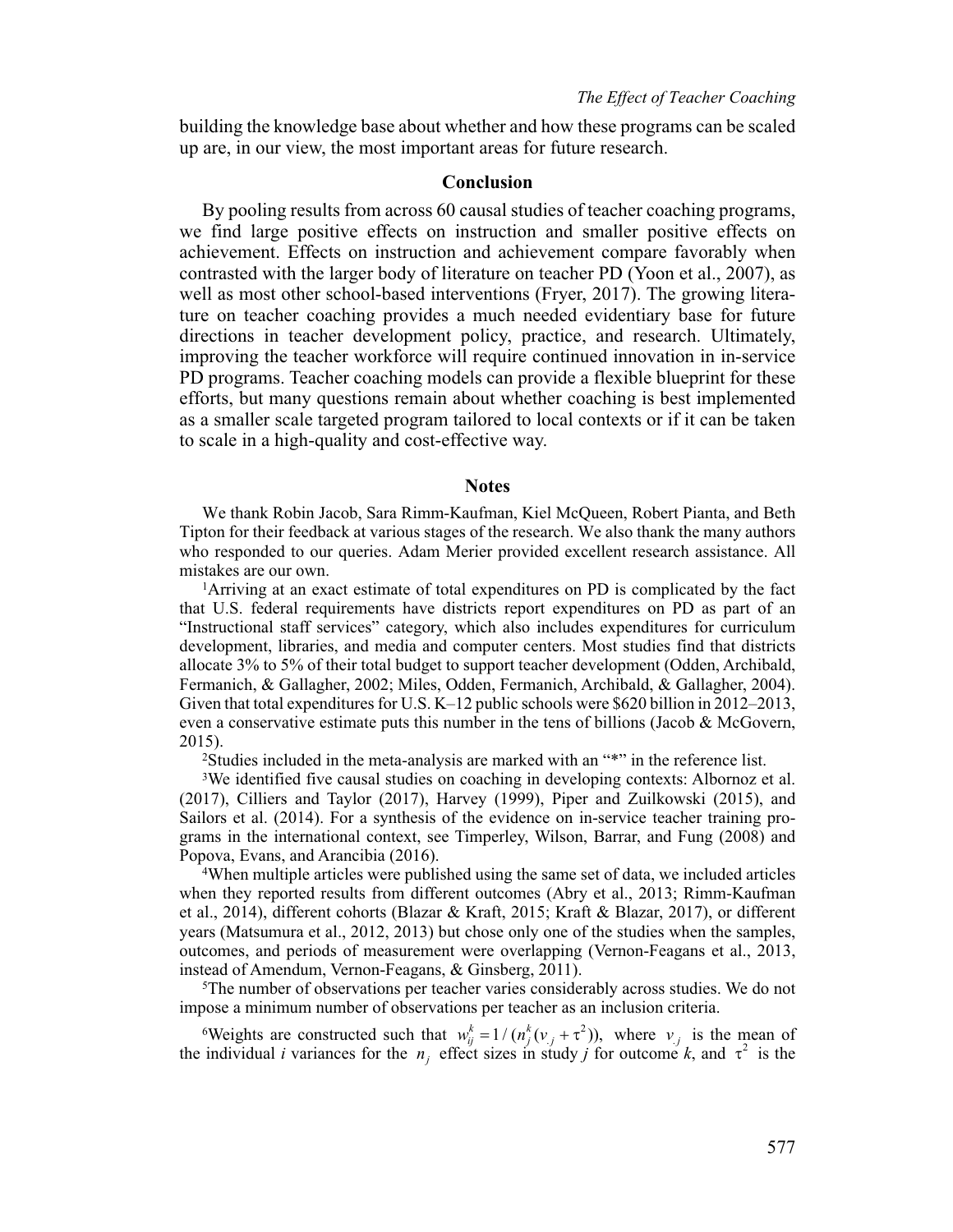estimated between-study random effect variance component from Equation (1) [i.e.,  $Var(u_i) = \tau^2$  ] estimated via methods of moments.

7Pooled effects on math and science achievement are shown in Table 2 although neither estimate is statistically significant. Science outcomes are only available for science-specific coaching models. In a supplemental analysis where we focus only on math-specific coaching program, we find that the estimate for math achievement increases to .08 ( $p =$ .44,  $k = 14$ ,  $n = 2$ ).

 $8$ All 20 studies used in constructing this sample are denoted with a " $\gamma$ " in the Reference list.

9We weight correlation and regression estimates by the average sample size of all instructional and achievement effect sizes from a given research project. Weighting results using variance estimates from instructional effect sizes produce qualitatively similar results.

#### **References**

*\*Indicates if a reference was included in the meta-analytic sample.*

- *^Studies with both instruction and achievement outcomes that are included in Figure 3.*
- ^\*Abry, T., Rimm-Kaufman, S. E., Larsen, R. A., & Brewer, A. J. (2013). The influence of fidelity of implementation on teacher–student interaction quality in the context of a randomized controlled trial of the Responsive Classroom approach. *Journal of School Psychology*, *51*, 437–453. doi:10.1016/j.jsp.2013.03.001
- Agodini, R., Harris, B., Atkins-Burnett, S., Heaviside, S., Novak, T., & Murphy, R. (2009). *Achievement effects of four early elementary school math curricula: Findings from first graders in 39 schools* (NCEE 2009-4052). Washington, DC: U.S. Department of Education, Institute of Education Sciences, National Center for Education Evaluation and Regional Assistance.
- Albornoz, F., Anauati, M. V., Furman, M., Luzuriaga, M., Podesta, M. E., & Tayor, I. (2017) Training to teach science: Experimental evidence from Argentina. CREDIT Research Paper.
- \*Allen, J. P., Hafen, C. A., Gregory, A. C., Mikami, A. Y., & Pianta, R. (2015). Enhancing secondary school instruction and student achievement: replication and extension of the My Teaching Partner-Secondary intervention. *Journal of Research on Educational Effectiveness*, *8*, 475–489. doi:10.1080/19345747.2015.1017680
- ^\*Allen, J. P., Pianta, R. C., Gregory, A., Mikami, A. Y., & Lun, J. (2011). An interaction-based approach to enhancing secondary school instruction and student achievement. *Science*, *333*, 1034–1037. doi:10.1126/science.1207998
- Amendum, S. J., Vernon-Feagans, L., & Ginsberg, M. (2011). The effectiveness of a technologically facilitated classroom-based early reading intervention. *Elementary School Journal*, *112*, 107–131. doi:10.1086/660684
- Angrist, J. D. (2004). American education research changes tack. *Oxford Review of Economic Policy*, *20*, 198–212. doi:10.1093/oxrep/grh011
- Atteberry, A., Loeb, S., & Wyckoff, J. (2015). Do first impressions matter? Predicting early career teacher effectiveness. *AERA Open*, *1*(4), 1–23. doi:10.1177/ 2332858415607834
- \*Biancarosa, G., Bryk, A., & Dexter, E. (2010). Assessing the value-added effects of literacy collaborative professional development on student learning. *Elementary School Journal*, *111*(1), 7–34. Retrieved from www.journals.uchicago.edu/
- \*Bierman, K. L., Domitrovich, C. E., Nix, R. L., Gest, S. D., Welsh, J. A., Greenberg, M. T., . . . Gill, S. (2008). Promoting academic and social-emotional school readiness: The Head Start REDI Program. *Child Development*, *79*, 1802–1817.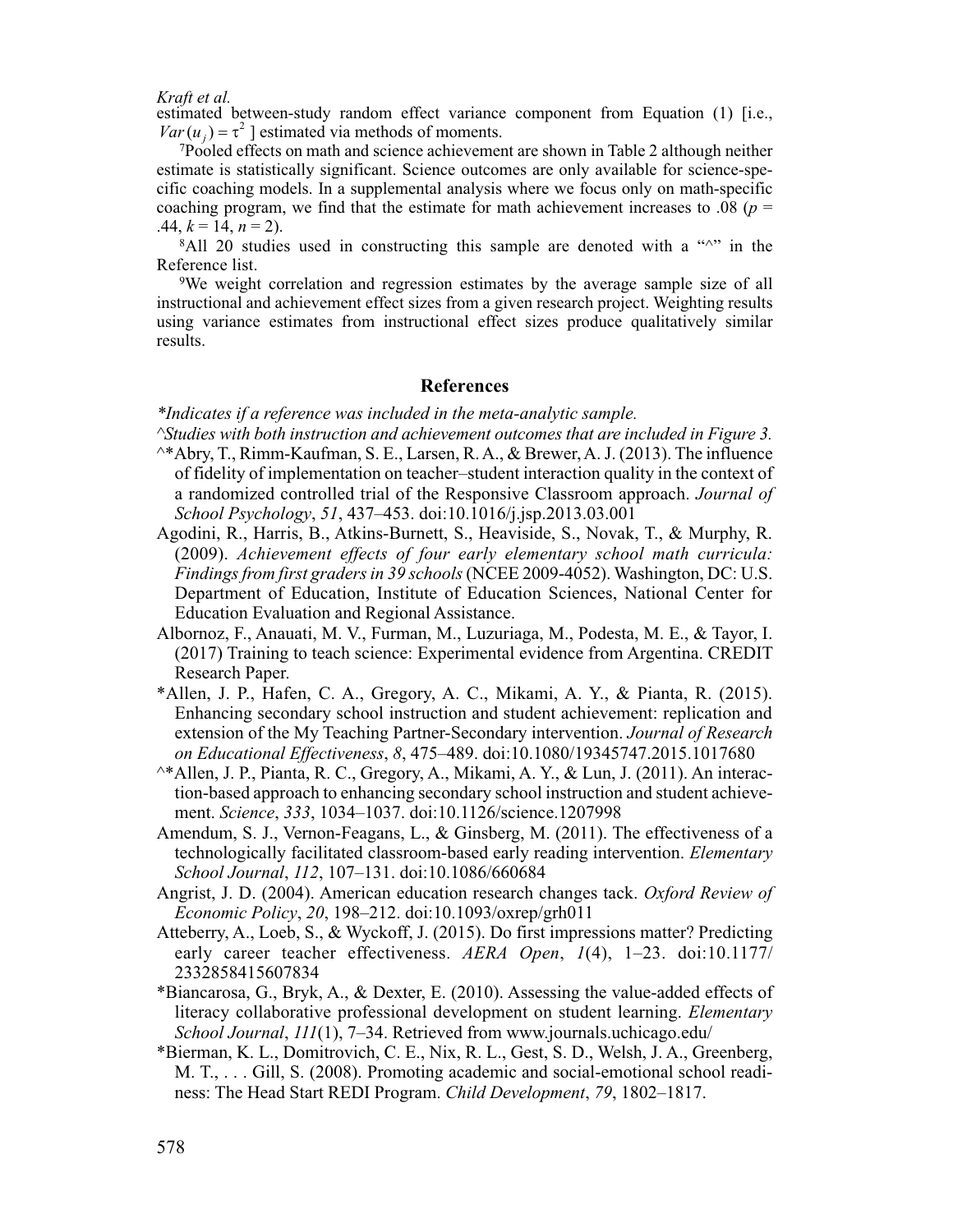- Blachman, B. A., Schatschneider, C., Fletcher, J. M., Francis, D. J., Clonan, S. M., Shaywitz, B. A., & Shaywitz, S. E. (2004). Effects of intensive reading remediation for second and third graders and a 1-year follow-up. *Journal of Educational Psychology*, *96*, 444–461. doi:10.1037/0022-0663.96.3.444
- Blazar, D., Braslow, D., Charalambous, C. Y., & Hill, H. C. (2015). *Attending to general and content-specific dimensions of teaching: Exploring factors across two observation instruments* (Working Paper). Cambridge, MA: National Center for Teacher effectiveness.
- \*Blazar, D., & Kraft, M. (2015). Exploring mechanisms of effective teacher coaching: A tale of two cohorts from a randomized experiment. *Educational Evaluation and Policy Analysis*, *37*, 542–566. doi:10.3102/0162373715579487
- Blazar, D., & Kraft, M. (2017). Teacher and teaching effects on students' attitudes and behaviors. *Educational Evaluation and Policy Analysis*, *39*, 146–170.
- \*Boller, K., Del Grosso, P., Blair, R., Jolly, Y., Fortson, K., Paulsell, D., . . . Kovas, M. (2010). *The seeds to success modified field test: Findings from the impact and implementation studies*. Princeton, NJ: Mathematica Policy Research.
- Borman, G. D., Hewes, G. M., Overman, L. T., & Brown, S. (2003). Comprehensive school reform and achievement: A meta-analysis. *Review of Educational Research*, *73*, 125–230. doi:10.3102/00346543073002125
- Bryk, A., & Schneider, B. (2002). *Trust in schools: A core resource for improvement*. New York, NY: Russell Sage Foundation.
- \*Cabell, S. Q., Justice, L. M., Piasta, S. B., Curenton, S. M., Wiggins, A., Turnbull, K. P., & Petscher, Y. (2011). The impact of teacher responsivity education on preschoolers' language and literacy skills. *American Journal of Speech-Language Pathology*, *20*, 315–330. doi:10.1044/1058-0360
- \*Campbell, P. F., & Malkus, N. N. (2011). The impact of elementary mathematics coaches on student achievement. *Elementary School Journal*, *111*, 430–454. doi:10.1086/657654
- Chabrier, J., Cohodes, S., & Oreopoulos, P. (2016). What can we learn from charter school lotteries? *Journal of Economic Perspectives*, *30*(3), 57–84. doi:10.1257/ jep.30.3.57
- Chetty, R., Friedman, J. N., & Rockoff, J. E. (2014). Measuring the impacts of teachers II: Teacher value-added and student outcomes in adulthood. *American Economic Review*, *104*, 2633–2679. doi:10.1257/aer.104.9.2633
- Cilliers, J., & Taylor, S. (2017). How to re-skill a workforce? Experimental evidence of in-service teacher training and coaching. Working Paper.
- Cohen, D. K., & Hill, H. C. (2000). Instructional policy and classroom performance: The mathematics reform in California. *Teachers College Record*, *102*, 294–343. doi:10.1111/0161-4681.00057
- Cohen, D. K., Raudenbush, S. W., & Ball, D. L. (2003). Resources, instruction, and research. *Educational evaluation and policy analysis*, *25*(2), 119–142. doi:10.3102/ 01623737025002119
- \*Conroy, M. A., Sutherland, K. S., Algina, J. J., Wilson, R. E., Martinez, J. R., & Whalon, K. J. (2015). Measuring teacher implementation of the BEST in CLASS intervention program and corollary child outcomes. *Journal of Emotional and Behavioral Disorders*, *23*(3), 1–12. doi:10.1177/1063426614532949
- Cook, T. D. (2001). Sciencephobia: Why education researchers reject randomized experiments. *Education Next*, *1*(3), 62–68.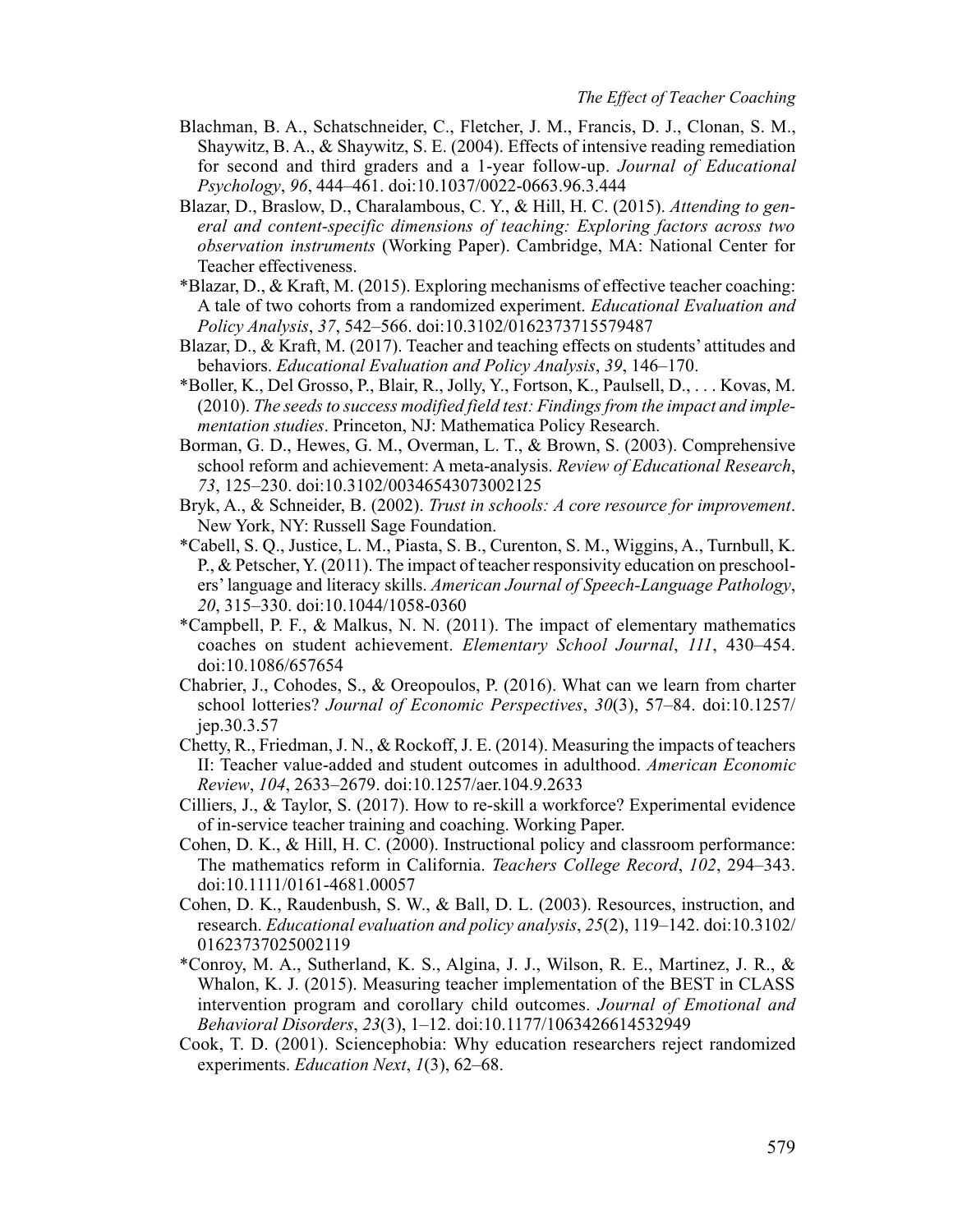- Cornett, J., & Knight, J. (2009). Research on coaching. In J. Knight (Ed.), *Coaching: Approaches and perspectives* (pp. 192–216). Thousand Oaks, CA: Corwin Press.
- \*Cotabish, A., Dailey, D., Robinson, A., & Hughes, G. (2013). The effects of a STEM intervention on elementary students' science knowledge and skills. *School Science and Mathematics*, *113*, 215–226.
- Darling-Hammond, L., Wei, R. C., Andree, A., Richardson, N., & Orphanos, S. (2009). *Professional learning in the learning profession: A status report on teacher development in the United States and abroad*. Palo Alto, CA: Stanford University, National Staff Development Council and The School Redesign Network.
- Denton, C. A., & Hasbrouck, J. A. N. (2009). A description of instructional coaching and its relationship to consultation. *Journal of Educational & Psychological Consultation*, *19*, 150–175. doi:10.1080/10474410802463296
- Desimone, L. M. (2009). Improving impact studies of teachers' professional development: Toward better conceptualizations and measures. *Educational Researcher*, *38*, 181–199. doi:10.3102/0013189X08331140
- Desimone, L. M., & Garet, M. S. (2015). Best practices in teachers' professional development in the United States. *Psychology, Society and Education*, *7*, 252–263.
- Devine, M., Meyers, R., & Houssemand, C. (2013). How can coaching make a positive impact within educational settings? *Procedia-Social and Behavioral Sciences*, *93*, 1382–1389. doi:10.1016/j.sbspro.2013.10.048
- Dietrichson, J., Bøg, M., Filges, T., & Klint Jørgensen, A. M. (2017). Academic interventions for elementary and middle school students with low socioeconomic status: A systematic review and meta-analysis. *Review of Educational Research*, *87*, 243– 282. doi:10.3102/0034654316687036
- \*Domínguez, P., Merino, J. M., Mathiesen, M. E., Soto, M. E., & Rodríguez, C. (2016). Efecto de un programa de desarrollo profesional docente sobre la calidad de la literacidad temprana [Effects of a teacher professional development program on early literacy skills quality]. Madrid, Spain: Asociación Científica de Psicología y Educación.
- \*Domitrovich, C. E., Gest, S. D., Gill, S., Bierman, K. L., Welsh, J. A., & Jones, D. (2009). Fostering high-quality teaching with an enriched curriculum and professional development support: The Head Start REDI Program. *American Educational Research Journal*, *46*, 567-597. doi:10.3102/0002831208328089
- ^\*Downer, J. T., Pianta, R. C., Burchinal, M., Field, S., Hamre, B. K., LoCasale-Crouch, J., & Scott-Little, C. (2013). *Coaching and coursework focused on teacher– child interactions during language/literacy instruction: Effects on teacher outcomes and children's classroom engagement* (Unpublished manuscript). University of Virginia, Charlottesville.
- Duval, S., & Tweedie, R. (2000). Trim and fill: A simple funnel-plot-based method of testing and adjusting for publication bias in meta-analysis. *Biometrics*, *56*, 455–463. doi:10.1111/j.0006-341X.2000.00455.x
- \*Early, D. M., Maxwell, K. L., Ponder, B. D., & Pan, Y. (2017). Improving teacher– child interactions: A randomized controlled trial of Making the Most of Classroom Interactions and My Teaching Partner professional development models. *Early Childhood Research Quarterly*, *38*, 57–70.
- \*Fabiano, G. A., Reddy, L. A., & Dudek, C. M. (forthcoming). Teacher coaching supported by formative assessment for imposing classroom practices. *School Psychology Quarterly*.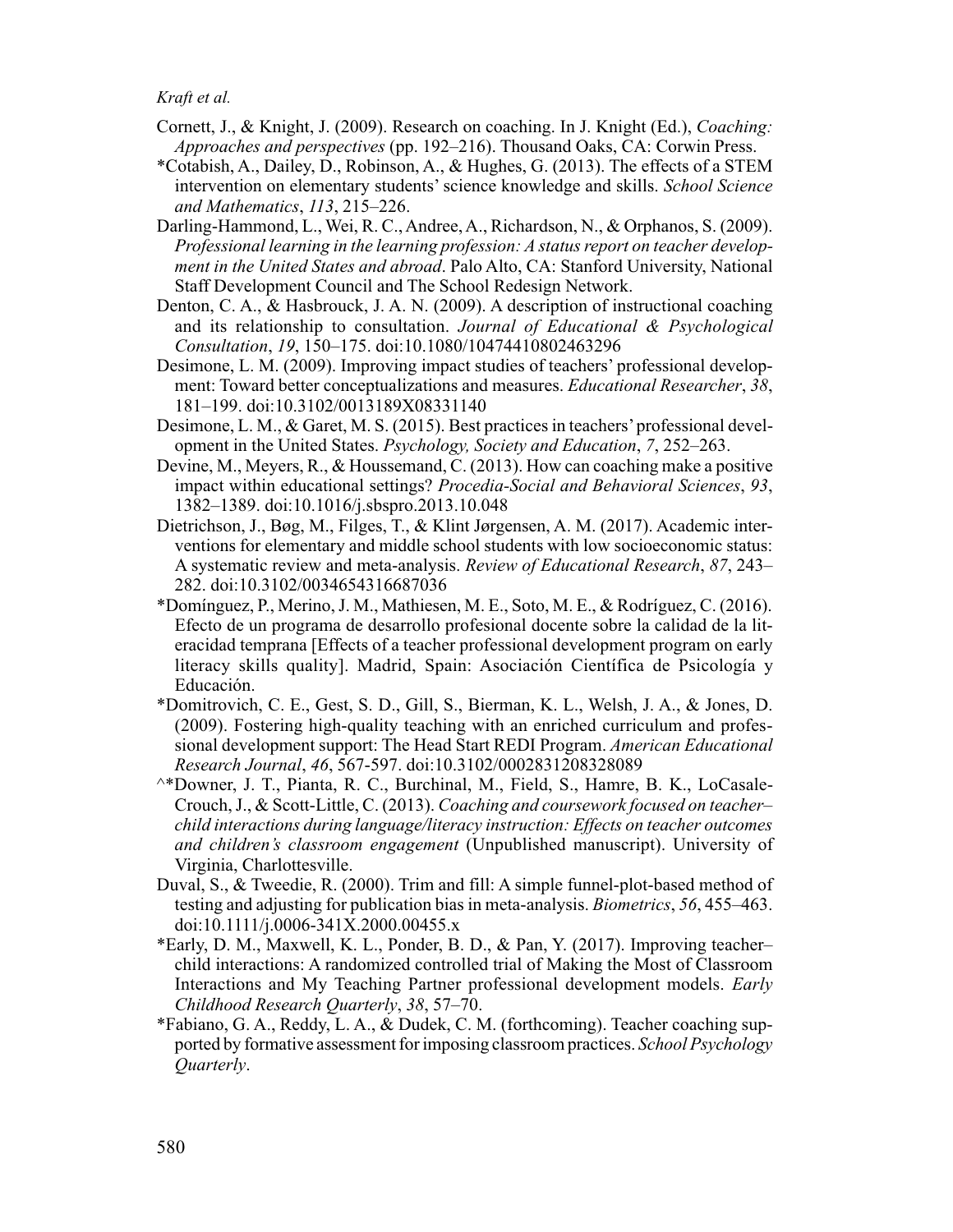- \*Fisher, D., Frey, N., & Lapp, D. (2011). Coaching middle-level teachers to think aloud improves comprehension instruction and student reading achievement. *The Teacher Educator*, *46*, 231–243. doi:10.1080/08878730.2011.580043
- Fletcher, S., & Mullen, C. A. (Eds.). (2012). *SAGE handbook of mentoring and coaching in education*. Thousand Oaks, CA: Sage.
- Fryer, R. G., Jr. (2017). The production of human capital in developed countries: Evidence from 196 randomized field experiments. In E. Duflo & A. Banerjee (Eds.), *Handbook of field experiments* (Vol. 2, pp. 95–322). Amsterdam, Netherlands: North-Holland.
- Gallucci, C., Van Lare, M. D., Yoon, I. H., & Boatright, B. (2010). Instructional coaching building theory about the role and organizational support for professional learning. *American Educational Research Journal*, *47*, 919–963. doi:10.3102/ 0002831210371497
- Ganimian, A. J., & Murnane, R. J. (2016). Improving education in developing countries: Lessons from rigorous impact evaluations. *Review of Educational Research*, *86*, 719–755.
- ^\*Garet, M. S., Cronen, S., Eaton, M., Kurki, A., Ludwig, M., Jones, W., . . . Sztejnberg, L. (2008). *The impact of two professional development interventions on early reading instruction and achievement* (NCEE 2008-4030). Washington, DC: U.S. Department of Education, Institute of Education Sciences, National Center for Education Evaluation and Regional Assistance.
- Garet, M. S., Heppen, J. B., Walters, K., Parkinson, J., Smith, T. M., Song, M., . . . Wei, T. E. (2016). *Focusing on mathematical knowledge: The impact of content-intensive teacher professional development* (NCEE 2016-4010). Washington, DC: U.S. Department of Education, Institute of Education Sciences, National Center for Education Evaluation and Regional Assistance.
- Garet, M. S., Porter, A. C., Desimone, L., Birman, B. F., & Yoon, K. S. (2001). What makes professional development effective? Results from a national sample of teachers. *American Educational Research Journal*, *38*, 915–945. doi:10.3102/ 00028312038004915
- ^\*Garet, M., Wayne, A., Stancavage, F., Taylor, J., Eaton, M., Walters, K., . . . Doolittle, F. (2011). *Middle school mathematics professional development impact study: Findings after the second year of implementation* (NCEE 2011-4024). Washington, DC: U.S. Department of Education, Institute of Education Sciences, National Center for Education Evaluation and Regional Assistance.
- Glazerman, S., Isenberg, E., Dolfin, S., Bleeker, M., Johnson, A., Grider, M., & Jacobus, M. (2010). *Impacts of comprehensive teacher induction: Final results from a randomized controlled study* (NCEE 2010-4027). Washington, DC: U.S. Department of Education, Institute of Education Sciences, National Center for Education Evaluation and Regional Assistance.
- Gneezy, U., Meier, S., & Rey-Biel, P. (2011). When and why incentives (don't) work to modify behavior. *Journal of Economic Perspectives*, *25*, 191–209.
- \*Gregory, A., Allen, J., Mikami, A., Hafen, C., & Pianta, R. (2014). Effects of a professional development program on behavioral engagement of students in middle and high school. *Psychology in the Schools*, *51*, 143–163. doi:10.1002/pits.21741
- Hamre, B. K., Pianta, R. C., Downer, J. T., DeCoster, J., Mashburn, A. J., Jones, S. M., . . . Brackett, M. A. (2013). Teaching through interactions: Testing a developmental framework of teacher effectiveness in over 4,000 classrooms. *Elementary School Journal*, *113*, 461–487. doi:10.1086/669616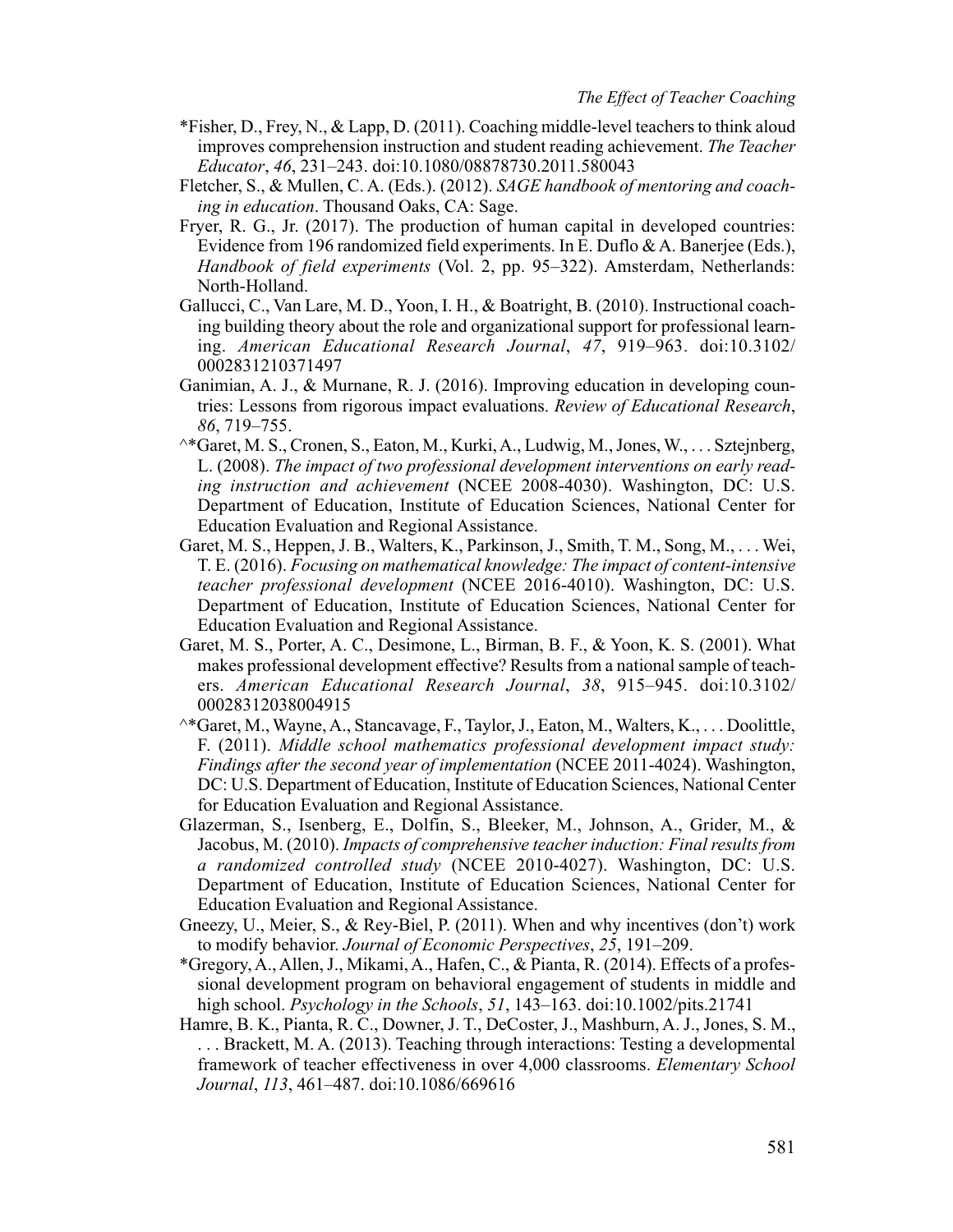- Hanushek, E. A. (2011). The economic value of higher teacher quality. *Economics of Education Review*, *30*, 466–479.
- Harris, D. N., & Sass, T. R. (2011). Teacher training, teacher quality and student achievement. *Journal of Public Economics*, *95*, 798–812. doi:10.1016/j.jpubeco.2010.11.009
- Harvey, S. (1999). The impact of coaching in South African primary science INSET. *International Journal of Educational Development, 19*(3), 191–205.
- Hedges, L. V., Tipton, E., & Johnson, M. C. (2010). Robust variance estimation in meta-regression with dependent effect size estimates. *Research Synthesis Methods*, *1*(1), 39–65. doi:10.1002/jrsm.5
- \*Hemmeter, M. L., Snyder, P. A., Fox, L., & Algina, J. (2016). Evaluating the implementation of the pyramid model for promoting social–emotional competence in early childhood classrooms. *Topics in Early Childhood Special Education*, *36*(3), 133–146. doi:10.1177/0271121416653386
- Herman, J. L., & Baker, E. L. (2009). Assessment policy: Making sense of the Babel. In G. Sykes, B. Schneider, & D. N. Plank (Eds.), *Handbook of educational policy research* (pp. 176–190). New York, NY: Routledge.
- Hill, C. J., Bloom, H. S., Black, A. R., & Lipsey, M. W. (2008). Empirical benchmarks for interpreting effect sizes in research. *Child Development Perspectives*, *2*, 172– 177. doi:10.1111/j.1750-8606.2008.00061.x
- Hill, H. C. (2007). Learning in the teacher workforce. *Future of Children*, *17*, 111–127. doi:10.1353/foc.2007.0004
- Hill, H. C., Beisiegel, M., & Jacob, R. (2013). Professional development research consensus, crossroads, and challenges. *Educational Researcher*, *42*, 476–487. doi:1 0.3102/0013189X13512674
- Hill, H. C., Blazar, D., & Lynch, K. (2015). Resources for teaching. *AERA Open*, *1*(4),  $1-23$ .
- Honig, M. I. (2006). *New directions in education policy implementation*. Albany: State University of New York Press.
- \*Ihlo, T., Glover, T. A., Howell Smith, M. C., Martiin, S. D., Wu, C., & McCormick, C. M. (2017). *Evaluating professional development with distance coaching for early reading RTI* (Working Paper).
- Ippolito, J. (2010). Three ways that literacy coaches balance responsive and directive relationships with teachers. *Elementary School Journal*, *111*(1), 164–190. doi:10.1086/653474
- Jackson, C. K. (2016). *What do test scores miss? The importance of teacher effects on non-test score outcomes* (Working Paper No. w22226). Cambridge, MA: National Bureau of Economic Research.
- Jacob, A., & McGovern, K. (2015). *The mirage: Confronting the hard truth about our quest for teacher development*. Brooklyn, NY: TNTP. Retrieved from https://eric. ed.gov/?id=ED558206
- Jacob, B. A., & Lefgren, L. (2004). The impact of teacher training on student achievement quasi-experimental evidence from school reform efforts in Chicago. *Journal of Human Resources*, *39*(1), 50–79. doi:10.2307/3559005
- Jacob, R., & Parkinson, J. (2015). The potential for school-based interventions that target executive function to improve academic achievement: A review. *Review of Educational Research*, *85*, 512–552. doi:10.3102/0034654314561338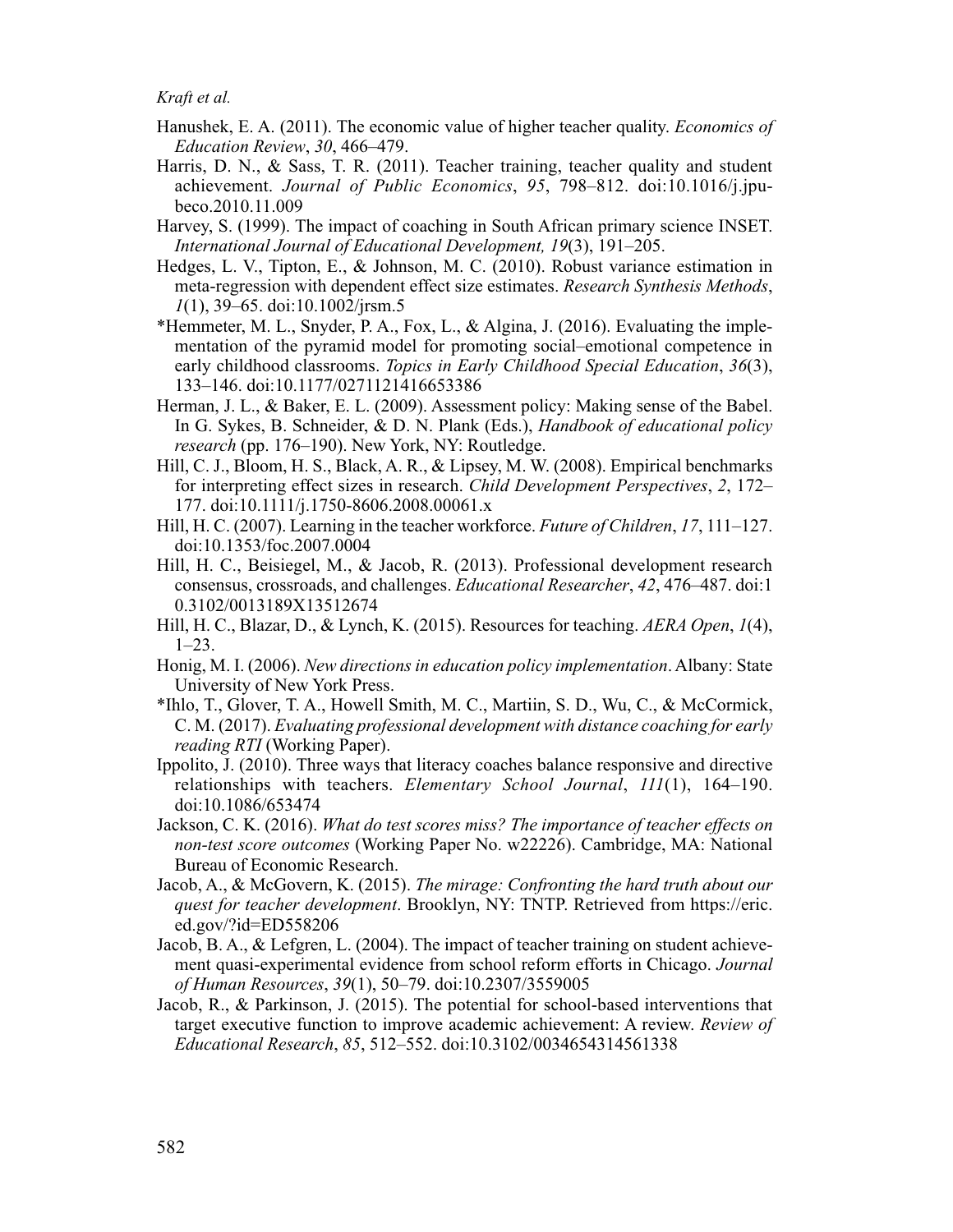- \*Johnson, S. R., Finlon, K. J., Kobak, R., & Izard, C. E. (2017). Promoting student– teacher interactions: Exploring a peer coaching model for teachers in a preschool setting. *Early Childhood Education Journal*, *45*, 461–470.
- Joyce, B. R., & Showers, B. (1981). Transfer of training: The contribution of "coaching". *Journal of Education*, *163*, 163–172.
- Joyce, B. R., & Showers, B. (1982). The coaching of teaching. *Educational Leadership*, *40*(1), 4–10.
- Joyce, B. R., & Showers, B. (2002). *Student achievement through staff development* (3rd ed.). Alexandria, VA: ASCD.
- Kennedy, M. M. (2016). How does professional development improve teaching? *Review of Educational Research*, *86*, 945–980. doi:10.3102/0034654315626800
- Knight, D. S. (2012). Assessing the cost of instructional coaching. *Journal of Education Finance*, *38*(1), 52–80 doi:10.1353/jef.2012.0010
- Koedel, C., Li, J., Springer, M. G., & Tan, L. (2017). The impact of performance ratings on job satisfaction for public school teachers. *American Educational Research Journal*, *54*, 241–278.
- Kraft, M. A. (2015). How to make additional time matter: Extending the school day for individual tutorials. *Education Finance and Policy*, *10*(1), 81–116.
- Kraft, M. A., & Blazar, D. (2017). Individualized coaching to improve teacher practice across grades and subjects: New experimental evidence. *Educational Policy*, *31*, 1033–1068.
- Kraft, M. A., & Gilmour, A. (2016). Can principals promote teacher development as evaluators? A case study of principals' views and experiences. *Educational Administration Quarterly*, *52*, 711–753.
- Kraft, M. A., & Papay, J. P. (2014). Can professional environments in schools promote teacher development? Explaining heterogeneity in returns to teaching experience. *Educational Evaluation and Policy Analysis*, *36*, 476–500.
- Kretlow, A. G., & Bartholomew, C. C. (2010). Using coaching to improve the fidelity of evidence-based practices: A review of studies. *Teacher Education and Special Education*, *33*, 279–299.
- Krueger, A. B. (1999). Experimental estimates of education production functions. *Quarterly Journal of Economics*, *114*, 497–532. doi:10.1162/003355399556052
- ^\*Landry, S. H., Anthony, J. L., Swank, P. R., & Monseque-Bailey, P. (2009). Effectiveness of comprehensive professional development for teachers of at-risk preschoolers. *Journal of Educational Psychology*, *101*, 448–465. doi:10.1037/ a0013842
- ^\*Landry, S. H., Swank, P. R., Anthony, J. L., & Assel, M. A. (2011). An experimental study evaluating professional development activities within a state funded pre-kindergarten program. *Reading and Writing*, *24*, 971–1010. doi:10.1007/s11145-010- 9243-1
- Lee, D. S. (2009). Training, wages, and sample selection: Estimating sharp bounds on treatment effects. *Review of Economic Studies*, *76*, 1071–1102. doi:10.1002/ jae.2473
- Lipsey, M. W., Puzio, K., Yun, C., Hebert, M. A., Steinka-Fry, K., Cole, M. W., . . . Busick, M. D. (2012). *Translating the statistical representation of the effects of education interventions into more readily interpretable forms* (NCSER 2013-3000). Washington, DC: U.S. Department of Education, Institute of Education Sciences, National Center for Education Evaluation and Regional Assistance.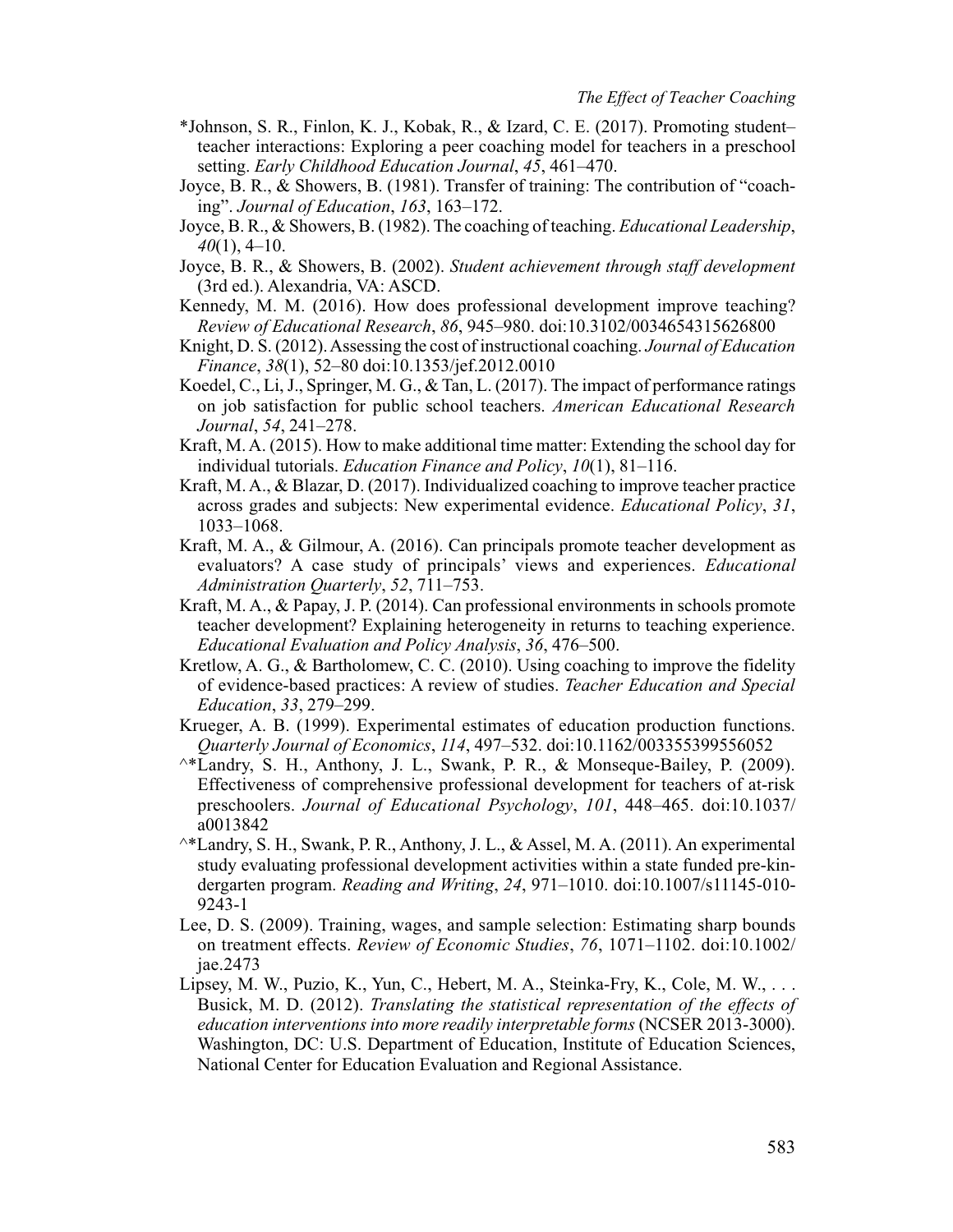- \*Lockwood, J. R., McCombs, J. S., & Marsh, J. (2010). Linking reading coaches and student achievement: Evidence from Florida middle schools. *Educational Evaluation and Policy Analysis*, *32*, 372–388. doi:10.3102/0162373710373388
- Lofthouse, R., Leat, D., Towler, C., Hallet, E., & Cummings, C. (2010). *Improving coaching: Evolution not revolution* (Research report). London, England: CfBT Education Trust.
- Marsh, J. A., McCombs, J. S., Lockwood, J. R., Martorell, F., Gershwin, D., Naftel, S., . . . Crego, A. (2008). *Supporting literacy across the Sunshine State: A study of Florida middle school reading coaches*. Santa Monica, CA: RAND.
- \*Mashburn, A. J., Downer, J. T., & Hamre, B. K. (2010). Consultation for teachers and children's language and literacy development during pre-kindergarten. *Applied Developmental Science*, *14*, 179–196. doi:10.1080/10888691.2010.516187
- \*Matsumara, L. C., Garnier, H. E., Correnti, R., Junker, B., & Bickel, D. D. (2010). Investigating the effectiveness of a comprehensive literacy coaching program in schools with high teacher mobility. *Elementary School Journal*, *111*(1), 35–62. doi:10.1086/653469
- $^{\wedge*}$ Matsumara, L. C., Garnier, H. E., & Spybrook, J. (2012). The effect of contentfocused coaching on the quality of classroom text discussions. *Journal of Teacher Education*, *63*, 214–228. doi:10.1177/0022487111434985
- ^\*Matsumura, L. C., Garnier, H. E., & Spybrook, J. (2013). Literacy coaching to improve student reading achievement: A multi-level mediation model. *Learning and Instruction*, *25*, 35–48. doi:10.1016/j.learninstruc.2012.11.001
- \*McCollum, J., Hemmeter, M., & Hsieh, W. (2013). Coaching teachers for emergent literacy instruction using performance based feedback. *Topics in Early Childhood Special Education*, *33*(1), 28–37. doi:10.1177/0271121411431003
- \*Mikami, A. Y., Gregory, A., Allen, J. P., Pianta, R. C., & Lun, J. (2011). Effects of a teacher professional development intervention on peer relationships in secondary classrooms. *School Psychology Review*, *40*, 367–385.
- \*Milburn, T. F., Girolametto, L., Weitzman, E., & Greenberg, J. (2014). Enhancing preschool educator's ability to facilitate conversations during shared book reading. *Journal of Early Childhood Literacy*, *14*(1), 105–140. doi:10.1177/1468798413478261
- \*Milburn, T. F., Hipfner-Boucher, K., Weitzman, E., Greenberg, J., Pelletier, J., & Girolametto, L. (2015). Effects of coaching on educators' and preschoolers' use of references to print and phonological awareness during a small-group craft/writing activity. *Language, Speech, and Hearing Services in Schools*, *46*, 94–111.
- Miles, K. H., Odden, A., Fermanich, M., Archibald, S., & Gallagher, A. (2004). Inside the black box of professional development spending: Lessons from comparing five urban districts. *Journal of Education Finance*, *30*(1), 1–26. doi:10.3102/00131 89X15580944
- \*Morris, P., Mattera, S., Castells, N., Bangser, M., Bierman, K., & Raver, C. (2014). *Impact findings from the Head Start CARES demonstration: National evaluation of three approaches to improving preschoolers' social and emotional competence*. Washington, DC: U.S. Department of Health and Human Services, Office of Planning, Research, and Evaluation, Administration for Children and Families.
- Murnane, R. J., & Nelson, R. R. (2007). Improving the performance of the education sector: The valuable, challenging, and limited role of random assignment evaluations. *Economics of Innovation and New Technology*, *16*, 307–322. doi:10.1080/ 10438590600982236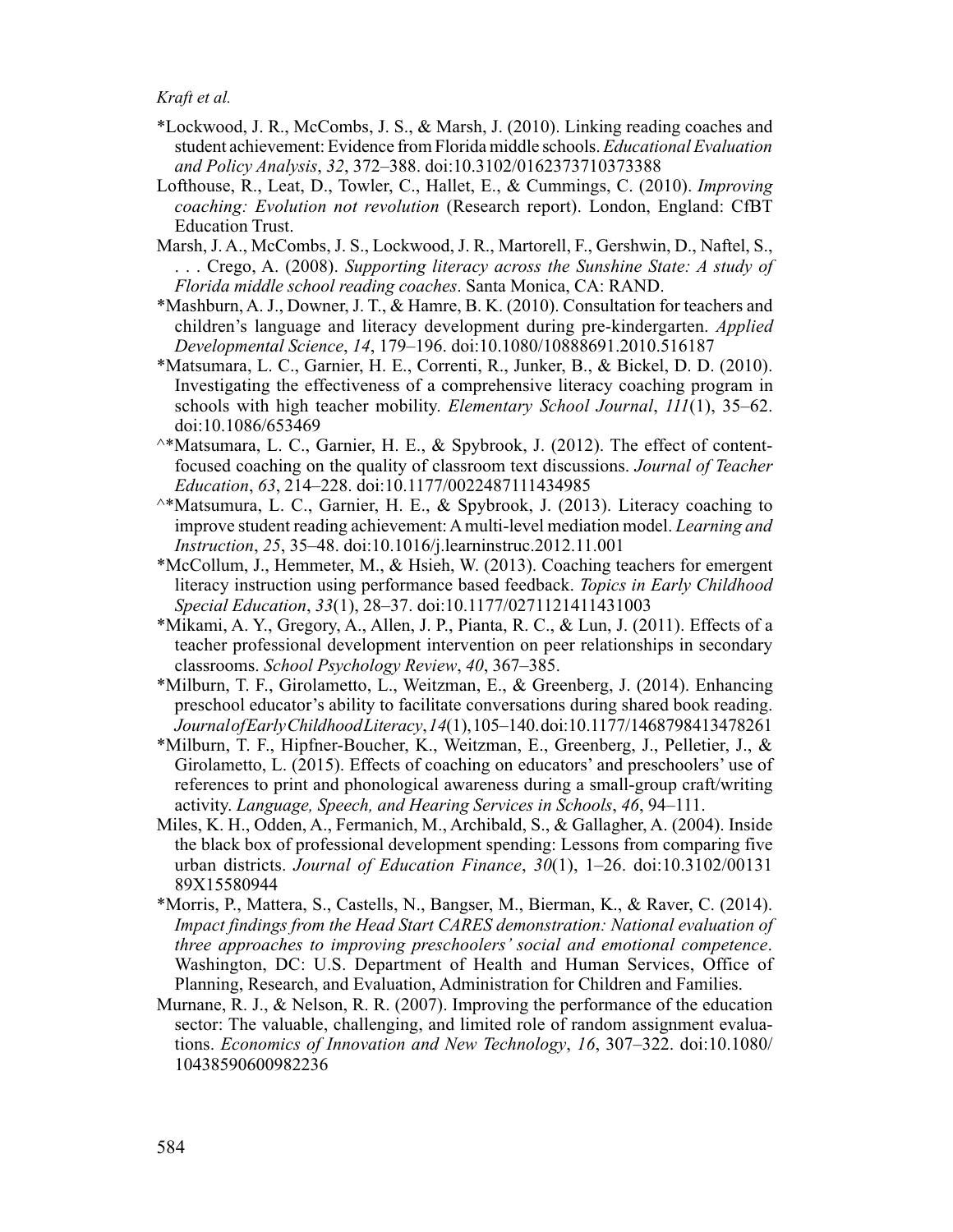- Murnane, R., & Willett, J. (2011). *Methods matter. Improving causal inference in educational and social science research*. Oxford, England: Oxford University Press.
- \*Namasivayam, A. M., Hipfner-Boucher, K., Milburn, T., Weitzman, E., Greenberg, J., Pelletier, J., & Girolametto, L. (2015). Effects of coaching on educators' vocabularyteaching strategies during shared reading. *International journal of speech-language pathology*, *17*, 346–356.
- \*Neuman, S. B., & Cunningham, L. (2009). The impact of professional development and coaching on early language and literacy instructional practices. *American Education Research Journal*, *46*, 532–566. doi:10.3102/0002831208328088
- \*Neuman, S. B., & Wright, T. S. (2010). Promoting language and literacy development for early childhood educators: A mixed-methods study of coursework and coaching. *Elementary School Journal*, *111*(1), 63–86. doi:10.1.1.616.9207
- ^\*Nugent, G., Kunz, G., Houston, J., Kalutskaya, I., Wu, C., Pedersen, J., . . . Berry, B. (2016). *The effectiveness of technology-delivered science instructional coaching in middle and high school*. Washington, DC: U.S. Department of Education, Institute of Educational Sciences, National Center for Research on Rural Education.
- Obara, S. (2010). Mathematics coaching: A new kind of professional development. *Teacher Development*, *14*, 241–251. doi:10.1080/13664530.2010.494504
- Odden, A., Archibald, S., Fermanich, M., & Gallagher, H. A. (2002). A cost framework for professional development. *Journal of Education Finance*, *28*(1), 51–74.
- ^\*Olson, C. B., Matuchniak, T., Chung, H. Q., Stumpf, R., & Farkas, G. (2017). Reducing achievement gaps in academic writing for Latinos and English learners in Grades 7–12. *Journal of Educational Psychology*, *109*(1), 1–21.
- Opfer, V. D., & Pedder, D. (2011). Conceptualizing teacher professional learning. *Review of Educational Research*, *81*, 376–407. doi:10.3102/0034654311413609
- Ottley, J. R., Coogle, C. G., Rahn, N. L., & Spear, C. F. (2017). Impact of bug-in-ear professional development on early childhood co-teachers' use of communication strategies. *Topics in Early Childhood Special Education*, *36*, 218–229. doi:10.1177/0271121416631123
- \*Papay, J. P., Taylor, E. S., Tyler, J. H., & Laski, M. (2016). *Learning job skills from colleagues at work: Evidence from a field experiment using teacher performance data* (Working Paper No. W21986). Cambridge, MA: National Bureau of Economic Research.
- ^\*Parkinson, J., Salinger, T., Meakin, J., & Smith, D. (2015). *Results from a three-year i3 impact evaluation of the Children's Literacy Initiative (CLI): Implementation and impact findings of an intensive professional development and coaching program*. Washington, DC: American Institutes for Research.
- ^\*Pianta, R., Hamre, B., Downer, J., Burchinal, M., Williford, A., LoCasale-Crouch, J., . . . Scott-Little, C. (2017). Early childhood professional development: Coaching and coursework effects on indicators of children's school readiness. *Early Education and Development*, *28*, 956–975.
- ^\*Pianta, R. C., Burchinal, M., Jamil, F. M., Sabol, T., Grimm, K., Hamre, B. K., . . . Howes, C. (2014). A cross-lag analysis of longitudinal associations between preschool teachers' instructional support identification skills and observed behavior. *Early Childhood Research Quarterly*, *29*, 144–154. doi:10.1016/j.ecresq.2013.11.006
- \*Pianta, R. C., Mashburn, A. J., Downer, J. T., Hamre, B. K., & Justice, L. (2008). Effects of web-mediated professional development resources on teacher-child interactions in pre-kindergarten classrooms. *Early Childhood Research Quarterly*, *23*, 431–451. doi:10.1016/j.ecresq.2008.02.001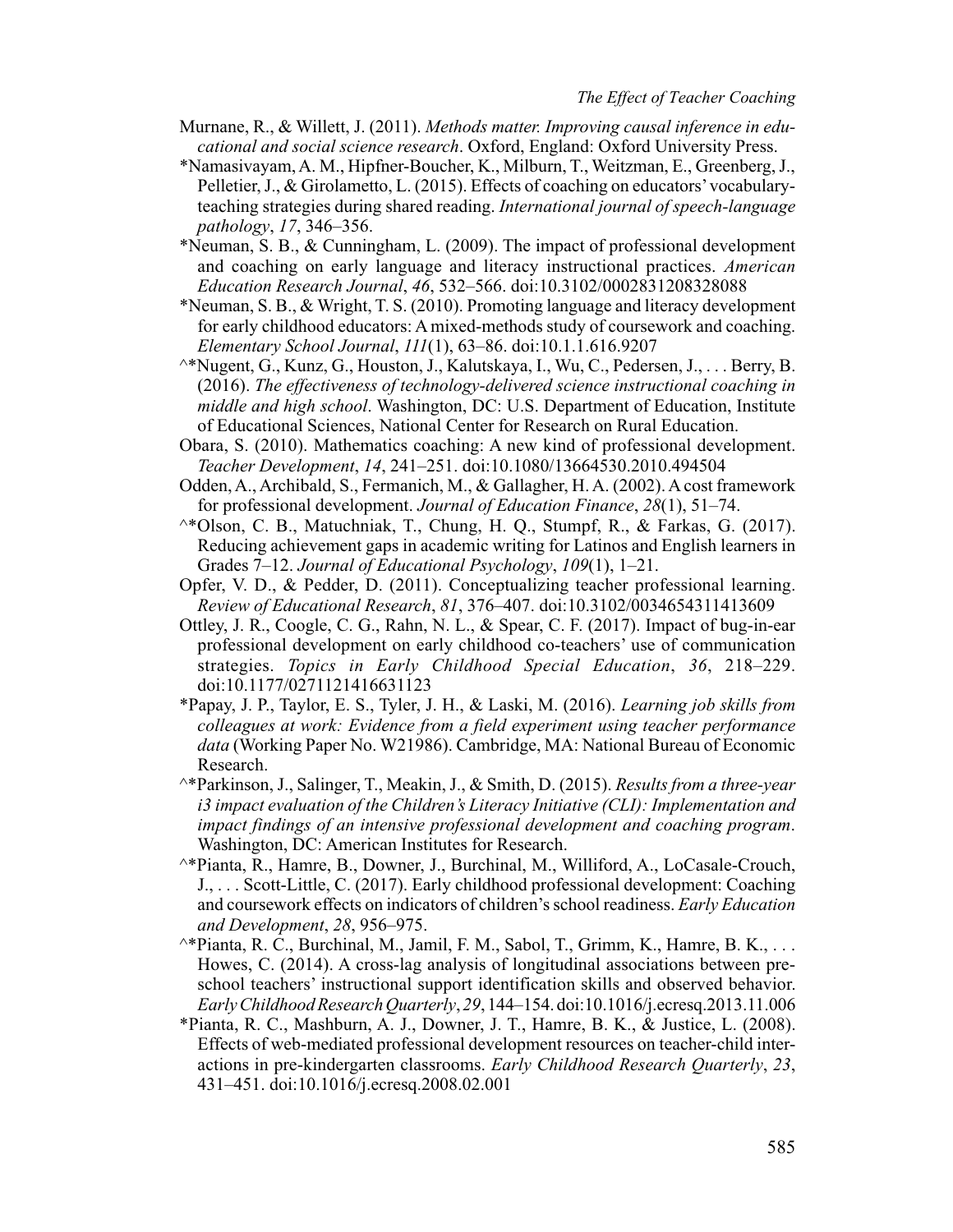- Piper, B., & Zuilkowski, S. S. (2015). Teacher coaching in Kenya: Examining instructional support in public and nonformal schools. *Teaching and Teacher Education, 47*, 173–183.
- \*Piasta, S. B., Justice, L. M., O'Connell, A. A., Mauck, S. A., Weber-Mayrer, M., Schachter, R. E., . . . Spear, C. F. (2017). Effectiveness of large-scale, state-sponsored language and literacy professional development on early childhood educator outcomes. *Journal of Research on Educational Effectiveness*, *10*, 354–378.
- Popova, A., Evans, D. K., & Arancibia, V. (2016). *Training teachers on the job: What works and how to measure it* (Policy Research Working Paper No. 7834). Washington, DC: World Bank.
- ^\*Powell, D. R., Diamond, K. E., Burchinal, M. R., & Koehler, M. J. (2010). Effects of an early literacy professional development intervention on Head Start teachers and children. *Journal of Educational Psychology*, *102*, 299–312. doi:10.1037/ a0017763
- Ramey, S. L., Crowell, N. A., Ramey, C. T., Grace, C., Timraz, N., & Davis, L. E. (2011). The dosage of professional development for early childhood professionals: How the amount and density of professional development may influence its effectiveness. *Advances in Early Education and Day Care*, *15*, 11–32. doi:10.1108/ S0270-4021(2011)0000015005
- Randel, B., Beesley, A. D., Apthorp, H., Clark, T. F., Wang, X., Cicchinelli, L. F., & Williams, J. M. (2011). *Classroom assessment for student learning: Impact on elementary school mathematics in the Central Region* (Final report, NCEE 2011-4005). Washington, DC: U.S. Department of Education, Institute of Education Sciences, National Center for Education Evaluation and Regional Assistance.
- Raver, C. C., Jones, S. M., Li-Grining, C., Zhai, F., Metzger, M. W., & Solomon, B. (2009). Targeting children's behavior problems in preschool classrooms: A clusterrandomized controlled trial. *Journal of Consulting and Clinical Psychology*, *77*, 302–316. doi:10.1037/a0015302
- \*Rezzonico, S., Hipfner-Boucher, K., Milburn, T., Weitzman, E., Greenberg, J., Pelletier, J., & Girolametto, L. (2015). Improving preschool educators' interactive shared book reading: Effects of coaching in professional development. *American Journal of Speech-Language Pathology*, *24*, 717–732. doi:10.1044/2015\_AJSLP-14-0188
- Rhoads, C. H. (2011). The implications of "contamination" for experimental design in education. *Journal of Educational and Behavioral Statistics*, *36*(1), 76–104. doi:10.3102/1076998610379133
- Richard, A. (2003). *"Making our own road": The emergence of school-based staff developers in America's public schools*. New York, NY: Edna McConnell Clark Foundation.
- ^\*Rimm-Kaufman, S. E., Baroody, A. E., Curby, T. W., Ko, M., Thomas, J. B., Merritt, E. G.,  $\dots$  DeCoster, J. (2014). Efficacy of the responsive classroom approach: Results from a 3-year, longitudinal randomized controlled trial. *American Educational Research Journal*, *51*, 567–603. doi:10.3102/00028 31214523821
- Russo, A. (2004). School-based coaching: A revolution in professional development or just the latest fad? *Harvard Education Letter*, *20*(4), 1–4.
- Sailors, M., Hoffman, J. V., David Pearson, P., McClung, N., Shin, J., Phiri, L. M., & Saka, T. (2014). Supporting change in literacy instruction in Malawi. *Reading Research Quarterly*, *49*, 209–231. doi:10.1002/rrq.70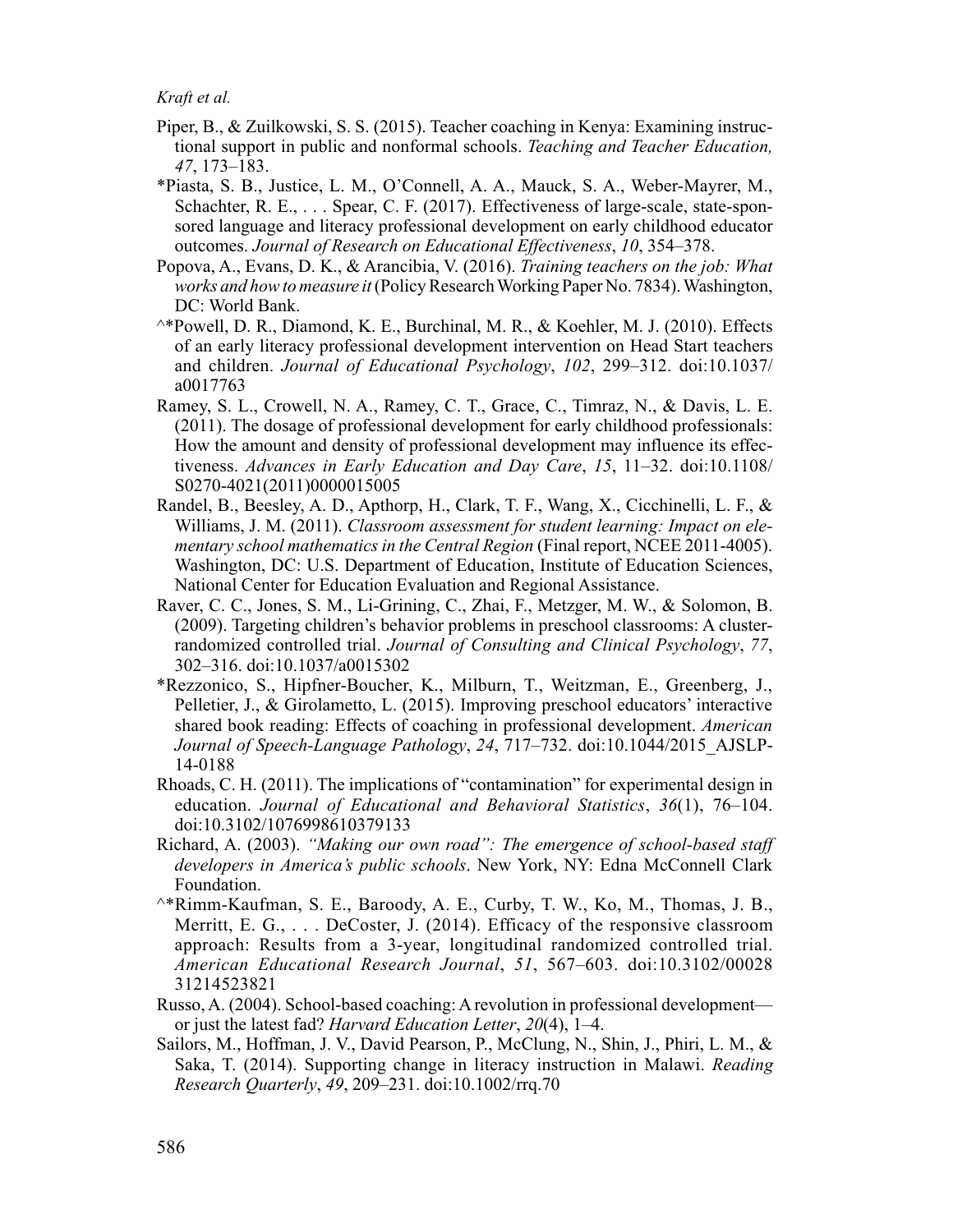- $^{\wedge *}$ Sailors, M., & Price, L. R. (2010). Professional development that supports the teaching of cognitive reading strategy instruction. *Elementary School Journal*, *110*, 301– 322. doi:10.3102/0162373715579487
- \*Sailors, M., & Price, L. (2015). Support for the Improvement of Practices through Intensive Coaching (SIPIC): A model of coaching for improving reading instruction and reading achievement. *Teaching and Teacher Education*, *45*, 115–127. doi:10.1016/j.tate.2014.09.008
- Sailors, M., & Shanklin, N. L. (2010). Introduction: Growing evidence to support coaching in literacy and mathematics. *Elementary School Journal*, *111*(1), 1–6. doi:10.1086/653467
- Schachter, R. E. (2015). An analytic study of the professional development research in early childhood education. *Early Education and Development*, *26*, 1057–1085. doi: 10.1080/10409289.2015.1009335
- Scheeler, M. C., Congdon, M., & Stansbery, S. (2010). Providing immediate feedback to co-teachers through bug-in-ear technology: An effective method of peer coaching in inclusion classrooms. *Teacher Education and Special Education*, *33*(1), 83–96. doi:10.1177/0888406409357013
- Scher, L., & O'Reilly, F. (2009). Professional development for K–12 math and science teachers: What do we really know? *Journal of Research on Educational Effectiveness*, *2*, 209–249. doi:10.1080/19345740802641527
- Shadish, W. R., Cook, T. D., & Campbell, D. T. (2002). *Experimental and quasi-experimental designs for generalized causal inference*. Boston, MA: Houghton Mifflin.
- Showers, B. (1984). Peer coaching: A strategy for facilitating transfer of training (A CEPM R&D Report). Washington, DC: U.S. Department of Education, Institute of Education Sciences, National Center for Education Evaluation and Regional Assistance.
- Showers, B. (1985). Teachers coaching teachers. *Educational Leadership*, *42*(7), 43–48.
- \*Sibley, A., & Sewell, K. (2011). Can multidimensional professional development improve language and literacy instruction for young children? *NHSA Dialog: A Research-to-Practice Journal for the Early Childhood Field*, *14*, 263–274. doi:10.1 080/15240754.2011.609948
- Stormont, M., Reinke, W. M., Newcomer, L., Marchese, D., & Lewis, C. (2015). Coaching teachers' use of social behavior interventions to improve children's outcomes: A review of the literature. *Journal of Positive Behavior Interventions*, *17*, 69–82. doi:10.1177/1098300714550657
- Tanner-Smith, E. E., Tipton, E., & Polanin, J. R. (2016). Handling complex metaanalytic data structures using robust variance estimates: A tutorial in R. *Journal of Developmental and Life-Course Criminology*, *2*(1), 85–112. doi:10.1007/s40865- 016-0026-5
- \*Teemant, A. (2014). A mixed-methods investigation of instructional coaching for teachers of diverse learners. *Urban Education*, *49*, 574–604. doi:10.1177/ 0042085913481362
- Timperley, H., Wilson, A., Barrar, H., & Fung, I. (2008). *Teacher professional learning and development* (Educational Practices Series 18). Stanford, CA: International Academy of Education.
- \*Vernon-Feagans, L., Kainz, K., Hedrick, A., Ginsberg, M., & Amendum, S. (2013). Live webcam coaching to help early elementary classroom teachers provide effective literacy instruction for struggling readers: The targeted reading intervention. *Journal of Educational Psychology*, *105*, 1175–1187. doi:10.1037/a0032143